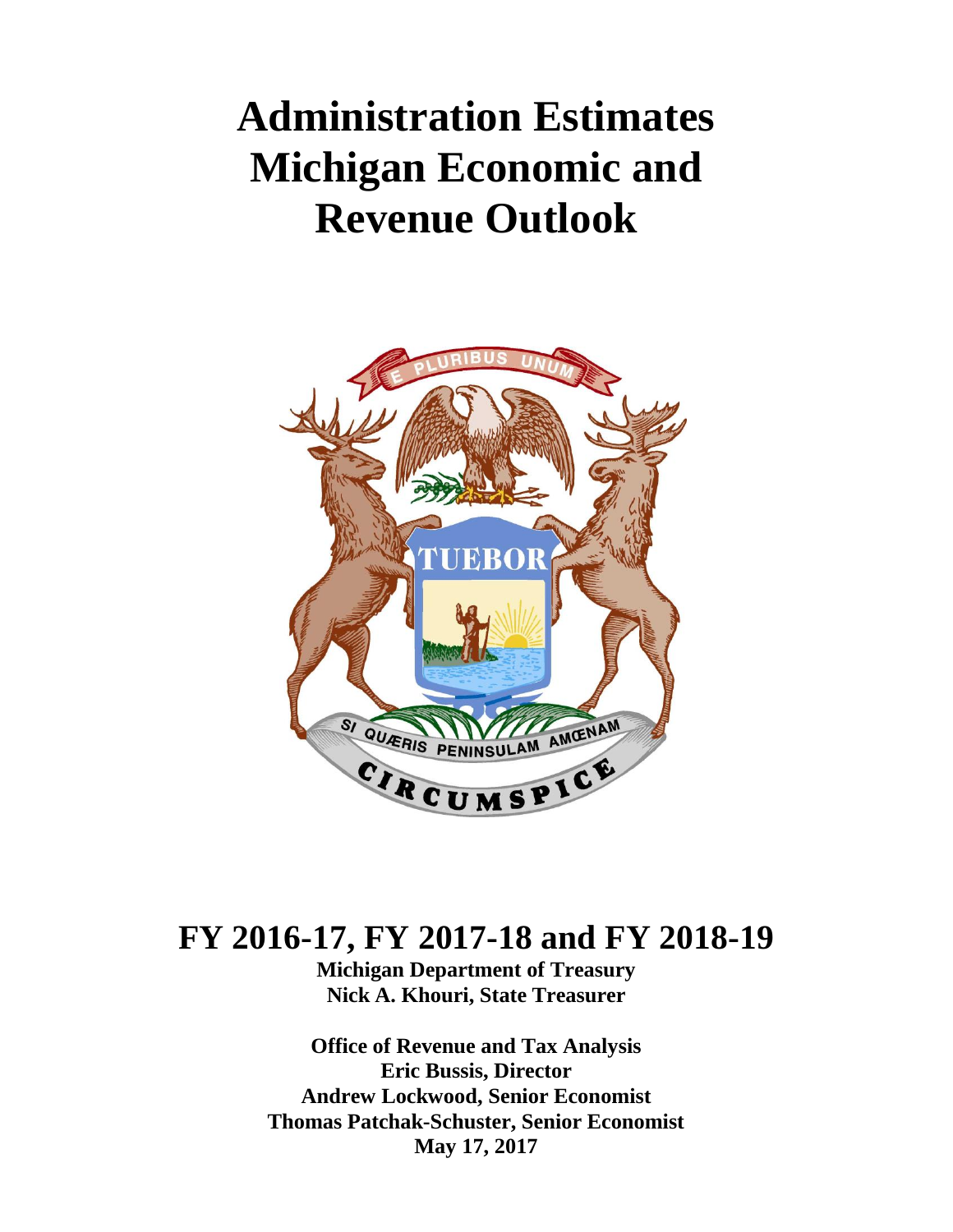## **Table of Contents**

| <b>SECTION I:</b>   |  |
|---------------------|--|
|                     |  |
|                     |  |
|                     |  |
|                     |  |
|                     |  |
|                     |  |
|                     |  |
|                     |  |
| <b>SECTION III:</b> |  |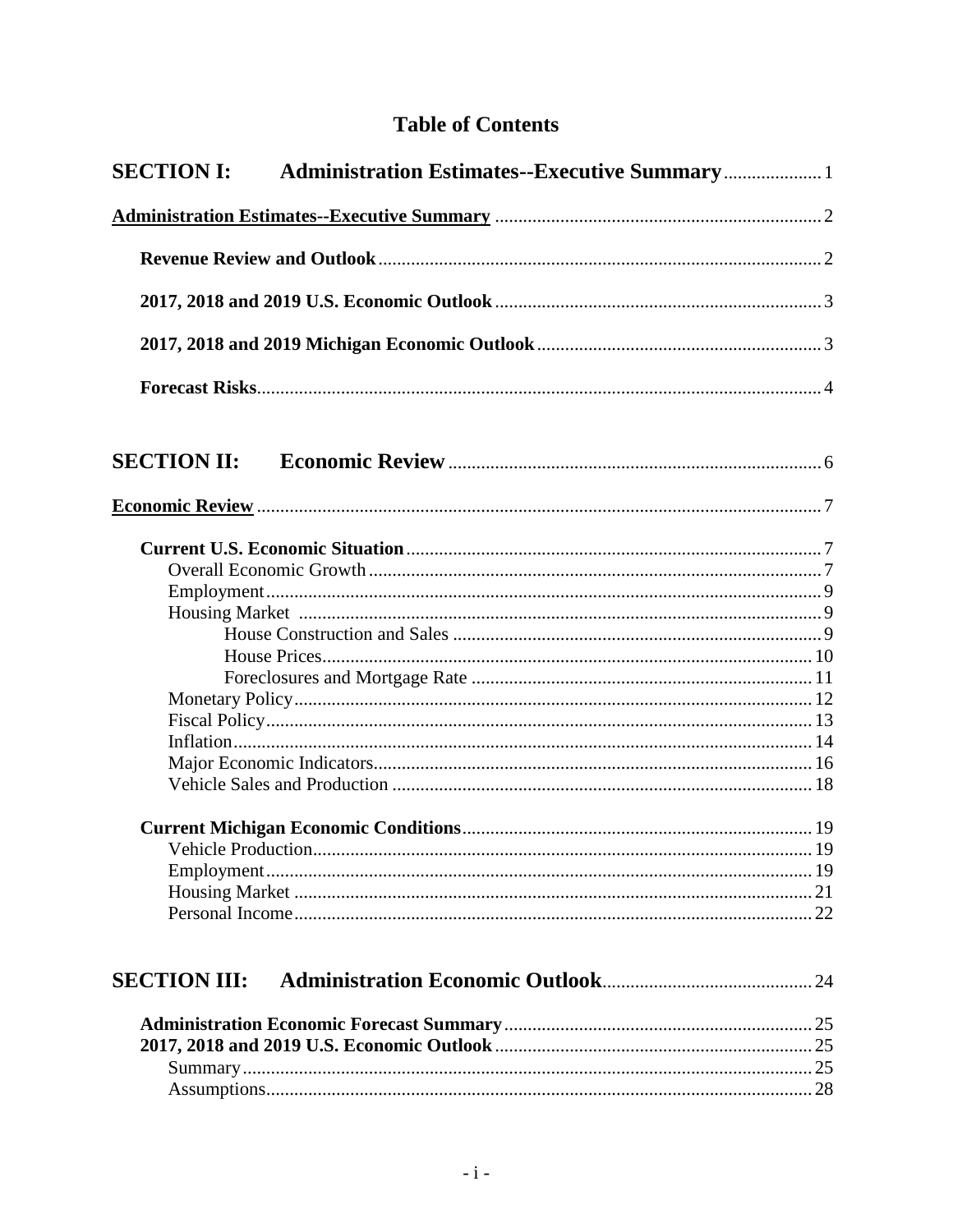# **List of Tables**

| Table 6 | Budget and Economic Stabilization Fund Calculation, Based on CY 2016 |  |
|---------|----------------------------------------------------------------------|--|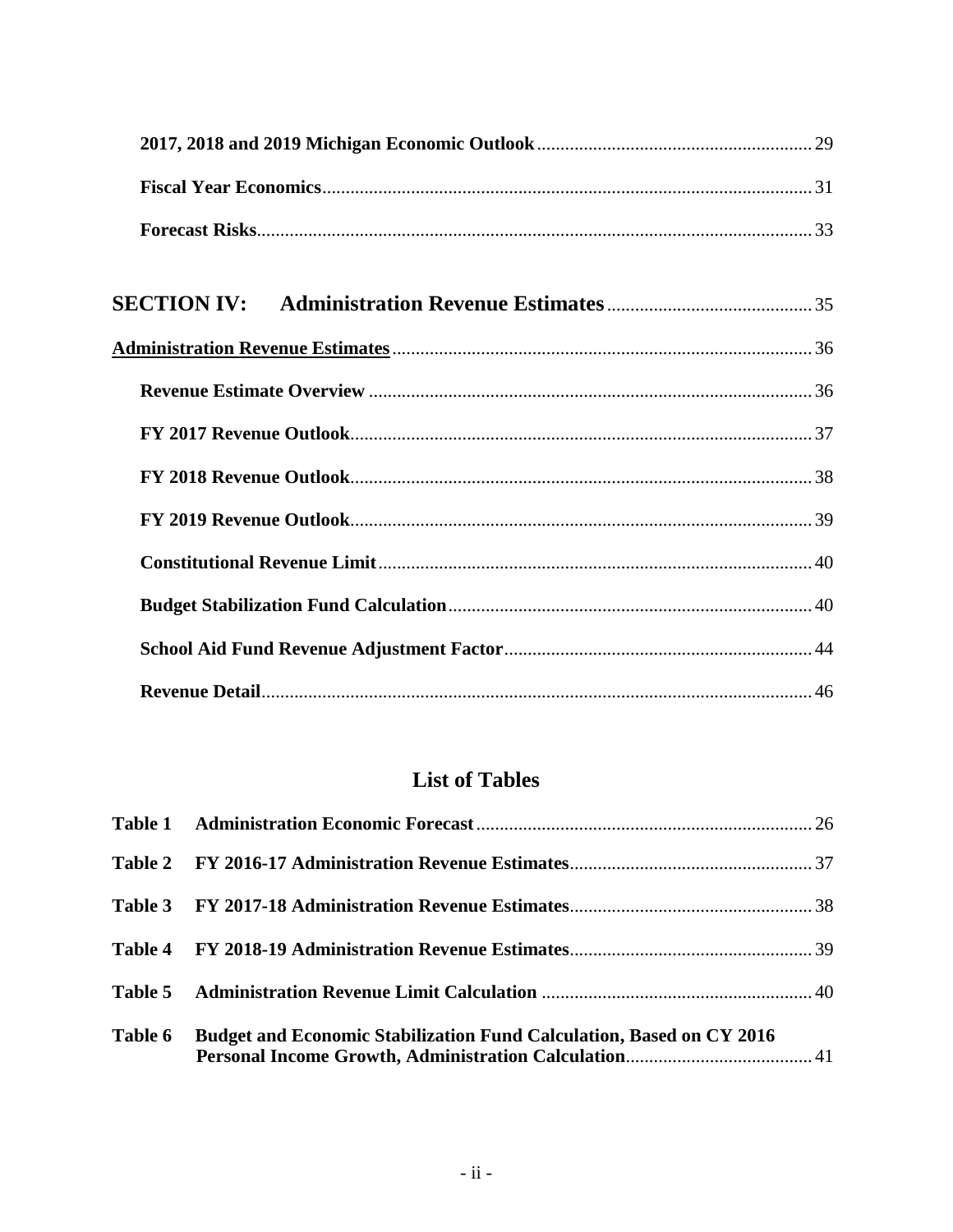| Table 7  | Budget and Economic Stabilization Fund Calculation, Based on CY 2017         |  |
|----------|------------------------------------------------------------------------------|--|
| Table 8  | <b>Budget and Economic Stabilization Fund Calculation, Based on CY 2018</b>  |  |
| Table 9  | <b>Budget and Economic Stabilization Fund Calculation, Based on CY 2019</b>  |  |
| Table 10 | <b>Administration School Aid Revenue Adjustment Factor for FY 2018  45</b>   |  |
|          | Table 11 Administration School Aid Revenue Adjustment Factor for FY 2019  45 |  |
|          | Table 12 Administration General Fund General Purpose Revenue Detail  47      |  |
|          |                                                                              |  |
|          |                                                                              |  |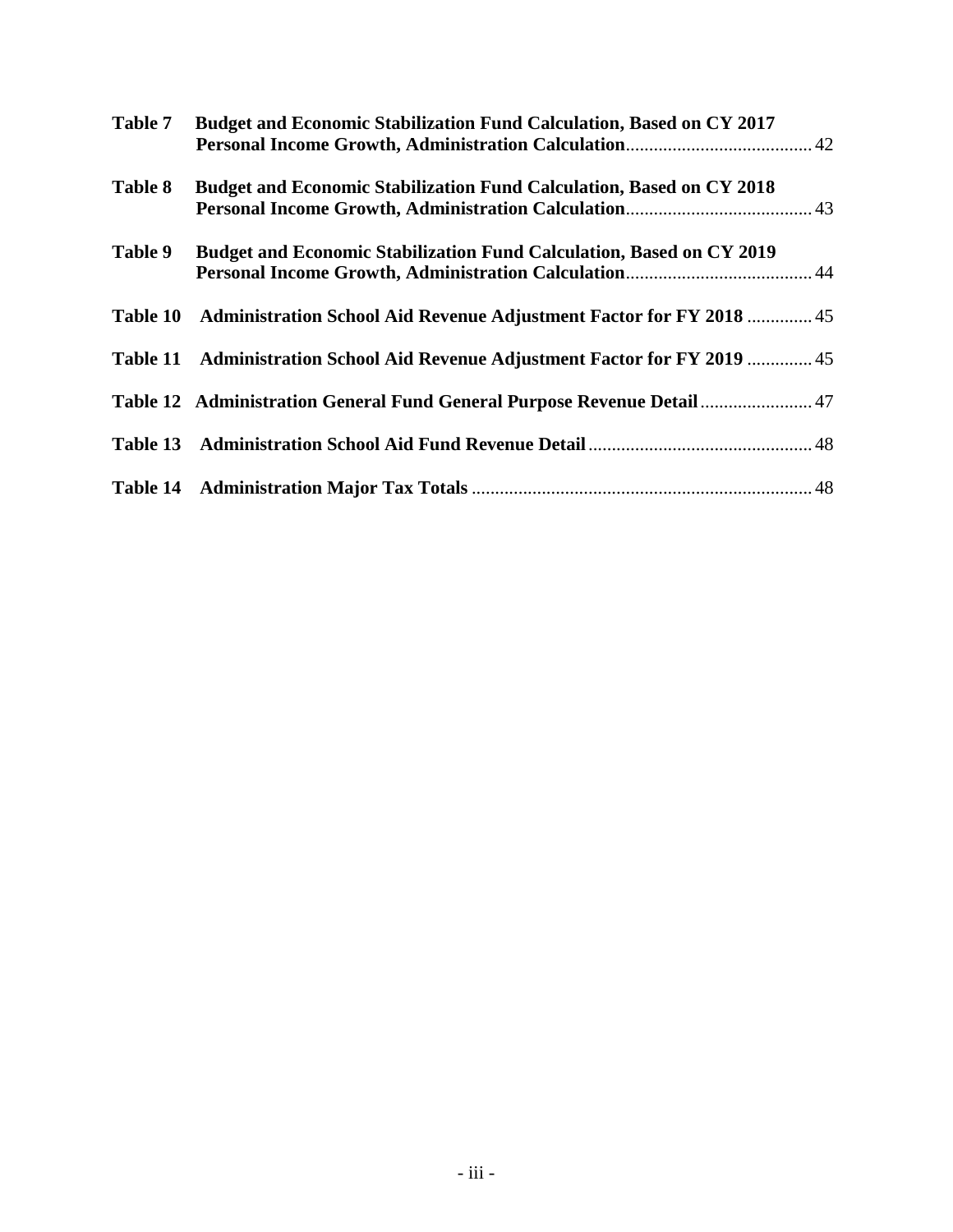# **SECTION I**

# **Administration Estimates Executive Summary**

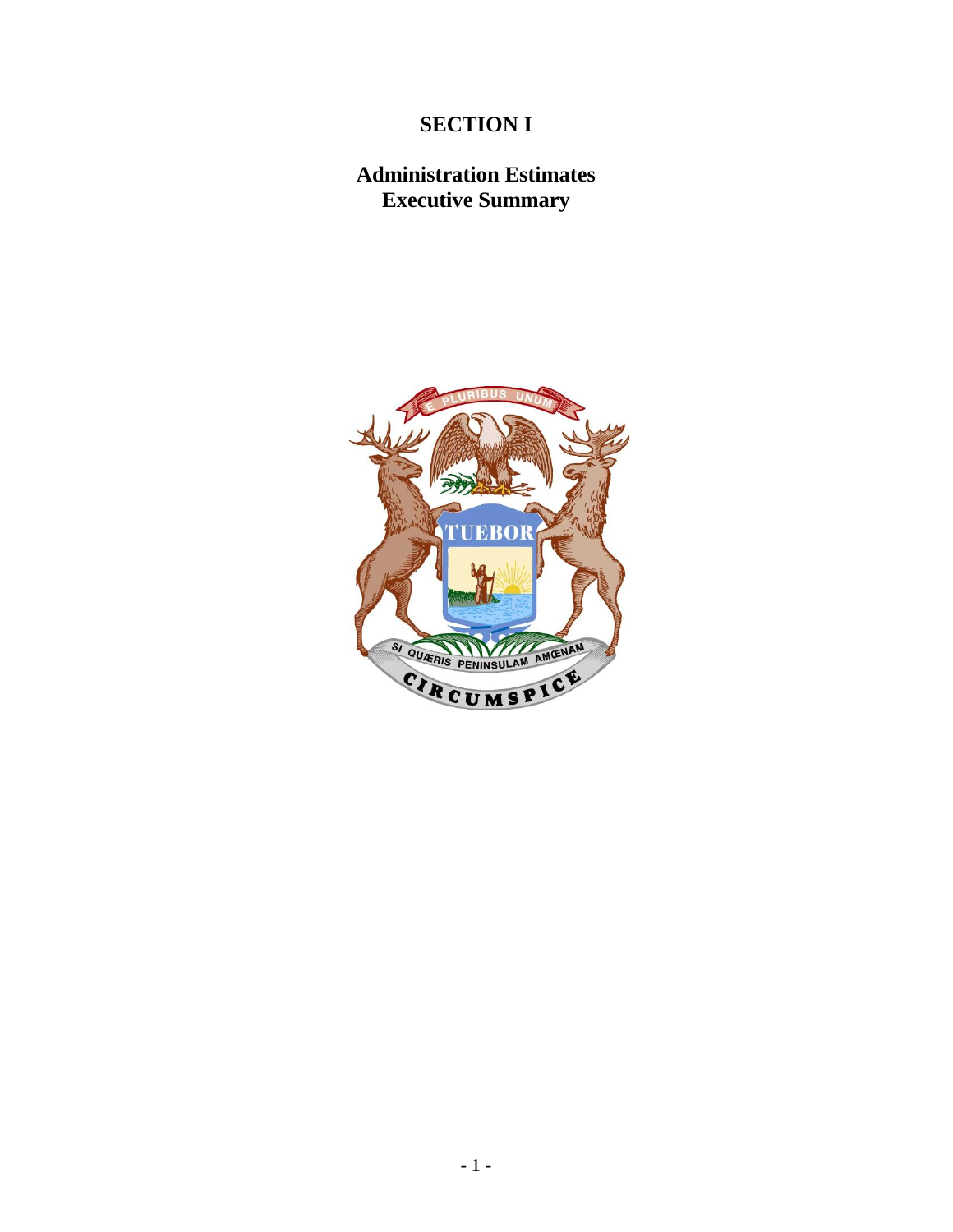## **Administration Estimates Executive Summary May 17, 2017**

## **Revenue Review and Outlook**

- FY 2017 GF-GP revenue is forecast to increase 1.6 percent to \$10,178.1 million, down \$112.0 million from the January 2017 Consensus estimate. FY 2017 SAF revenue is forecast to increase 4.1 percent to \$12,611.3 million, up \$154.3 million from the January 2017 Consensus estimate.
- FY 2018 GF-GP revenue is forecast to increase 2.6 percent to \$10,443.2 million, down \$79.5 million from the January 2017 Consensus estimate. FY 2018 SAF revenue is forecast to increase 2.8 percent to \$12,966.9 million, up \$183.8 million from the January 2017 Consensus estimate.
- FY 2019 GF-GP is forecast to increase 0.6 percent to \$10,507.6 million, down \$81.7 million January 2017 Consensus estimate. FY 2019 SAF revenue is forecast to increase 2.5 percent to \$13,294.6 million, up \$163.1 million from the January 2017 Consensus estimate.



# **Administration GF-GP and School Aid Fund Revenue Estimates**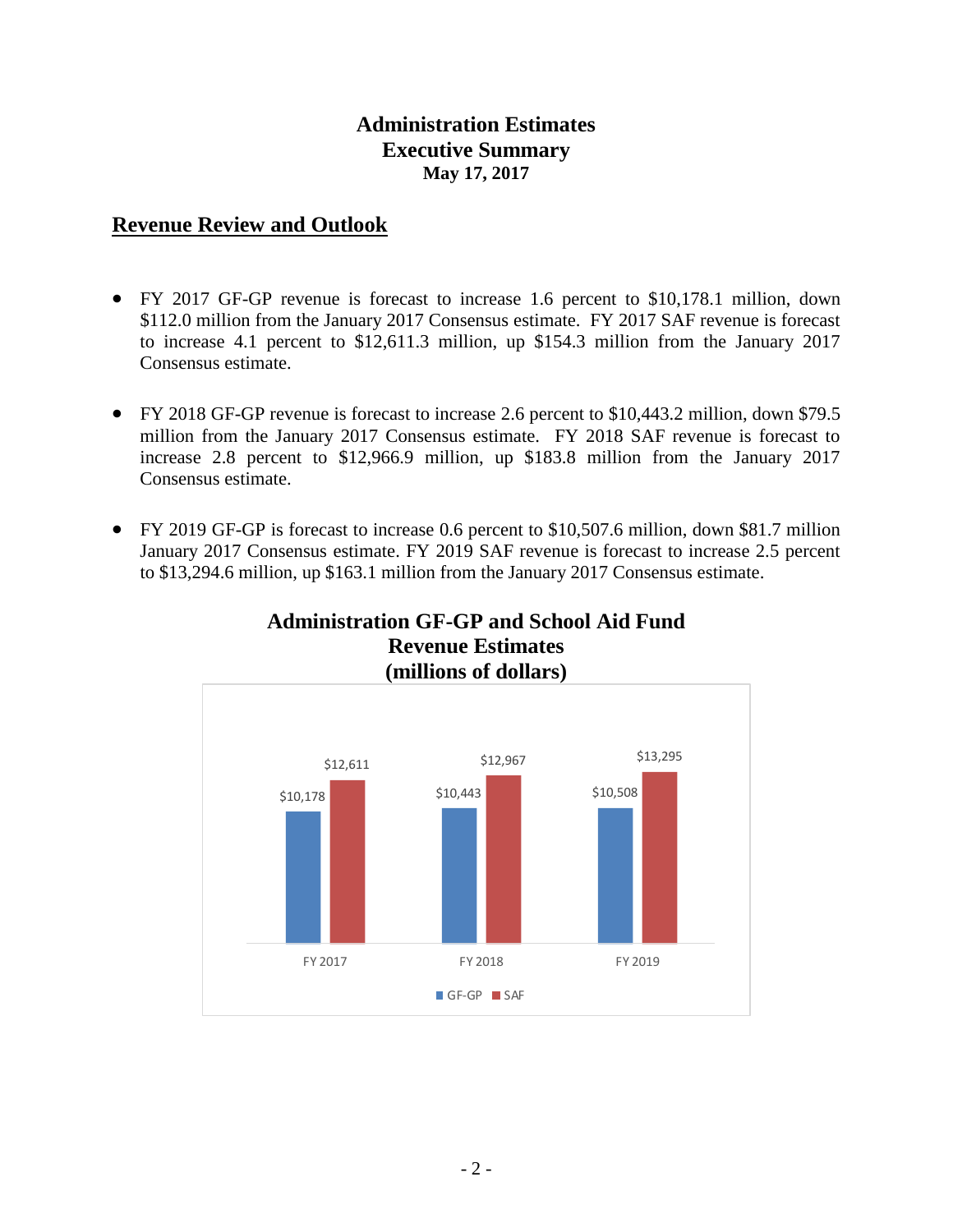## **2017, 2018 and 2019 U.S. Economic Outlook**

- Real GDP rose 2.4 percent in 2014 and increased 2.6 percent in 2015. In 2016, real GDP grew 1.6 percent. Economic growth is forecast to accelerate to 2.3 percent in 2017 and in 2018. In 2019, growth is projected to slow slightly to 2.1 percent.
- U.S. wage and salary employment rose 1.9 percent in 2014. In 2015, U.S. employment grew 2.1 percent – the fastest annual growth since 2000. U.S. employment growth slowed to 1.7 percent in 2016. In 2017, national employment growth is expected to remain at 1.7 percent before slowing to 1.2 percent in 2018 and then decelerating slightly to 1.0 percent in 2019.
- The U.S. unemployment rate has declined in each of the past six years. Most recently, the national unemployment rate fell 0.9 of a percentage point to 5.3 percent in 2015 and dropped 0.4 of a point to 4.9 percent in 2016. The national unemployment rate is forecast to fall to 4.6 percent in 2017 and 4.4 percent in 2018. The national unemployment rate is projected to remain unchanged at 4.4 percent in 2019.
- Housing starts increased 8.5 percent in 2014 and rose above 1.0 million units for the first time since 2007. In 2015, starts increased 10.8 percent. Housing starts increased an 5.6 percent in 2016. Housing starts are forecast to rise 8.4 percent in 2017, 5.3 percent in 2018 and 1.3 percent in 2019. In 2019, starts are expected to total 1.36 million units – still historically low.
- In 2013, light vehicle sales increased to 15.5 million units marking the first year that sales topped 15.0 million units since 2007. Sales rose to 16.5 million units in 2014 and to 17.40 million units in 2015, slightly exceeding the previous record sales level of 17.35 million units set in 2000. In 2016, light vehicle sales rose – although slightly – to a new record high of 17.46 million units. Over the forecast horizon, light vehicle sales are projected to remain at historically high levels of 17.0 million units in 2017, 16.7 million units in 2018 and 16.6 million units in 2019.
- Consumer prices increased 1.5 percent in 2013 and rose 1.6 percent in 2014. In 2015, sharply lower fuel prices slowed consumer price inflation to 0.1 percent. Inflation accelerated to 1.3 percent in 2016. In 2017, inflation is projected to accelerate to 2.5 percent, and then slow to 1.9 percent in 2018. In 2019, consumer prices are forecast to increase 2.1 percent.

# **2017, 2018 and 2019 Michigan Economic Outlook**

 After falling each year from 2001 to 2010, Michigan wage and salary employment has increased each year since 2011. State employment increased 2.3 percent in 2011, 2.1 percent in 2012, 1.9 percent in 2013 and 1.8 percent in 2014. In 2015, Michigan employment rose by 61,500 jobs (1.5 percent). Michigan wage and salary employment increased 1.9 percent in 2016. Michigan employment is forecast to rise 1.5 percent in 2017, 0.9 percent in 2018 and 1.0 percent in 2019.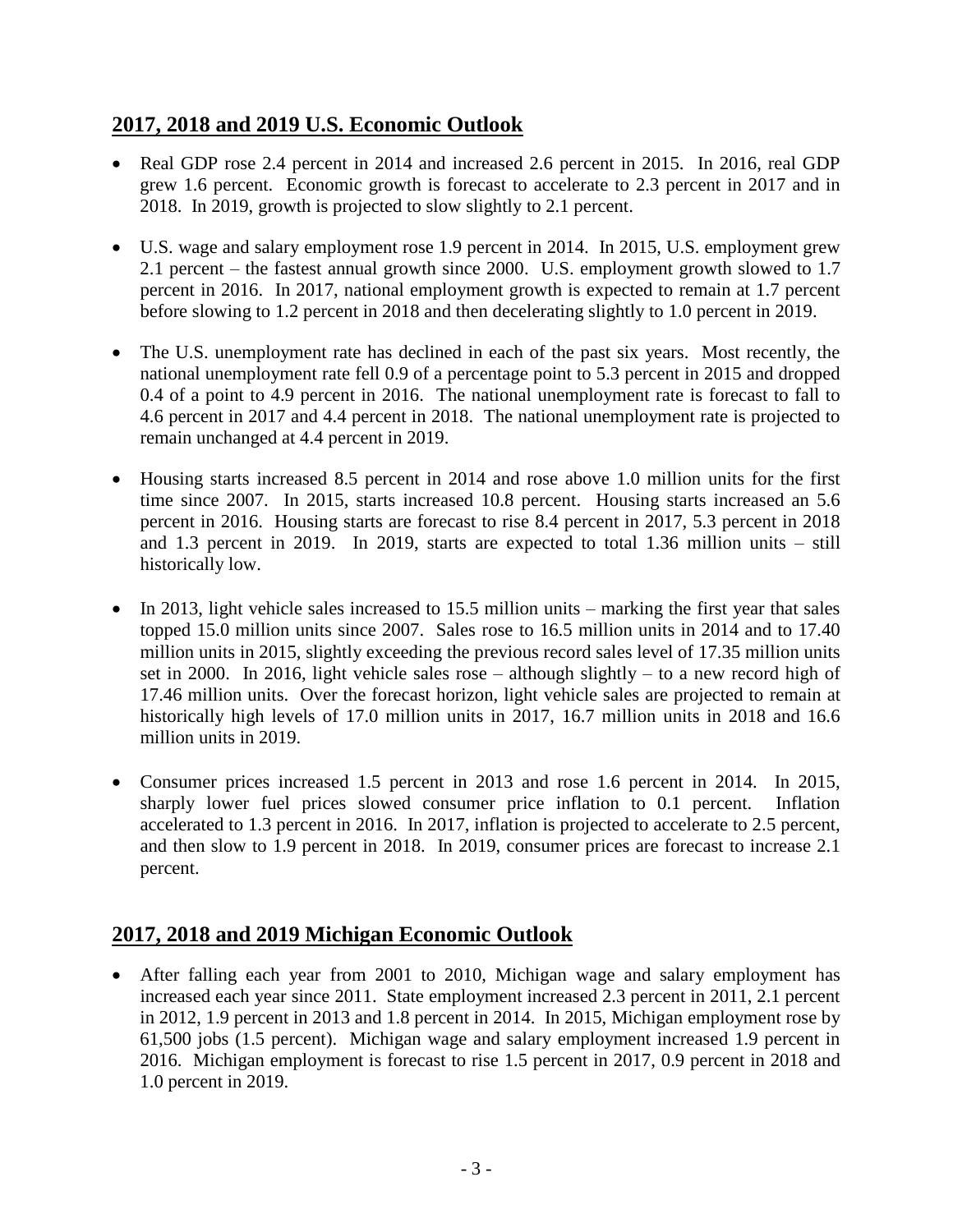- The Michigan unemployment rate has dropped each year since 2010. After peaking at 13.7 percent in 2009, the jobless rate fell steadily and was down to 7.3 percent in 2014. In 2015, the rate declined substantially (1.9 percentage points) to 5.4 percent. In 2016, the State unemployment rate dropped 0.5 of a percentage point to 4.9 percent. The Michigan unemployment rate is forecast to rise 0.2 of a percentage point to 5.1 percent in 2017, remain unchanged at 5.1 percent in 2018 and then fall to 4.9 percent in 2019.
- After dropping 8.3 percent in 2009 (the largest percent decline since 1945), Michigan wages and salaries have increased each year. Michigan wages and salaries rose 4.8 percent in 2014, grew 5.1 percent in 2015 and increased an 4.9 percent in 2016. Michigan wages and salaries are forecast to rise 3.6 percent in 2017, 4.1 percent in 2018 and 4.2 percent in 2019.
- Michigan personal income fell 5.1 percent in 2009 marking the first annual Michigan personal income drop since 1958 and the largest annual decline since 1938. Income increased 3.4 percent in 2010 and rose 6.2 percent in 2011. Personal income increased 3.6 percent in 2012 and rose 1.4 percent in 2013. Michigan personal income increased 4.6 percent in both 2014 and 2015. In 2016, Michigan personal income increased 3.6 percent. In 2017, Michigan personal income is forecast to rise 3.7 percent. Michigan income is projected to increase 4.6 percent in 2018 and to rise 4.7 percent in 2019.
- On a fiscal year basis, Michigan disposable income rose 4.3 percent in FY 2015 and increased 4.1 percent in FY 2016. Disposable income is forecast to grow 3.6 percent in FY 2017, 4.7 percent in FY 2018 and 4.9 percent in FY 2019. Wages and salaries increased 4.8 percent in FY 2015 and rose 5.6 percent in FY 2016. Wages and salaries are forecast to increase 3.8 percent in FY 2017, 3.8 percent in FY 2018 and 4.2 percent in FY 2019.

## **Forecast Risks**

- Substantial uncertainty surrounds the timing, composition and impact of the fiscal policies that will be proposed by the President and enacted by Congress. In addition, risk surrounds the economic impact of possible international trade or immigration actions that might be taken.
- Recently heightened business and economic sentiment may fall sharply to the extent to which greater optimism regarding the enactment of the major federal fiscal legislation and a stronger U.S. economy is disappointed. A sharp drop in sentiment may, in turn, may weaken the macro-economy.
- Slower than expected economic growth across Asia, particularly China, could have a negative impact on the U.S. economy. Europe's weak financial and economic recovery from its massive financial crises leaves the Continent vulnerable to still slower economic growth, which would have negative financial and economic impacts on the U.S. economy.
- A stronger (weaker) housing market would boost (depress) the economy more than forecast.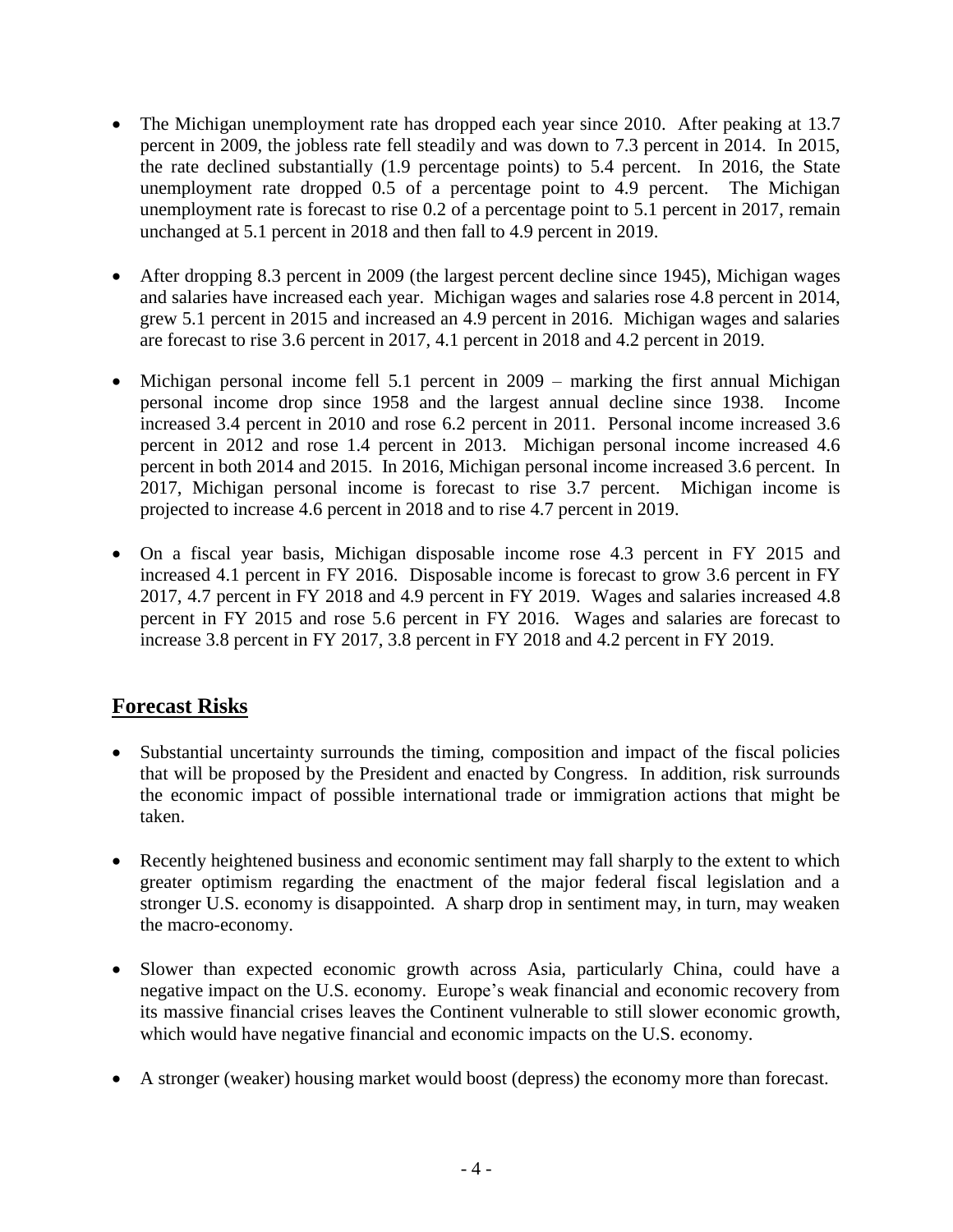- The Great Recession may have a longer negative effect on confidence than assumed. In particular, the after effects could lead businesses and consumers to react more negatively to an economic slowdown or mild decline than before the Great Recession.
- Since the January Consensus Conference, the Federal Reserve has increased the target federal funds rate twice. Uncertainty surrounds the timing of the next (and subsequent) increases. Uncertainty also surrounds consumer and business reactions to any subsequent changes. In addition, uncertainty surrounds the magnitude, timing and macroeconomic impact of Fed reductions in its longer-term portfolio elements over the forecast horizon.
- International geopolitical tensions (and household and investor concerns about these tensions) continue to grow. Heightened geopolitical and military conflicts (and concerns about those conflicts) could boost oil prices and have a substantial negative impact on consumer and financial markets and the U.S. economy as a whole.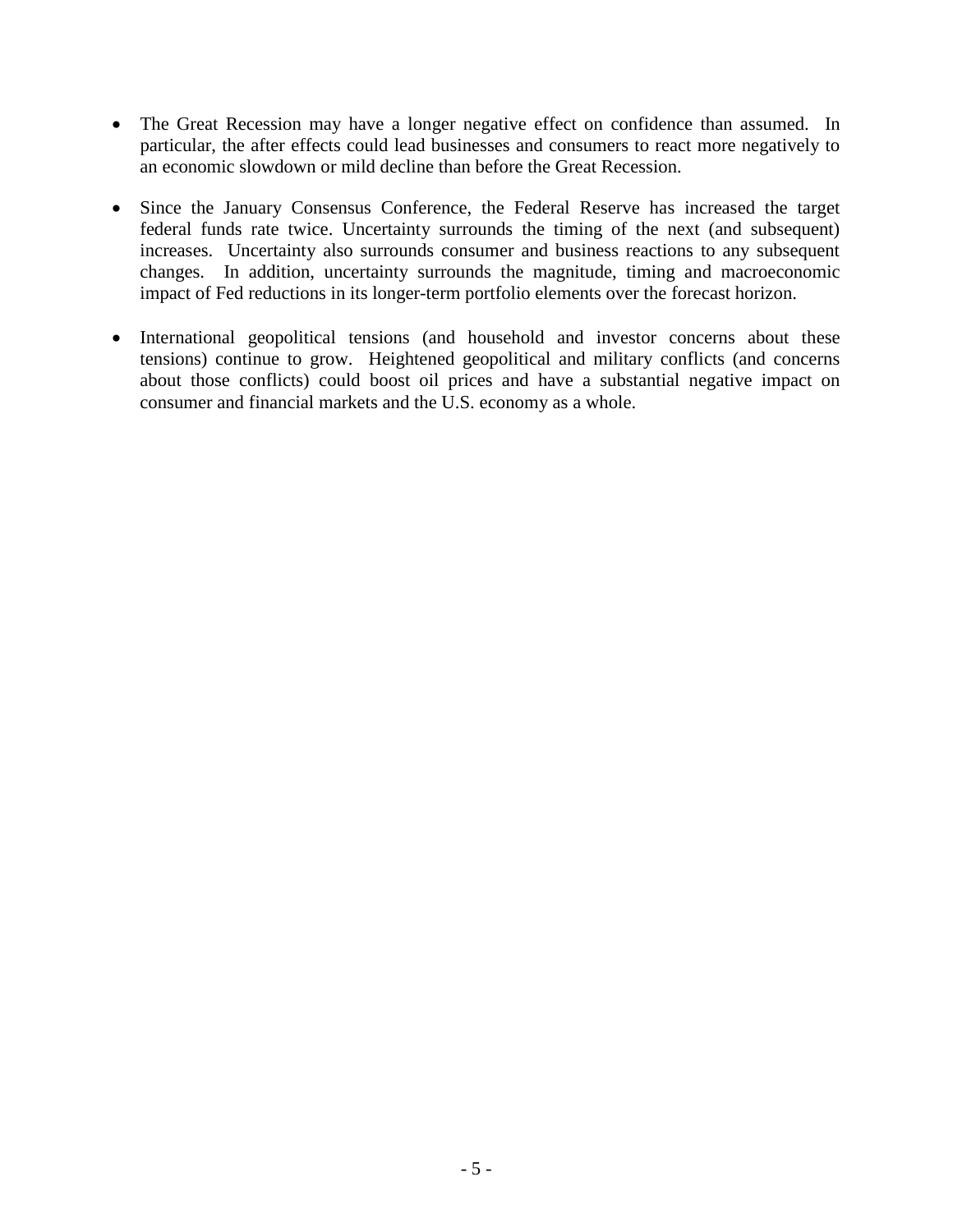# **SECTION II**

# **Economic Review**

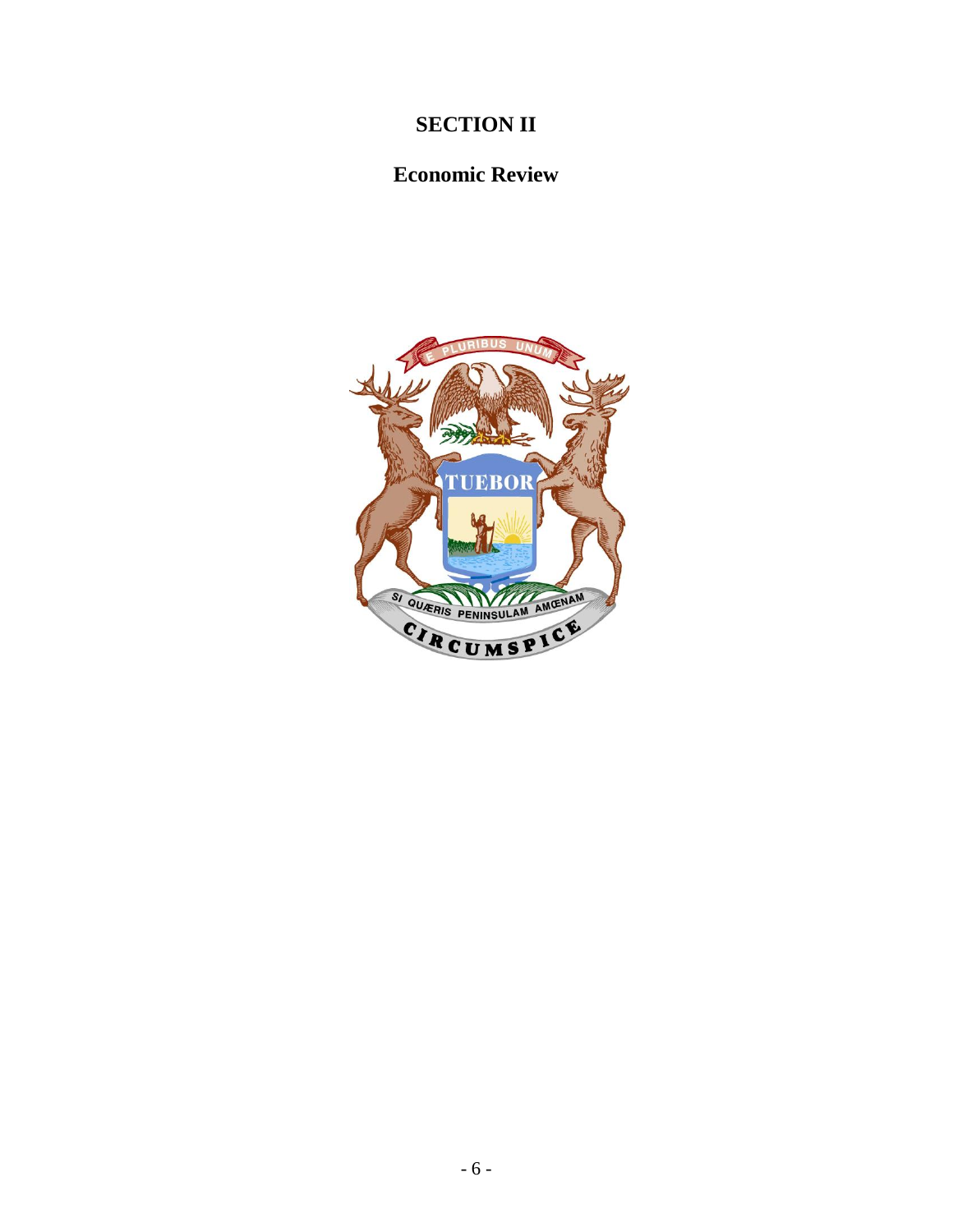#### **Economic Review May 17, 2017**

#### **Current U.S. Economic Situation**

#### Overall Economic Growth

The current U.S. economic expansion is nearly eight years old. According to the Institute for Supply Management, the overall U.S. economy expanded for its 95<sup>th</sup> straight month in April 2017. **Real Gross Domestic Product (GDP)** has grown in all but two quarters since the end of the Great Recession. While growing at an annual rate below 1.5 percent in each of the prior three quarters (2015Q4-2016Q2), real GDP growth accelerated sharply to a 3.5 percent annual rate in 2016Q3. However, real GDP growth slowed to a 2.1 percent annual rate in 2016Q4 and slowed further to 0.7 percent in 2017Q1.

#### Employment

**U.S. wage and salary employment** has continued rising since the May 2016 Conference. April 2017 marked the  $79<sup>th</sup>$  consecutive increase from the prior month in national wage and salary employment. Consequently, at 146.1 million jobs, the April 2017 employment level represents the all-time high monthly U.S. employment level. Compared to December 2016 (the last month available prior to the January 2017 Conference), April 2017 employment was up by 738,000 jobs (an average of 185,000 jobs increase per month). Compared to a year ago, April 2017 employment was up by 2.2 million jobs (1.6 percent). However, the 1.6 percent year-over-year increase represents the second slowest year-over-year percent increase since August 2011.

Calendar year 2016 represented the sixth straight year in which U.S. wage and salary employment has increased. The overall annual U.S. employment level rose 1.2 percent in 2011, 1.7 percent in 2012, 1.6 percent in 2013, 1.9 percent in 2014, 2.1 percent in 2015 and 1.7 percent in 2016.

In December 2016 (the most recent month of data available prior to the January 2017 Consensus Conference), the **U.S. unemployment rate** stood at 4.7 percent. The U.S. unemployment rate rose to 4.8 percent in January 2017 before returning to 4.7 percent in February. The national rate declined to 4.5 percent in March. In April, the U.S. unemployment rate fell to 4.4 percent – the lowest national unemployment rate since May 2001.

The annual U.S. unemployment rate has fallen in each of the past six years. After peaking at a 28-year high of 9.6 percent in 2010, the national unemployment rate fell to 8.9 percent in 2011, 8.1 percent in 2012, 7.4 percent in 2013, 6.2 percent in 2014 and 5.3 percent in 2015. In 2016, the U.S. unemployment rate fell to 4.9 percent – the lowest national unemployment rate in nine years. In 2016, the **U.S. labor force** rose 1.3 percent – the largest percent increase in the US workforce since 2006.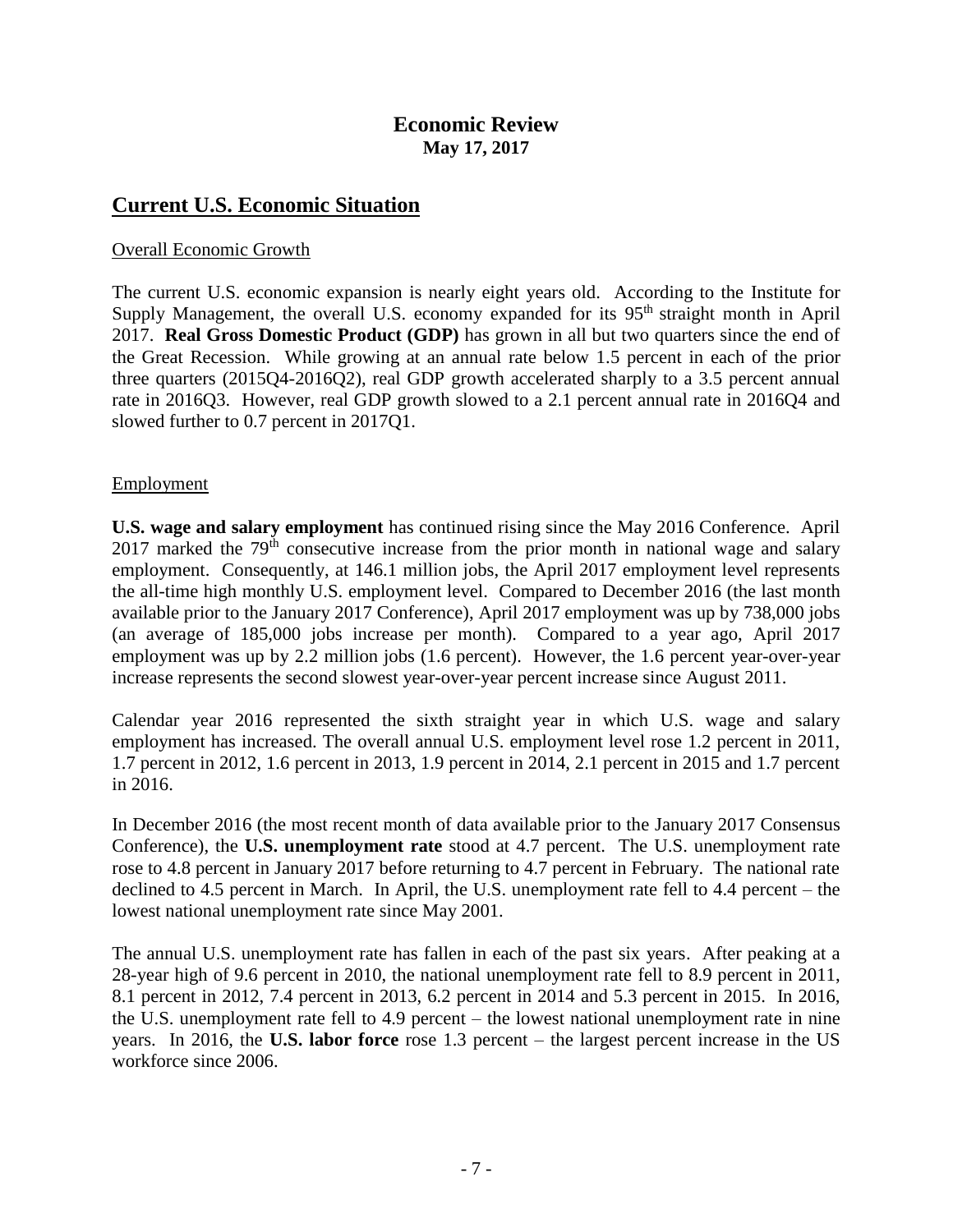Between late December 2016 (the most recent period for which unemployment claims data were available for the January 2017 Consensus Conference) and late April 2017, the four-week average of seasonally adjusted **initial unemployment claims** fell from 253,750 to 243,000 -- a decline of 10,750 initial claims. In six of the first eight weeks of 2017, the average declined from the prior week. As a result, in late February, the average dropped to 239,750 – the lowest four-week average since mid-July 1973. However, the average rose in three of the four weeks in March. In late March, the average rose to 254,500 – slightly higher than year-end 2016 level of 253,750. The average then fell in four of the five reporting weeks in April. Consequently, the average dropped a net 11,500 in April and fell to 243,000 by the end of the month. The fourweek average of initial unemployment claims has remained below 300,000 for 111 consecutive weeks – the longest streak of sub-300,000 readings since 1970, when the U.S. workforce and population were much smaller than currently. Over the past year (late April 2016 to late April 2017), the four-week average of seasonally adjusted initial unemployment claims fell a net 20,000. (U.S. Department of Labor).

## **U.S. Payroll Employment 2.2 Million Jobs Added in Past Year (Monthly Change in Thousands)**



Source: Bureau of Labor Statistics, U.S. Department of Labor.

**Manufacturing sector employment** rose each calendar year between 2011 and 2015, inclusive, with increases of 1.7 percent in both 2011 and 2012, 0.8 percent in 2013, 1.4 percent in 2014 and 1.2 percent in 2015. The sector's employment also rose in 2016, but only slightly (0.1 percent).

Between December 2016 and April 2017, U.S. manufacturing employment rose 53,000 jobs. Over the past year (April 2015-April 2016), manufacturing employment has risen a net 40,000 jobs.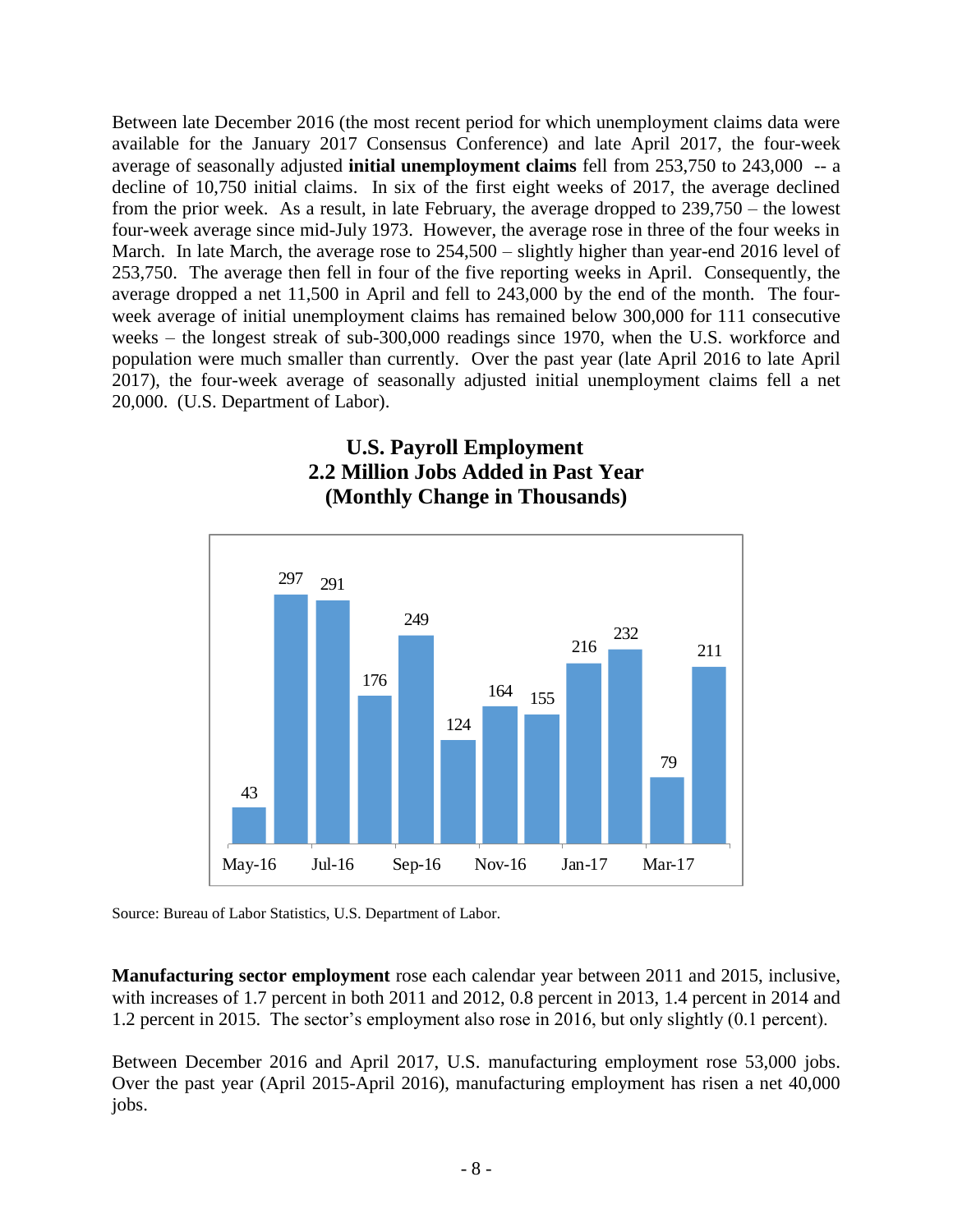Calendar year 2016 marked the sixth annual increase in **construction sector employment**. Construction employment rose 0.3 percent in 2011, 2.0 percent in 2012, 3.7 percent in 2013, 5.0 percent in 2014, 5.0 percent in 2015 and 3.9 percent in 2016.

Compared to a year ago, April 2017 construction employment was up by 173,000 jobs (2.6 percent) – marking the  $71<sup>st</sup>$  consecutive month that construction employment was up compared to a year ago. Over the past four months, construction employment is up by 94,000 jobs. However, increases in January and February accounted for nearly all of the four month increase. In the past two months, construction employment has risen by only 6,000 jobs.

#### Housing Market

#### *House Construction and Sales*

Calendar year **housing starts** have strengthened, but still remain at a historically low level. In each year from 2008-2013, housing starts totaled fewer than 1.0 million units. Prior to 2008, starts had never fallen below 1.0 million units since at least 1959. However, after falling to a record low of 554,000 units in 2009, housing starts increased each year from 2010 to 2016. In 2014, total starts rose above 1.0 million units for the first year since 2007. Starts rose further in 2015, increasing to 1.1 million units and rose to 1.2 million units in 2016. Compared to the 2009 record low, calendar year 2016 housing starts were 111.9 percent higher. However, 2016 housing starts were 43.2 percent below the 2005 level (the highest level since 1972). 2016 starts were 14.4 percent lower than average housing starts in the 1990s (pre-boom).

March 2017 marked the  $24<sup>th</sup>$  straight month in which housing starts were above 1.0 million units at an annualized rate and also marked the fourth straight month in which annualized starts exceeded 1.2 million units – the first such streak since August 2007. Further, in each of the four most recent months available (December 2016-March 2017), housing starts were up compared to a year earlier. In March 2017, starts were 9.2 percent higher than a year ago. However, annualized starts of 1,215,000 in March 2017 did represent the lowest starts level among the four most recent months. (U.S. Census Bureau).

In December 2016 (the last month of data available at the January 2017 Consensus Conference), the **National Association of Home Builders (NAHB) sentiment index** stood at 70 – the index's highest reading in over ten years. A reading above 50 indicates that more builders viewed conditions as favorable compared with the number who viewed conditions as unfavorable. December 2016 sentiment reading was revised down slightly to 69. Further, the index fell to 67 in January 2017 and dropped to 65 in February 2017. The index did rise in March 2017 to 71 – the index's highest reading since June 2005 -- but then dropped to 68 in April 2017.

With **new home sales** totaling 560,000 units, 2016 marked the fourth straight year in which new home sales exceeded 400,000 units as well as the fifth straight year of increasing new home sales. In four of the five years of increasing sales, the percent gain exceeded 10.0 percent. Most recently, new home sales rose 11.8 percent in 2016. Compared to 2011 when new home sales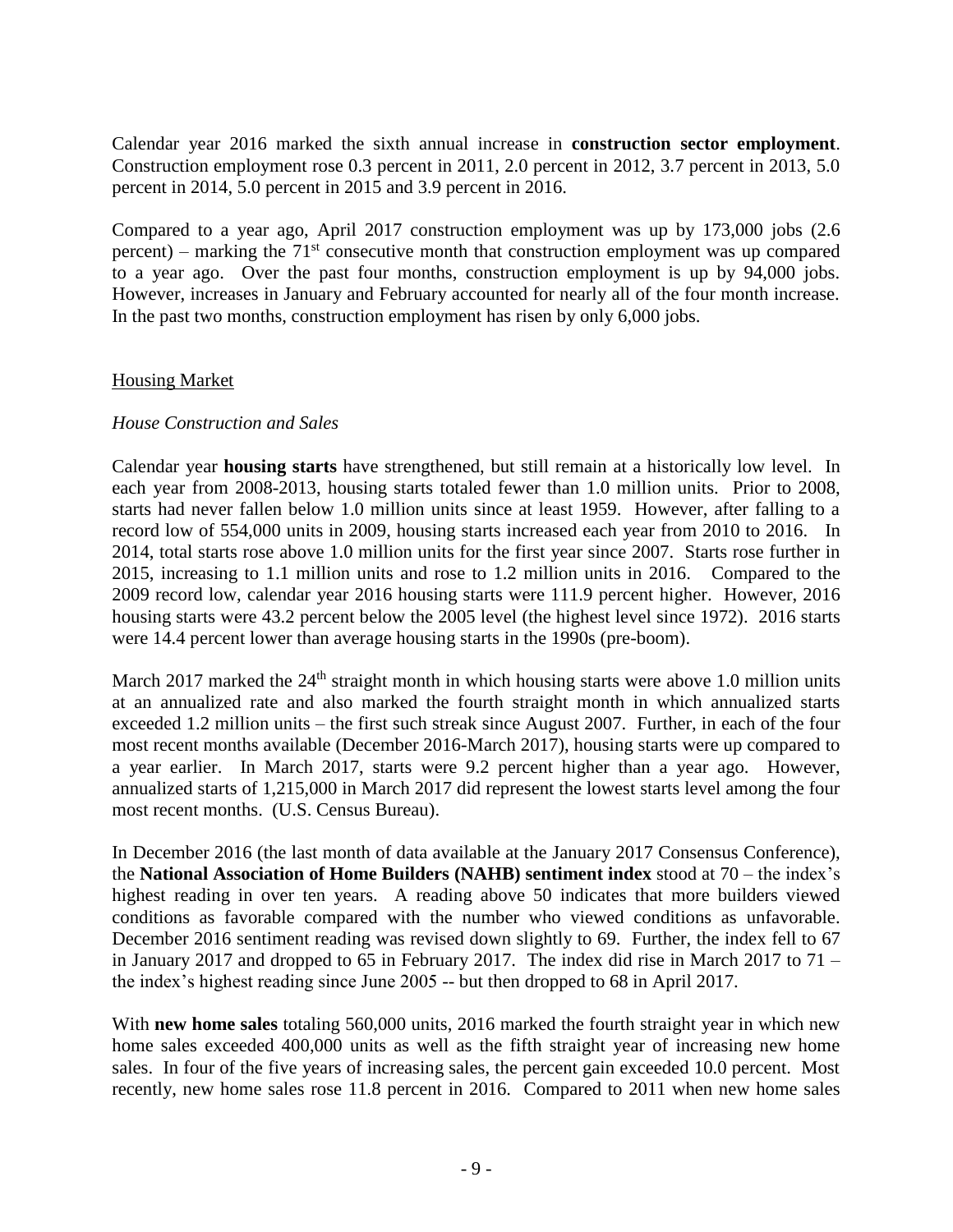fell to a record low, 2016 sales were up 83.0 percent. However, compared with new home sales in the 1990s (pre-boom), 2016 new home sales were down 19.8 percent. Annualized seasonally adjusted new home sales have exceeded 500,000 units in each of the most recent 17 months (November 2015-March 2017). In addition, with 15.6 percent year-over-year sales growth, March 2017 marked the 11<sup>th</sup> month of double-digit year-over-year increases out of the most recent 12 months. (U.S. Census Bureau).

In 2016, **existing home sales** rose 3.8 percent, following a 6.3 percent increase in 2015. In February 2015, annualized existing home sales rose above 5.0 million units, where they remained through October 2015. Annualized existing home sales fell below 5.0 million units in November 2015, but then rose above 5.0 million units in December 2015 and have remained above the 5.0 million unit threshold through March 2017. Further, March 2017 marked the  $15<sup>th</sup>$ out of the most recent 16 months in which existing home sales were up from a year earlier. In March 2017, existing home sales were up 5.9 percent from March 2016. (National Association of Realtors).



## **Annualized Housing Starts Remain Around Historically Low Levels**

Source: U.S. Census Bureau. Seasonally adjusted annual rate (thousands).

#### *House Prices*

House prices have grown in recent months.

 Between March 2016 and March 2017, the **Core Logic Case-Shiller National Home Price Index** (including distressed sales) increased 7.1 percent –marking the 62<sup>nd</sup> consecutive month of national year-over-year growth. Excluding distressed sales, home prices rose 5.9 percent. Overall home prices rose 1.6 percent between February 2017 and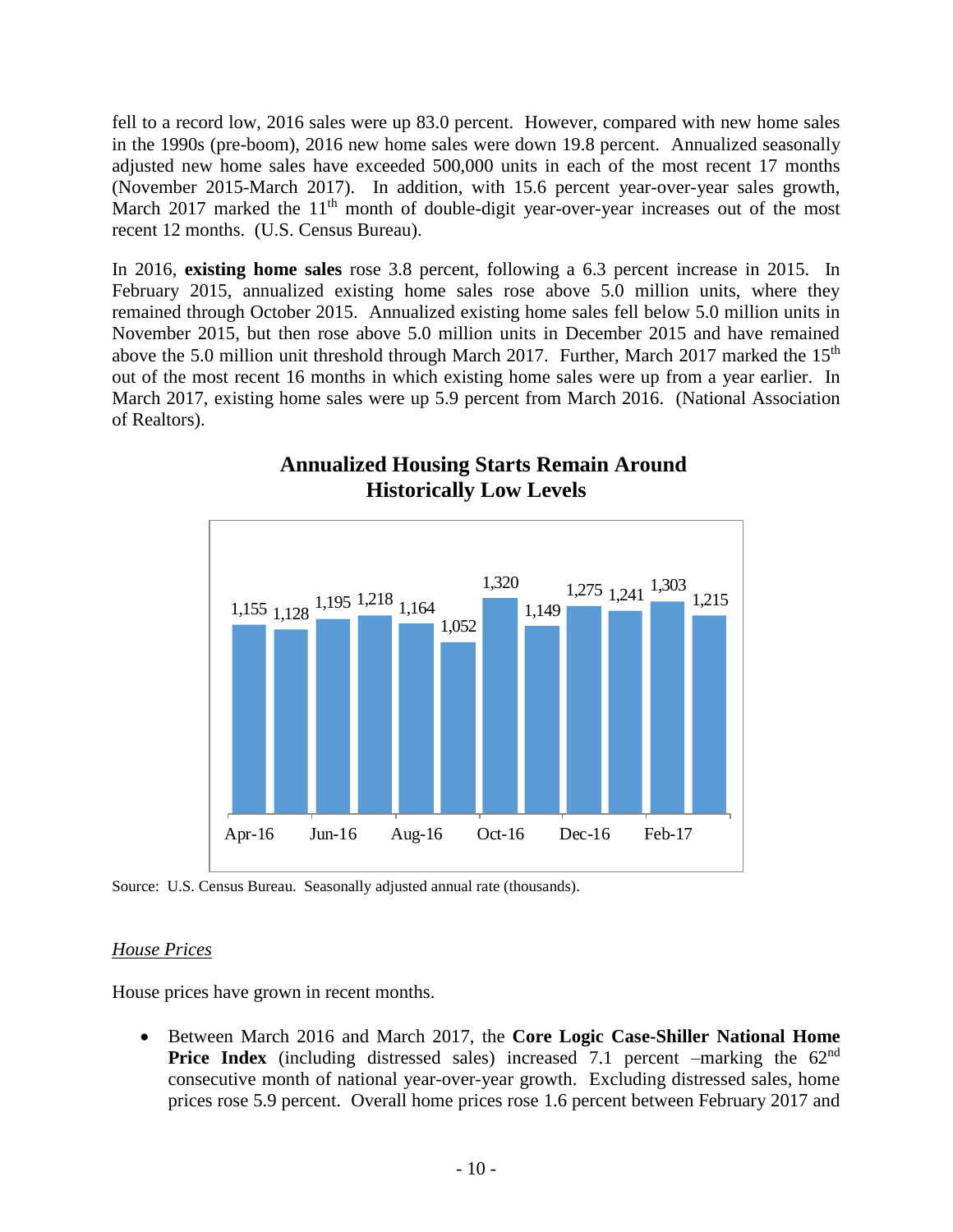March 2017. The March 2017 home price index level is only 2.8 percent below its 2006 peak. While noting that "the national increase is no longer posting double-digits," Core Logic projects that the home price index will rise to a new record high in the second half of 2017.

- In 2016, the **Census Bureau's median new home sales price** reported its seventh straight annual price increase – rising 6.7 percent from 2015. Over the seven years, the median new home sales price rose 45.9 percent. At \$316,200, the 2016 annual median price represents the highest annual median new home sale price on record. Most recently, the median new home price rose slightly (1.2 percent) between March 2016 and March 2017 to \$315,100.
- In 2016, the **median existing-house price** rose 5.1 percent from 2015. The median existing-house sale price rose 6.8 percent between March 2016 and March 2017 - marking the  $61<sup>st</sup>$  consecutive month of year-over-year price gains. (National Association of Realtors)

#### *Foreclosures and Mortgage Rate*

In the first quarter of 2017, U.S. foreclosure filings were down 19 percent from a year ago to their lowest level since 2006Q3. Filings were 16 percent below the pre-recession average over the period from 2006Q1 to 2007Q3. March 2017 marked the  $18<sup>th</sup>$  straight month of year-overyear decline in overall U.S. foreclosure activity. Further, in March 2017, **foreclosure starts**  were down from the prior year for the  $21<sup>st</sup>$  consecutive month. Compared to last March, foreclosure starts were down 24 percent. (RealtyTrac)

In December 2016, there were 21,000 **completed foreclosures** in the U.S. December 2016 completed foreclosures were down 39.8 percent from a year ago. Further, in December 2016, the **share of all mortgages that were seriously delinquent** dropped to 2.6 percent, the lowest share since June 2007. Through December 2016, the **number of loans in the foreclosure process** has fallen from a year ago for 62 straight months. In addition, the December 2016 foreclosure inventory represented 0.8 percent of all homes with a mortgage – down from 1.2 percent in December 2015. (CoreLogic)

In 2016Q4, **homeowner real estate equity** rose to its highest level since 2006Q1. Compared to a year ago, 2016Q4 real estate equity was up \$1.3 trillion (10.9 percent). At 57.8 points, the 2016Q4 homeowner equity rate was 21.8 points higher than its all-time low (2009Q1). Over the past year, the equity rate rose by 2.0 percentage points – marking the  $22<sup>nd</sup>$  straight quarter in which the rate was up from a year ago. (Federal Reserve Bank, *Flow of Funds Accounts of the United States*).

In calendar year 2016, the average 30-year fixed mortgage rate fell by 0.20 of a percentage point from 2015 to 3.65 percent In November 2016, the last month for which a monthly average mortgage rate was available prior to the January 2017 Consensus Conference, the **30-year fixed mortgage rate** stood at 3.77 percent. However, the mortgage rate rose sharply in December –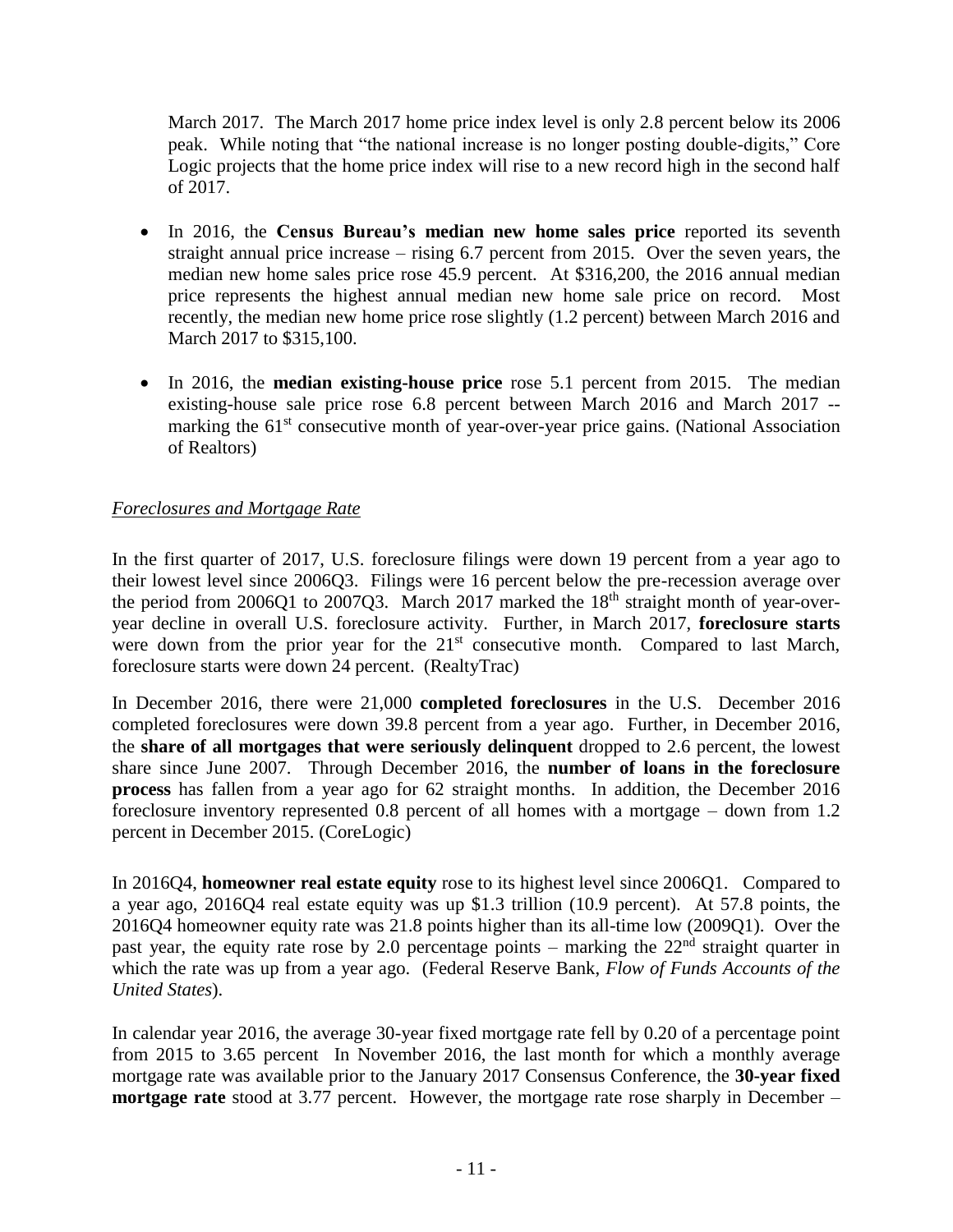rising to 4.20 percent. Over the first three months of 2017, the monthly rate varied little  $$ ranging from 4.15 percent to 4.20 percent. In April, the 30-year rate fell to 4.05 percent. However, April 2017 marked the fifth straight month in which the mortgage rate remained above 4.00 percent, following 16 consecutive months in which the rate had been below 4.00 percent. (FreddieMac).

#### Monetary Policy

In December 2008, the Federal Open Market Committee (FOMC) lowered the target range for the federal funds rate to 0.00 to 0.25 percent (a record low range). The Committee maintained the 0.00 to 0.25 percent range for seven straight years.

In December 2015, the FOMC raised the target range 25 basis points to 0.25 percent to 0.50 percent. The December 2015 rate increase represented the Committee's first rate increase since June 2006. Faced with concerns surrounding the domestic and international economies, the FOMC did not raise the target rate again until a year later. With inflation showing signs of accelerating, the domestic job market firming and domestic and international growth forecasts improving, the FOMC increased the target range for the federal funds rate an additional 25 basis points to 0.50 percent to 0.75 percent at the Committee's mid-December 2016 meeting.

At its next meeting (January 31, 2017-February 01, 2017) the FOMC left the federal funds rate target range unchanged at 0.50 percent to 0.75 percent, However, the Fed did raise the target range 25 basis points to 0.75 percent to 1.00 percent at its March 2017 meeting. Most recently, at its early May 2017 meeting, the FOMC left the target range unchanged.

As for the timing and magnitude of future rate increases, "The Committee expects that economic conditions will evolve in a manner that will warrant only gradual increases in the federal funds rate; the federal funds rate is likely to remain, for some time, below levels that are expected to prevail in the longer run. However, the actual path of the federal funds rate will depend on the economic outlook as informed by incoming data." (FOMC Statement, May 2017).

At the May 2017 meeting, the Committee observed that, "Information received since the Federal Open Market Committee met in March indicates that the labor market has continued to strengthen even as growth in economic activity slowed." The FOMC noted that slow growth in early 2017 was "likely to be transitory." (May 2017 Statement)

While noting that inflation had moved closer to the FOMC's 2 percent long-run objective, the Committee pointed out that the core inflation rate "declined in March and inflation continued to run somewhat below 2 percent." (May 2017 Statement)

While ending its quantitative easing program in October 2014, the FOMC continues to reinvest principal payments from its holdings of agency debt and agency mortgage-backed securities in agency mortgage-backed securities and to roll over maturing Treasury securities at auction. In its May 2017 statement, the FOMC indicated that it would continue reinvesting and rolling over securities "until normalization of the federal fund rate is well under way." Doing so, the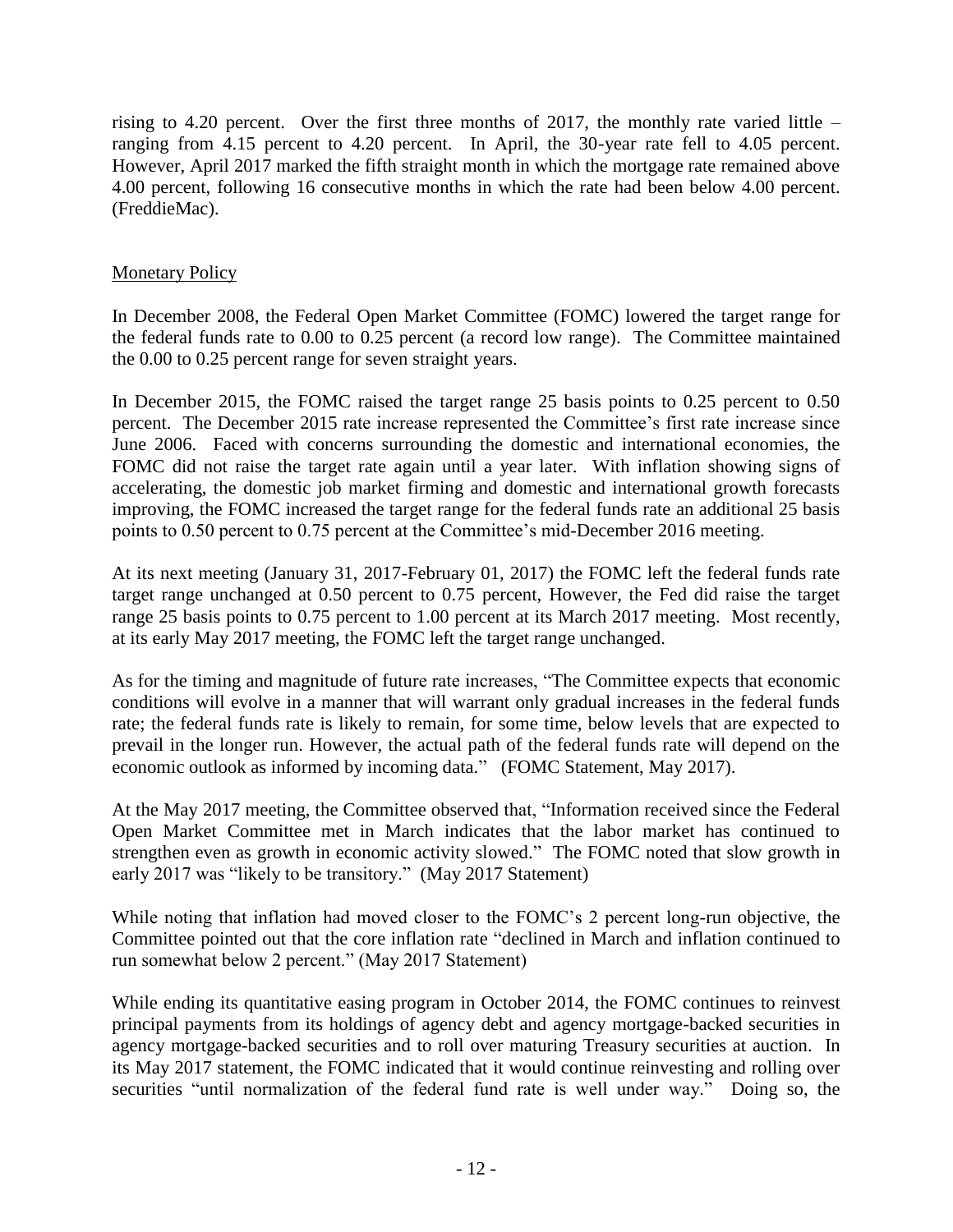Committee stated, "should help maintain accommodative financial conditions." The Fed's overall holdings are substantial with total Federal Reserve Bank credit totaling \$4.4 trillion in mid-April 2017 -- more than five times the amount that the Fed held directly before its quantitative easing program began.

The May 2017 FOMC Meeting minutes will not be released until May 24. However, the March 2017 FOMC Meeting minutes provide insights into the timing and manner of likely FOMC actions aimed at unwinding the Fed's reinvestment policy:

Provided that the economy continued to perform about as expected, most participants anticipated that gradual increases in the federal funds rate would continue and judged that a change to the Committee's reinvestment policy would likely be appropriate later this year.

In the March 2017 meeting's minutes, the majority of the FOMC stressed the importance of communicating its future actions regarding its reinvestment policy to the public clearly and well ahead of time: Still more, "Many participants emphasized that reducing the size of the balance sheet should be conducted in a passive and predictable manner."

#### Fiscal Policy

To date, there has been an attempt to pass one major fiscal policy act through Congress: the repeal and replacement of the Affordable Care Act. In April, the votes needed to pass health care policy legislation through the House of Representatives could not be garnered. In early May, with amendments, a bill to repeal key elements of the Affordable Care Act passed the House by a narrow margin (217-213). However, the bill faces substantial uncertainty in the Senate.

In late April, the Executive laid out, in broad brush, a federal tax reform proposal. The proposal includes a dramatic reduction in the top corporate tax rate from 35 percent to 15 percent. The plan would also lower the top individual income tax rate for proprietor, partnership and other pass-through income to 15 percent. However, the plan would only lower the top rate on other individual income sources from 39.6 percent to 35 percent. The bill proposes lower individual income tax brackets at 10 percent and 25 percent as well as doubling the standard deduction. However, the proposal did not specify the tax brackets' income ranges. The proposal would also repeal the alternative minimum tax and the estate tax. Tax reform legislation faces substantial challenges. Key among the challenges is the legislation's negative impact on the federal deficit. As a means to lessen the plan's impact on the federal deficit, the proposal would repeal many itemized income tax deductions (including the state and local taxes deduction). The mortgage interest and charitable giving deductions would be retained.

In order to pass the tax plan in the Senate with just a simple majority, the tax plan must comply with legislative procedures that prohibit any tax plan that increases the federal debt after 10 years. The restriction could lead to making some or all of the tax cuts temporary in order to limit the plan's long-run budget impact. Substantial uncertainty surrounds any bills proposed to enact the proposal's reform elements including any bills' content and prospects for passage – along with disagreements as to the bills' impact on the U.S. macroeconomy and the federal deficit.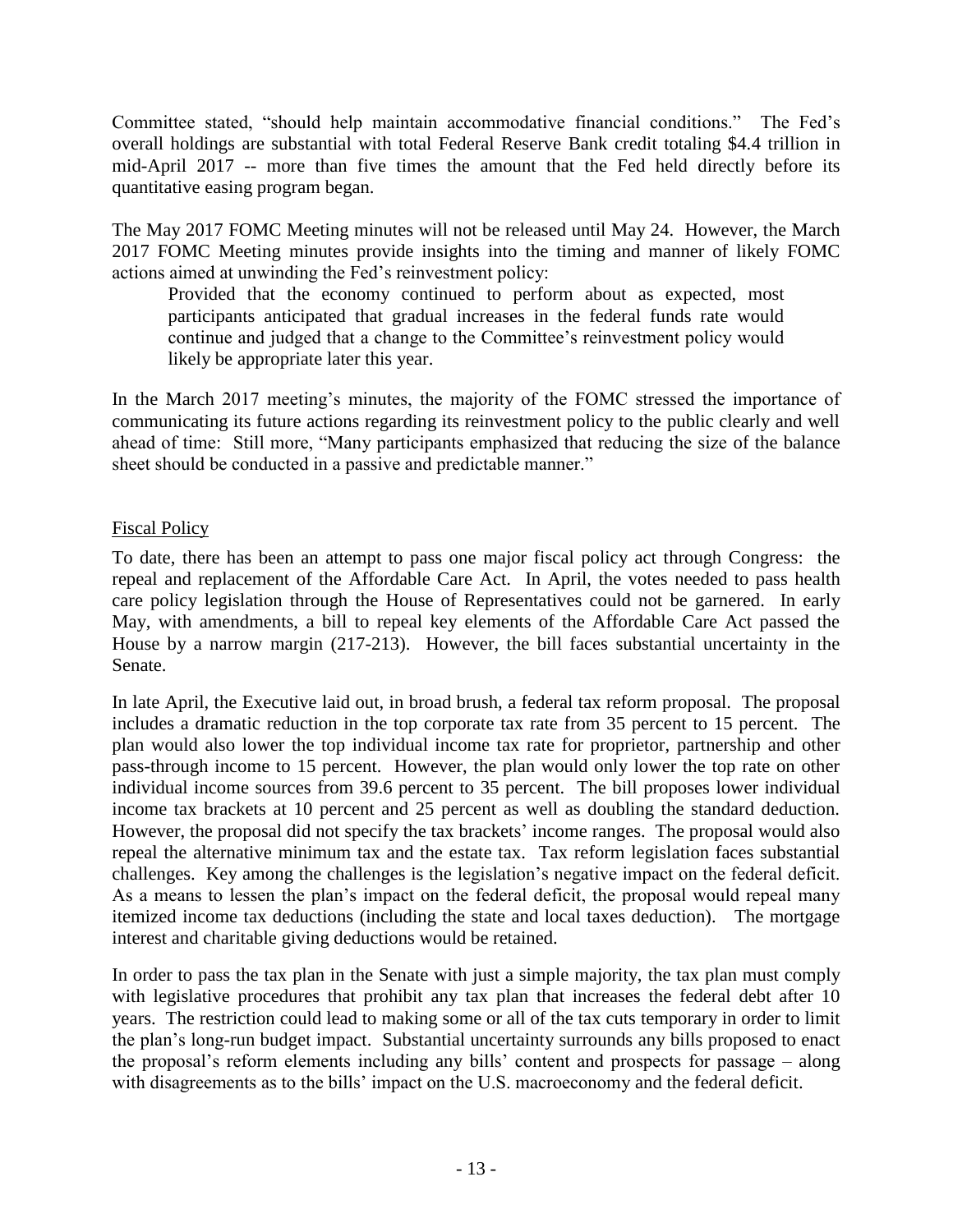To date, no legislation has been introduced to enact a proposed \$1 trillion in new infrastructure spending (which would have a substantial impact on the overall economy). While, the House's passage of legislation repealing key elements of the Affordable Care Act, in some measure, allows House leadership to move onto infrastructure spending legislation, substantial uncertainty remains as to the content and timing of infrastructure legislation.

Averting a possible federal government shut-down, the legislature passed and the President signed, in early May 2017, a bipartisan government-wide omnibus spending bill funding the U.S. government through the end of the fiscal year (September 30, 2017).

#### Inflation

In November 2016 (the most recent month of data available prior to the January 2017 Consensus Revenue Estimating Conference), the price of oil averaged \$45.66 per barrel– up \$3.22 from a year earlier. Since November 2016, the price of oil has risen. At \$51.97, the December 2016 price of oil rose \$6.31 per barrel from November 2016 and was up \$14.78 per barrel from December 2015. The price of oil rose only slightly compared to a month earlier in January 2017 and in February 2017. However, the price of oil was up \$20.82 between January 2016 and January 2017. In February 2017, at \$53.47, the price of oil was up \$23.15 from a year earlier. At \$49.33 per barrel, the March 2017 price of oil fell \$4.14 per barrel from February 2017, but was up \$11.78 from last March. (Federal Reserve Bank of St. Louis).

In April 2017, the price of regular gasoline equaled \$2.42 and the three-month average stood at \$2.35. Compared to a year ago, the April 2017 price of gasoline was up 30 cents from a year earlier and the three-month average (February 2017-April 2017) was up 40 cents from a year ago. In contrast, in 2016, the three month average was down from a year earlier in each of the first 11 months of 2016. (U.S. Energy Information Administration).

In recent years and months, price inflation has remained mild but did accelerate in 2016 after decelerating substantially in 2015.

The **personal consumption expenditures price index**, which the Federal Reserve emphasizes in evaluating whether the U.S. economy is meeting the Fed's 2.0 percent inflation target, has remained below 2.0 percent each year since 2009 except 2011. However, core PCE price index inflation, which excludes the direct impact of volatile food and energy prices, has stayed below 2.0 percent in each year since 2009. In 2016, the PCE price index rose 1.1 percent while the core PCE price index increased 1.7 percent. (Bureau of Economic Analysis).

In 2016, consumer prices, as measured by the **U.S. Consumer Price Index**, increased 1.3 percent after increasing only 0.1 percent in 2015. Consumer prices declined 0.4 percent in 2009, but have risen each year since 2010. Consumer prices rose 1.6 percent in 2010, 3.2 percent in 2011, 2.1 percent in 2012, 1.5 percent in 2013 and 1.6 percent in 2014. (U.S. Bureau of Labor Statistics)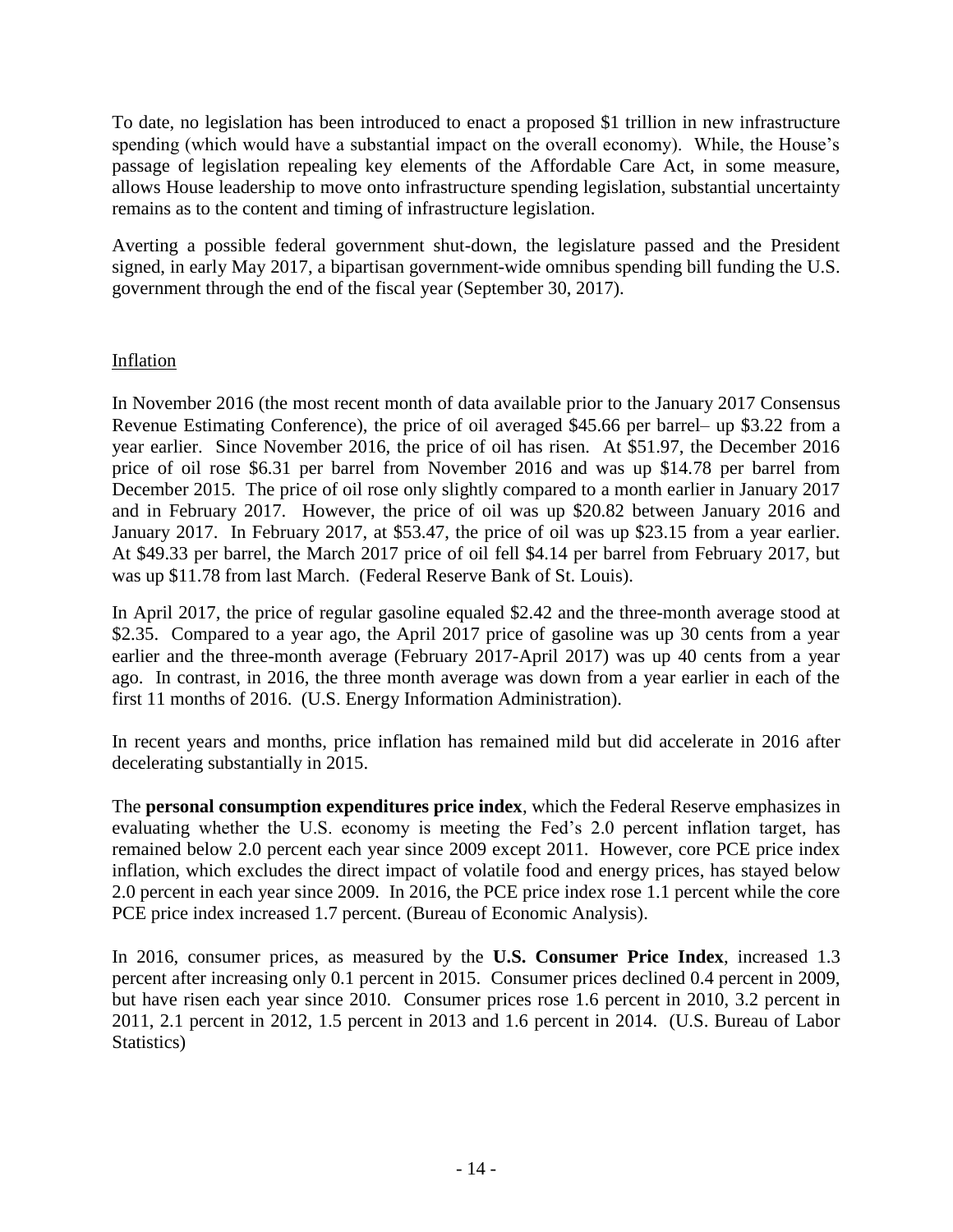In 2016, the **core consumer price index** (excluding food and energy) was up 2.2 percent, after rising 1.8 percent in 2015. These increases follow annual core price inflation ranging between 1.0 percent and 2.1 percent from 2009 to 2014. (U.S. Bureau of Labor Statistics)

**Producer prices** rose 0.4 percent in 2016 after falling 0.9 percent in 2015. The 2015 decline followed increases of 1.9 percent in 2012, 1.3 percent in 2013 and 1.6 percent in 2014. Core producer prices rose 1.2 percent in 2016 after increasing 0.7 percent in 2015. The core producer price index increased 1.9 percent in 2012, rose 1.4 percent in 2013 and increased 1.8 percent in 2014. Year-over-year (y-o-y) growth in producer prices accelerated to 2.2 percent in February 2017 and to 2.3 percent in March 2017. Prior to February 2017, producer price year-over-year growth had not exceeded 2.0 since May 2014. Further, the 2.3 percent increase in March represented the fastest producer price y-o-y growth in five years. Core producer prices were up 1.5 percent in February 2017 and 1.6 percent in March 2017. (Bureau of Labor Statistics)



Source: Federal Reserve Bank of St. Louis. Price per Barrel, West Texas Intermediate Oil.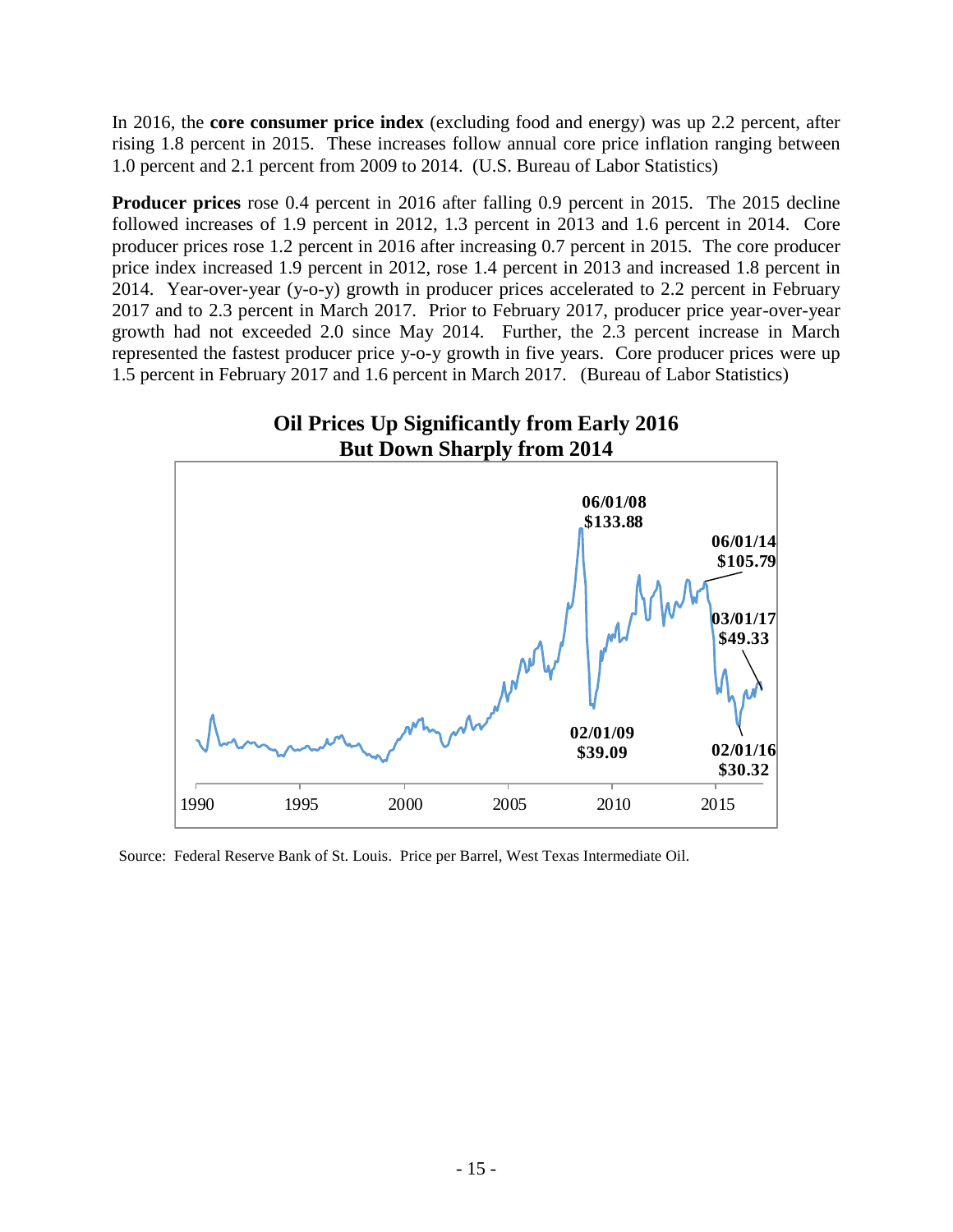#### Major Economic Indicators

In April 2017, the **ISM (Institute for Supply Management) manufacturing index, known as the PMI (Purchasing Management Index)** fell 2.4 points from March, However, at 54.8, the PMI remained above 50.0 for the eighth straight month and for the  $13<sup>th</sup>$  out the most recent 14 months. (A reading above 50.0 indicates an expanding sector.) Taken together, the PMI indicates continued manufacturing sector growth but at a slowing pace. The April 2017 PMI signaled an expanding *overall* economy for the 95<sup>th</sup> consecutive month.

In April 2017, the ISM **non-manufacturing index (NMI)** rose 2.3 points from March to 57.5 and was up 1.8 points from last April. In addition, April 2017 marked the 88<sup>th</sup> straight month of an expanding service sector.

In calendar year 2016, **industrial production** fell 1.2 percent after declining 0.7 percent in 2015. The two annual industrial production declines followed five straight years of annual production increases ranging between 2.0 percent and 5.5 percent. In each month between April 2015 and November 2016, monthly industrial production was down from a year ago. However, in three of the four most recent months (December 2016, February 2017 and March 2017), industrial production was up from a year ago. In January 2017, industrial production was little changed from a year ago (-0.01 percent). (Board of Governors of the Federal Reserve System).

After rising each year between 2010 and 2014, inclusive, the annual average **capacity utilization rate** fell 1.8 percentage points in 2015 and 1.1 percent points in 2016. In each of the 22 months between February 2015 and November 2016, inclusive, the capacity utilization rate fell compared to a year ago. The rate has fluctuated over the four most recent months. In December 2016, the rate gained 0.4 of a point compared to a year earlier. However, the rate then fell compared to a year ago in both January 2017 and February 2017. In March 2017, the utilization rate rose 0.7 of a point from a year earlier.

In three of the four months of data released since the January 2017 Consensus Conference, the **three-month moving average for new durable goods orders** has increased from the prior year. The average was up 0.5 percent in December 2016, but then fell 0.2 percent in January 2017. However, the average increased 2.3 percent between February 2016 and February 2017 and rose 3.4 percent between March 2016 and March 2017. March's 3.4 percent increase represented the largest year-over-year percentage increase in the three-month average since October 2014.

Beginning in December 2009, the **three-month moving average for retail sales** has increased every month from the year-ago level. Over this period, the median y-o-y percent increase has been 4.3 percent. Further, in each month between August 2016 and March 2017 (the most recent month of data available), the y-o-y increases in the average have accelerated from 2.5 percent to 5.4 percent – the largest y-o-y percent increase in the three-month average since May 2012.

Between the May 2016 Consensus Conference and the January 2017 Conference, the **University of Michigan index of consumer sentiment** rose 9.2 points to 98.2 (April 2016-December 2016). The index rose slightly in January 2017 to 98.5 – the index's highest reading since January 2004. However, the index fell to 96.3 in February. The index rose slightly in March 2017 and in April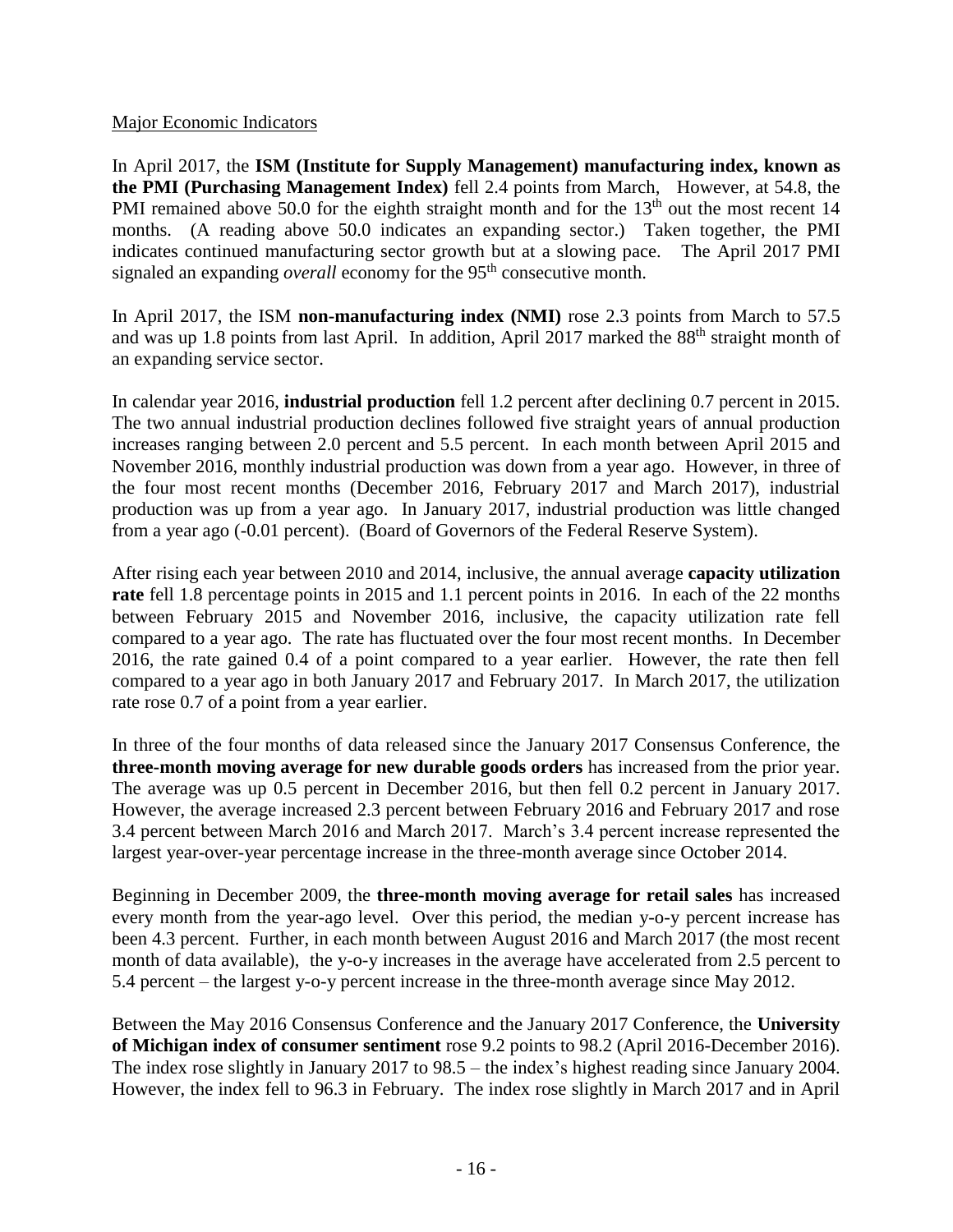2017. The April 2017 index reading (97.0) was down 1.2 points since December 2016 (the last month of data available prior to the January 2017 Conference). However, the April 2017 sentiment index reading was up 8.0 points from a year ago.



Source: University of Michigan Survey of Consumers.

 After dropping to 50 (a neutral reading) in the last quarter for which data were available prior to the January 2017 Consensus Conference, the **Conference Board Measure of CEO Confidence Index** rose in each of the two newly available quarters. In 2016Q4, the Index increased sharply from 50 to 65 (reflecting substantially more positive than negative responses). The CEO Confidence Index then rose an additional three points in 2017Q1 to 68 – the Index's highest reading since 2004Q2.

Since November 2016, the latest month for which data were available for the January 2017 Consensus Conference, the **Conference Board index of leading economic indicators (LEI)** has increased each month with a 0.6 percent increase both in December 2016 and in January 2017, a 0.5 percent rise in February 2017 and a 0.4 percent increase in March 2017. In its March 2017 LEI release, the Conference Board reported, "The March increase and upward trend in the U.S. LEI point to continued economic growth in 2017, with perhaps an acceleration later in the year if consumer spending and investment pick up."

 Stock prices have increased since the January 2017 Consensus Conference. Between the end of December 2016 and the end of April 2017, the **stock market (Wilshire 5000)** rose 6.2 percent. Between the end of 2015 and 2016, the Wilshire Index increased 10.7 percent.

Between the end of July 2015 and mid-March 2016, the **Economic Cycle Research Institute (ECRI) weekly leading index growth rate** was negative (pointing to an economic contraction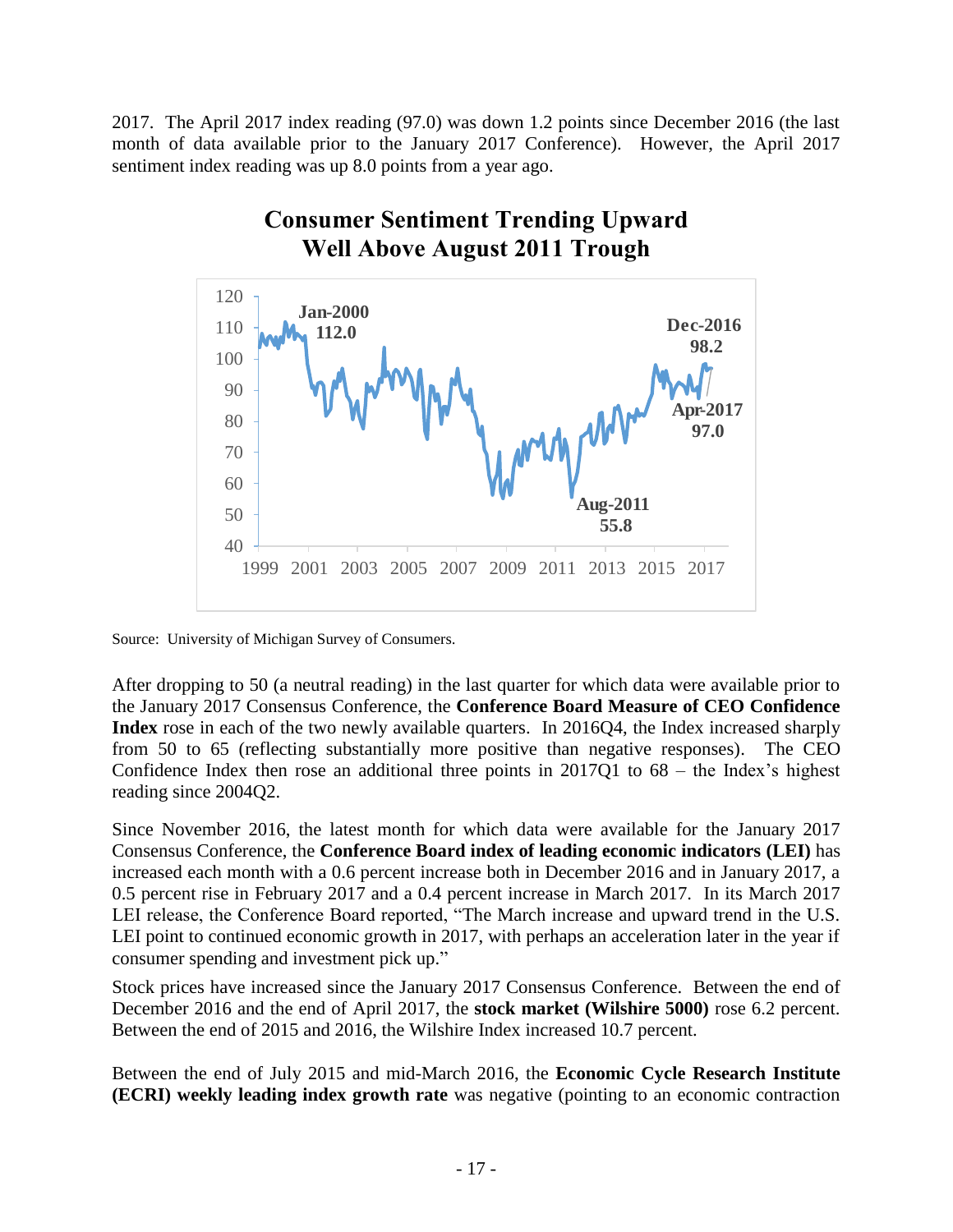in the near future). However, since the end of March 2016, the growth rate has been positive. Between late March 2016 and mid-September 2016, the growth rate trended faster – accelerating from 0.5 percent to 9.1 percent. The growth rate decelerated each week between mid-September 2016 and early November 2016 – slowing to 5.6 percent in early November. The growth rate accelerated between mid-November 2016 and late-January 2017 in which the growth rate sped to 12.0 percent. However since late January 2017, the growth rate has decelerated with the rate slowing to 5.4 percent in late April 2017. Recent positive, but slowing, growth points to continued, but moderating, gains in the near future.

#### Vehicle Sales and Production

The vehicle sector has shown substantial growth since 2010. **U.S**. **light vehicle sales** totaled slightly over 10.4 million units in 2009 – the worst annual sales year since 1982 when sales came in just under 10.4 million units. However, in 2010, sales rose to 11.6 million units and, in 2011, light vehicle sales increased to 12.7 million units. Sales grew to 14.4 million units in 2012 and rose to 15.5 million units in 2013. In 2014, light vehicle sales rose to 16.4 million units. In 2015, light vehicle sales rose to a then record high of 17.40 million units – slightly exceeding the previous record of 17.35 million units set in 2000. In 2016, light vehicle sales rose – although slightly (0.4 percent) -- to a new record high: 17.46 million units.

In April 2017, light vehicle sales exceeded a 15.0 million unit annual rate for the  $54<sup>th</sup>$  straight month and exceeded a 16.0 million unit rate for the  $38<sup>th</sup>$  consecutive month. However, following six straight months of a sales rate exceeding a 17.0 million unit rate between September 2016 and February 2017, vehicle sales fell to a 16.5 million unit rate in March 2017. In April, the rate rose to 16.8 million units. Year-to-date through April 2017, the light vehicle sales rate has averaged 17.1 million units – down 1.5 percent compared with the 17.3 million units sales rate over the first four months of 2016.

**Light truck sales share** of the light vehicle sales market has continued to grow. Over the past four years, the light truck sales share has increased each year – rising a combined 10.8 percentage points over the four years. In 2015, the light truck sales share rose to a then record high of 56.8 percent – eclipsing the prior record high of 55.6 percent set in 2004. In 2016, the light truck sales share rose 3.9 percentage points to a new record high of 60.6 percent. While bringing vehicle makers higher profitability per unit, the record high light truck sales share exposes makers to greater downward risks from economic slowdowns and higher fuel prices. Year-to-date through April 2017, light truck sales have comprised 63.6 percent of light vehicle sales. Further, April 2017 marked the  $13<sup>th</sup>$  straight month in which light trucks have accounted for more than 60.0 percent of monthly light vehicle sales.

**U.S. vehicle production** declined each year from 2003 to 2009. During these years, U.S. vehicle production decreased 6.5 million units or 53.2 percent. Production began to increase again in 2010 and by 2016, production was up 113.8 percent from 2009. In 2016, national vehicle production was up 2.5 percent to 12.3 million units – its highest production level since 2000. In the first quarter of 2017 (January 2017-March 2017), U.S. vehicle production was up 1.1 percent from U.S. production in the first quarter of 2016.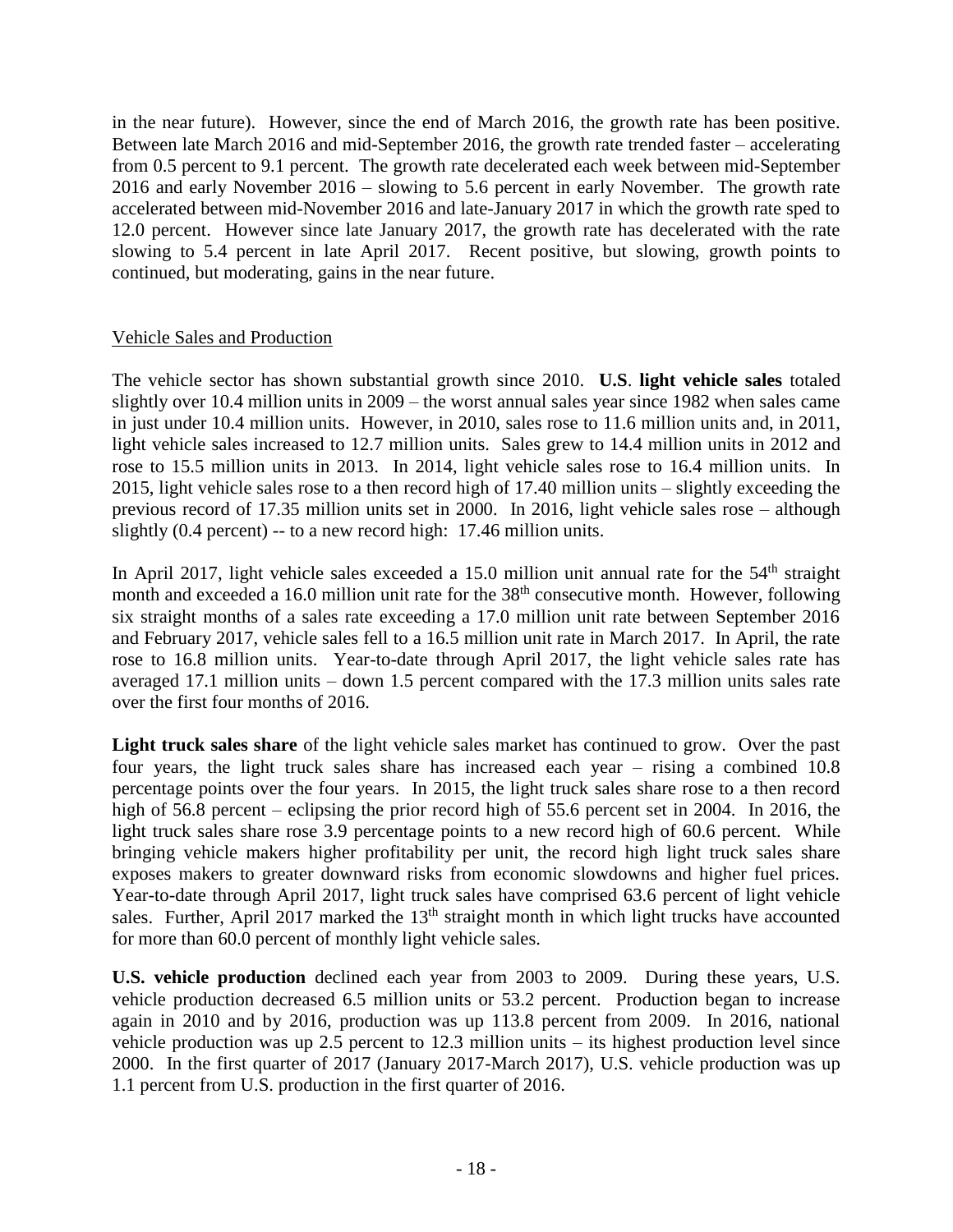## **Current Michigan Economic Conditions**

#### Vehicle Production

 In 2013, **Michigan vehicle production** rose to 2.47 million units - Michigan's highest vehicle production level since 2005. State vehicle production fell 4.7 percent in 2014 to 2.36 million units and dropped 1.3 percent in 2015 to 2.33 million units. In 2016, Michigan vehicle production rose 2.6 percent to 2.39 million units. Most recently, Michigan vehicle production spanning January 2017-March 2017 was little changed from State production during January 2016-March 2016 (0.6 percent).

In 2013, **Michigan's share of U.S. vehicle production** rose to 22.3 percent. However, in 2014, the State's share of U.S. vehicle production fell 2.4 percentage points to 19.9 percent. In 2015, Michigan's share of national vehicle production fell an additional 0.5 of a percentage point to 19.4 percent, where it remained in 2016. In the first quarter of 2017, Michigan vehicle production accounted for 18.6 percent of U.S. vehicle production – little changed from 2016Q1 when Michigan accounted for 18.7 percent of national vehicle production, but down substantially from two years earlier when Michigan comprised 20.2 percent of U.S. vehicle production.





Source: Automotive News and Michigan Department of Treasury.

#### Employment

In 2016, **Michigan wage and salary employment** rose for a sixth straight year with 1.9 percent growth, ranking 14th among U.S. states. At 4.3 million jobs, 2016 Michigan wage and salary employment represented the State's highest employment level since 2006. Rising by a total of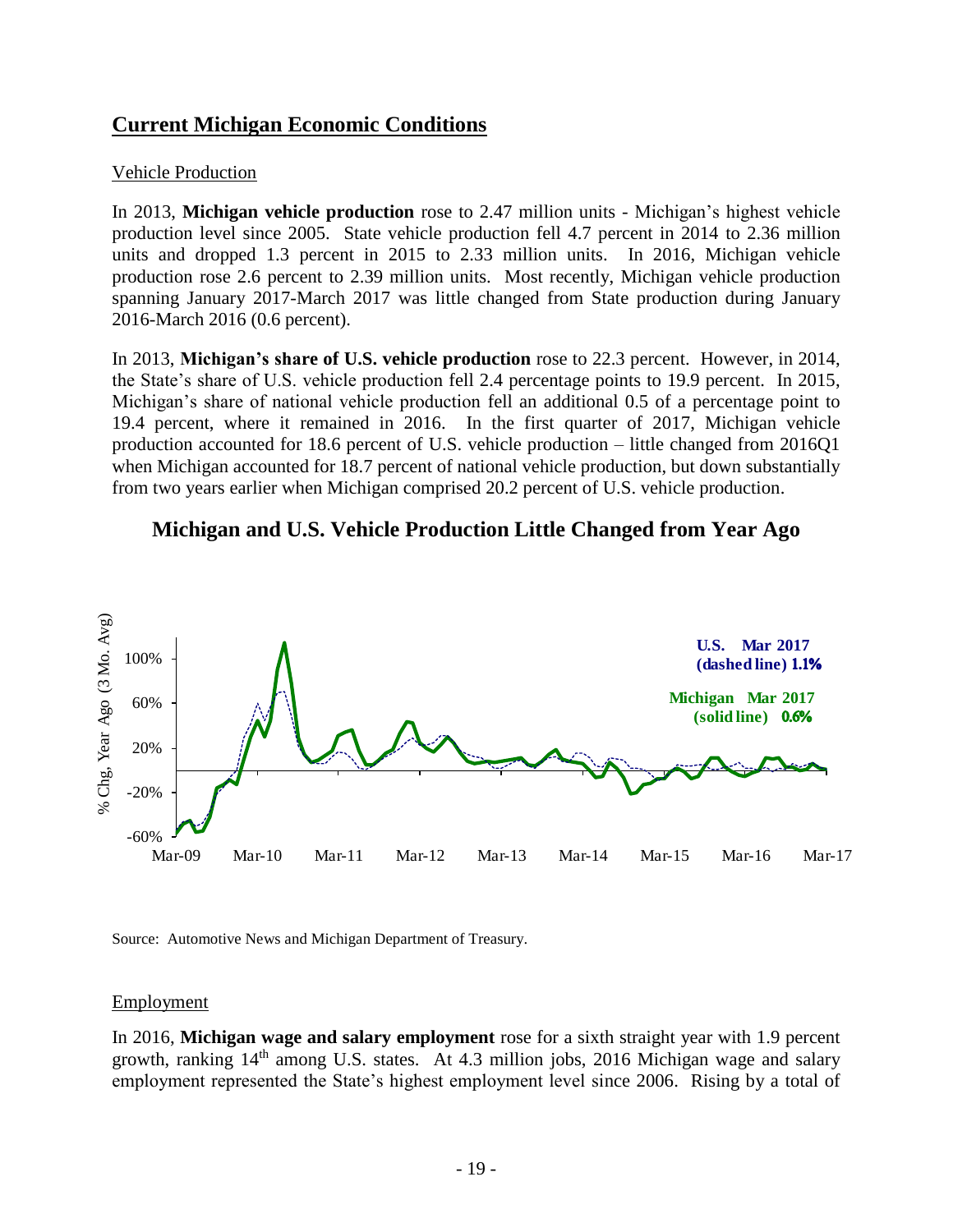462,000 jobs between 2010 and 2016, Michigan wage and salary employment increased 12.0 percent (the  $16<sup>th</sup>$  fastest percent growth among U.S. states).

In March 2017, Michigan wage and salary employment was up by 79,800 jobs compared with March 2016 employment. The 79,800 jobs increase represents a 1.9 percent increase in employment between March 2016 and March  $2017$  – ranking  $13<sup>th</sup>$  fastest among U.S. states.

**Michigan's overall wage and salary employment** has increased 14.1 percent **since the end of the Great Recession** (June 2009). The 14.1 percent growth represents the  $14<sup>th</sup>$  strongest growth rate among all U.S. states.

**Manufacturing employment in Michigan** increased each year from 2010 to 2016 with gains of 2.4 percent in 2010, 7.6 percent in 2011, 5.5 percent in 2012, 3.3 percent in 2013, 4.6 percent in 2014, 2.8 percent in 2015 and 2.1 percent in 2016. Over the past seven years, State manufacturing employment increased by 145,300 jobs. Thus, manufacturing employment accounted for 31.9 percent of the overall State employment increase over the past seven years, even while comprising only 11.8 percent of the overall *level* of base year 2009 Michigan wage and salary employment. In 2016, manufacturing employment accounted for 15.3 percent of the overall 2016 annual State wage and salary employment increase – down from the sector's 25.7 percent share of the overall increase in 2015.

In the four months newly available since the January 2017 Consensus Conference (December 2016-March 2017), Michigan manufacturing employment, on net, fell by 300 jobs. Over the past year (March 2016-March 2017), Michigan manufacturing employment rose a net 3,300 jobs, accounting for only 4.1 percent of the overall 79,800 State net jobs gain over the past year.

**Michigan construction employment** has risen in each of the past six years with sector gains of 3.0 percent in 2011, 2.3 percent in 2012, 4.1 percent in 2013, 6.2 percent in 2014, 4.6 percent in 2015 and 4.9 percent in 2016. In the four months since the January 2017 Consensus Conference, State construction employment has risen by a net 4,100 jobs. Over the past year, Michigan construction employment rose a net 10,000 jobs (12.5 percent of the State's overall jobs gain).

In 2009, **Michigan's unemployment rate** rose to 13.7 percent – the State's highest rate since 1983 when the rate stood at 14.4 percent. However, in each year between 2010 and 2016, inclusive, the State's unemployment rate decreased. Over the past seven years, Michigan's unemployment rate dropped a combined 8.8 percentage points. In 2016, the Michigan unemployment rate fell 0.5 of a percentage point to 4.9 percent, the State's lowest annual unemployment rate since 2000. In March 2017, the Michigan unemployment rate of 5.1 percent was down 0.2 of a percentage point from February 2017 but was up 0.2 of a percentage point from March 2016.

During the Great Recession (December 2007-June 2009), the **gap between Michigan's unemployment rate and the U.S. unemployment rate** rose to 5.4 percentage points. Within a year after the Great Recession, the gap shrank to 3.0 percentage points and within two years, the gap fell to 1.4 percentage points. The gap fluctuated around 1.0 percent between mid-2011 and mid-2014. The gap decreased over the next year and by mid-2015, the gap fell to zero. Between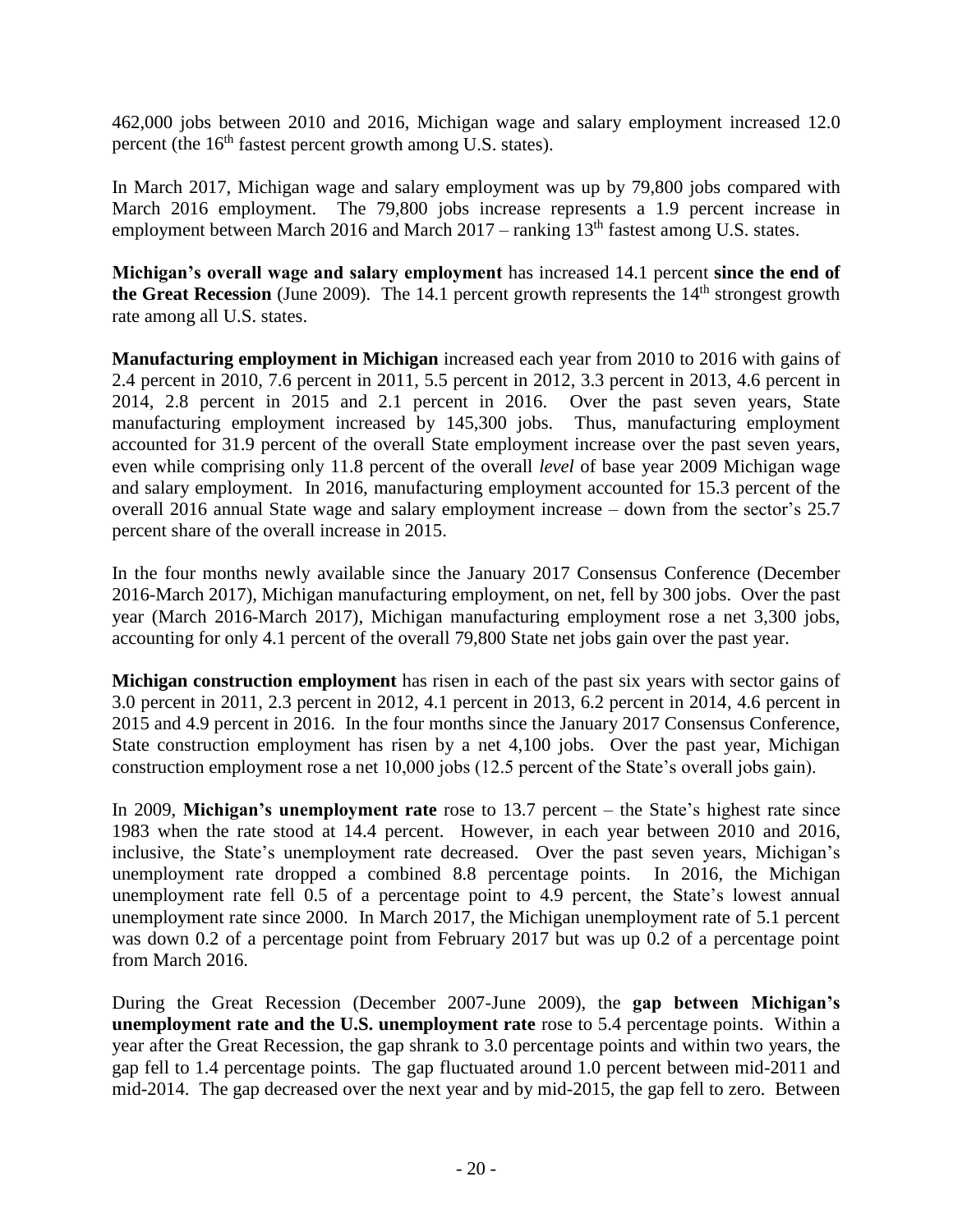May 2015 and February 2016, the Michigan unemployment rate equaled or was within 0.1 of a percentage point of the U.S. unemployment rate. In March 2016, the Michigan unemployment rate was 0.1 of a percentage point *lower* than the national rate. In all but one month between March 2016 and June 2016, inclusive, the Michigan unemployment rate was 0.1 of a percentage point lower than the national rate. In July 2016 and August 2016, the gap equaled zero. Since September 2016, the Michigan unemployment rate has exceeded the U.S. unemployment rate Between November 2016 and March 2017, the Michigan unemployment rate has been between 0.4 of a percentage point and 0.6 of a percentage point higher than the U.S. rate. In March 2017, the Michigan unemployment rate exceeded the U.S. unemployment rate by 0.6 of a percentage point.

**Michigan total household employment** fell in each month between September 2005 and November 2009 with household employment falling a combined 581,500 persons (12.2 percent). Between December 2009 and June 2011, household employment changed little. However, between July 2011 and March 2017, total household employment trended upward and regained a net 489,000 persons. Michigan's monthly total household employment has been up compared to a year earlier each month since August 2011. March 2017 household employment was up by 95,000 persons from March 2016. More than half of the year-over-year gain occurred in the three most recent months (January 2017-March 2017) during which household employment rose by 50,000 persons.

**Michigan's labor force** fell every year between 2006 and 2012, inclusive. Over the seven years, the State's annual labor force dropped a combined 410,400 persons. However, in each of the most recent four years, the State's annual labor force increased with gains of 1.2 percent in 2013, 0.6 percent in 2014, 0.1 percent in 2015 and 1.7 percent in 2016. Taken together, calendar year labor force rose 164,100 persons (3.5 percent) over the four years. Michigan's labor force has risen from the prior month each month since April 2015. Compared to a year ago, March 2017 Michigan labor force was up 107,200 persons (2.2 percent). Michigan's monthly labor force has been up compared to a year earlier in each month since September 2015.

Between March 2016 and March 2017, **Michigan unemployment** rose 12,300 persons (5.2 percent). Compared to unemployment at the end of the Great Recession, March 2017 unemployment was down by 489,100 persons.

#### Housing Market

Despite not being one of the major participants in the housing boom, Michigan was hit disproportionately hard by the housing bust due to sharply declining employment. However, the State's housing market has seen signs of improvement in recent years.

**Michigan housing unit authorizations** have increased in each of the past seven years. In 2010, 2012 and 2013, annual increases exceeded 25 percent. While State housing unit authorizations rose just 0.5 percent 2014, State housing unit authorizations increased 15.1 percent in 2015. Most recently in 2016, State housing unit authorizations increased 23.0 percent. Nationally, in 2016, authorizations increased only 0.6 percent after rising 12.4 percent in 2015.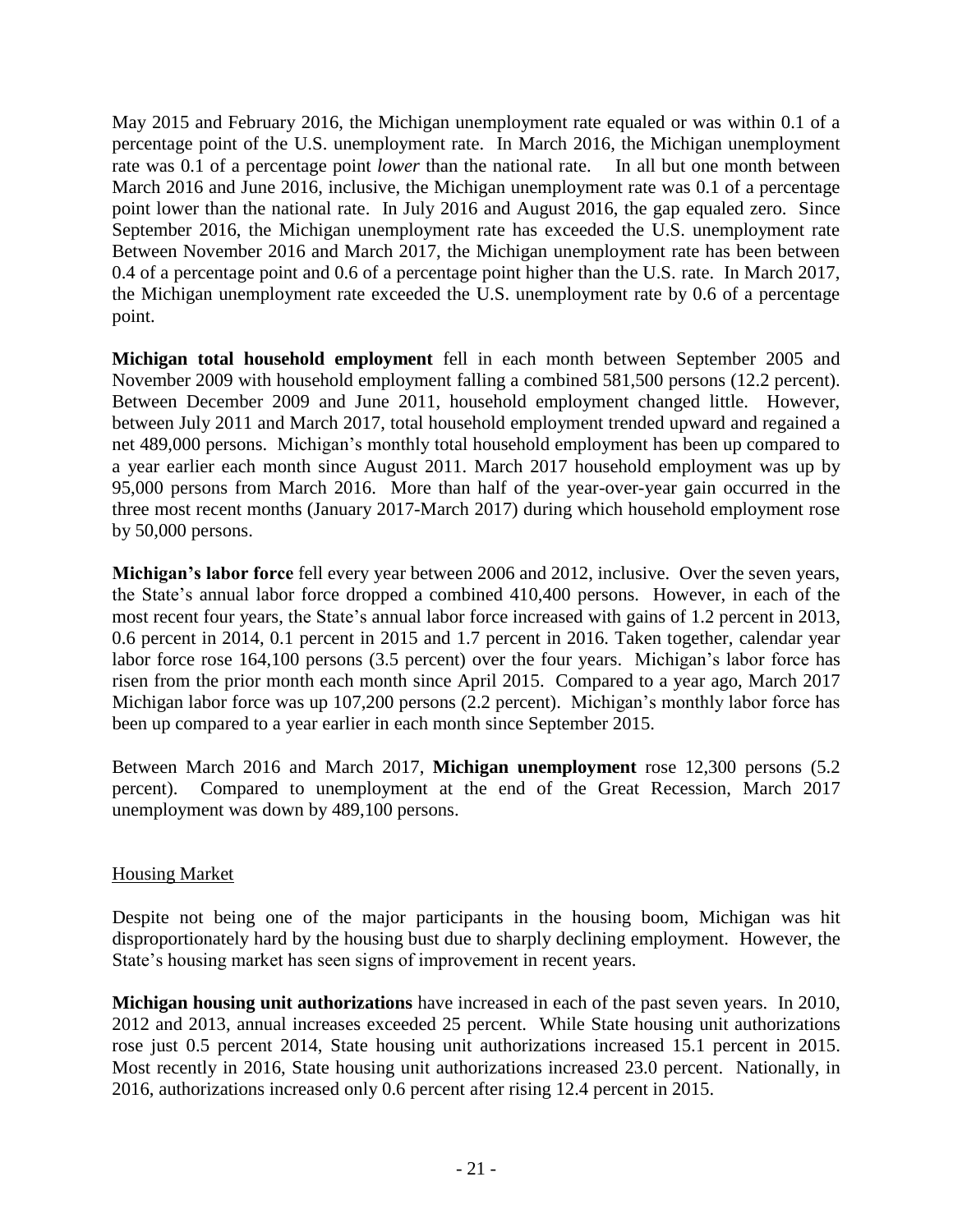From 2009 to 2016, Michigan authorizations rose 225.8 percent, compared with a 104.2 percent increase nationally. However, in 2016, Michigan authorizations were still 56.6 percent below the State's 1996-2005 annual average (51,688 units). Total U.S. authorizations in 2015 were 30.9 percent below the national average from 1996-2005. As a result, while accounting for an average of 3.0 percent of overall U.S. authorizations between 1996 and 2005, Michigan authorizations accounted for only 1.9 percent of U.S. authorizations in 2016. Year-to-date, through March 2017, Michigan housing authorizations are up 0.9 percent, compared with 11.1 percent growth nationally. (Census Bureau)

According to CoreLogic, **Michigan** recorded a 6.9 percent **year-over-year house price increase**  between March 2016 and March 2017, compared to a 7.1 percent average increase nationally.

According to CoreLogic, Michigan saw the  $2<sup>nd</sup>$  largest year-over-year percent decline in **inventory of foreclosure homes** (32.3 percent) between December 2015 and December 2016. Michigan had the second highest number of **completed foreclosures** in calendar year 2016 with 30,000 completed foreclosures. However, in December 2016, Michigan had the  $6<sup>th</sup>$  smallest *percent* **of homes in foreclosure**.

The **share of mortgage properties underwater (negative equity)** in Michigan is substantially higher than the national average. In 2016Q4, nationwide, 6.2 percent of residential properties with mortgages were underwater nationally. In Michigan, 8.8 percent of such properties were underwater – ranking Michigan 10<sup>th</sup> highest among the fifty states. (CoreLogic) Further, according to RealtyTrac, the Detroit metro area had the seventh highest share of seriously underwater homes among the 88 U.S. metro areas with a population of at least 500,000 people and with sufficient data available (17.1 percent).

#### Personal Income

**Michigan annual personal income** has grown each year between 2010 and 2016. Michigan personal income increased 3.4 percent in 2010. In 2011, Michigan personal income growth accelerated to 6.2 percent before slowing to 3.6 percent in 2012 and 1.4 percent in 2013. However, in 2014, Michigan personal income growth accelerated to 4.6 percent. In 2015, Michigan personal income also grew 4.6 percent. Michigan personal income growth slowed to 3.6 percent in 2016. Michigan's 3.6 percent income growth in 2016 ranked  $19<sup>th</sup>$  among U.S. states. (Bureau of Economic Analysis)

**Michigan per capita personal income**, which controls for population, has also risen in each of the most recent seven years with increases of 3.6 percent in 2010, 6.2 percent in 2011, 3.5 percent in 2012, 1.3 percent in 2013, 4.4 percent in 2014, 4.6 percent in 2015 and 3.5 percent in 2016. Michigan's 3.5 percent growth in per capita income in 2016 ranked  $10<sup>th</sup>$  among U.S. states.

**Michigan's quarterly personal income** grew from the prior year in all but one quarter between 2010Q1-2016Q4 (the latest quarter available). However, the State's personal income growth, after accelerating to 4.8 percent in 2015Q4 slowed in each of the most recent four quarters. In 2016Q4, Michigan quarterly personal income growth slowed to 3.2 percent, ranking  $25<sup>th</sup>$  among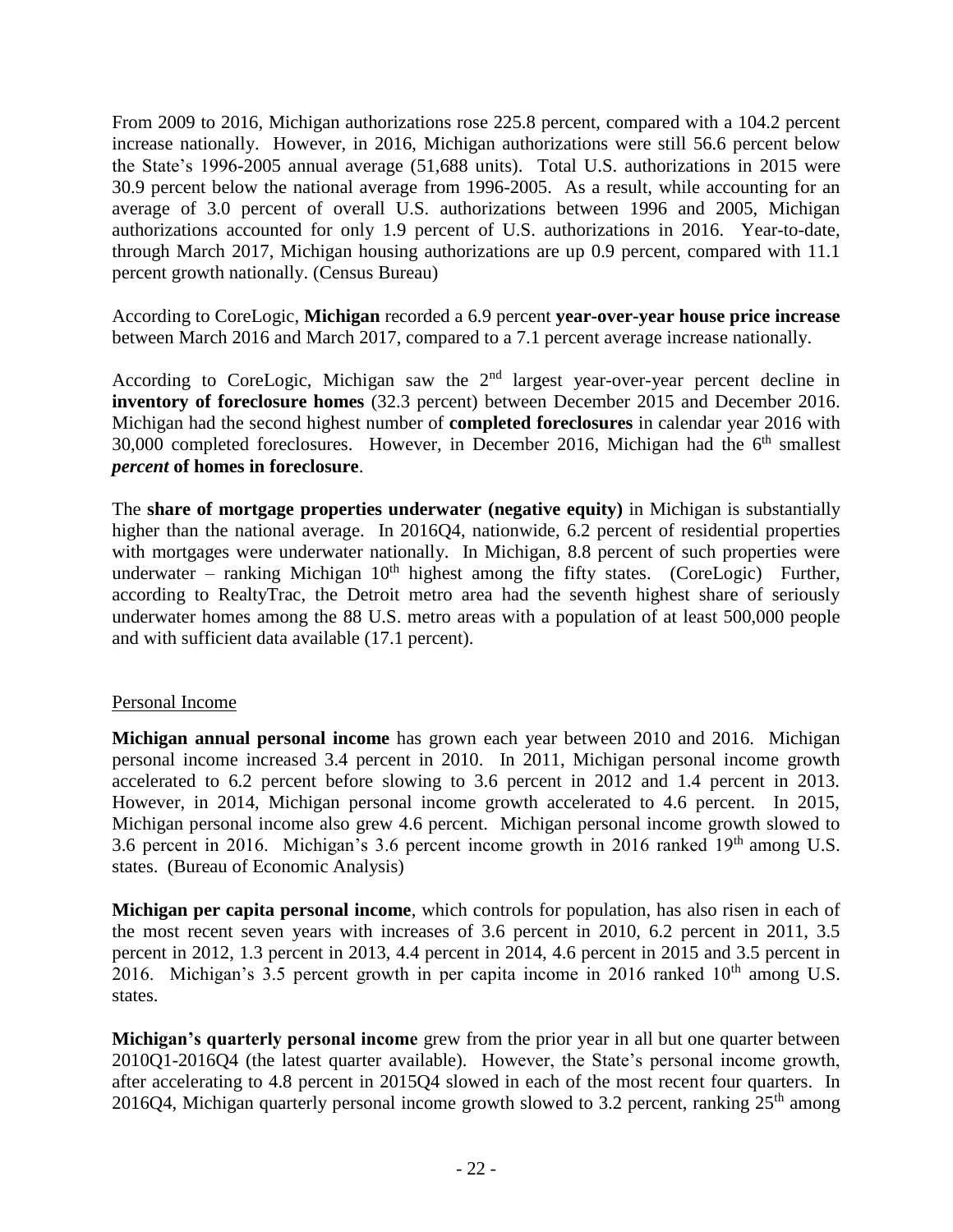U.S. states. In 2016Q4, Michigan quarterly personal income year-over-year growth was 0.5 of a percentage point slower national growth of 3.7 percent.

Each quarter between 2010Q2 and 2016Q4, **Michigan wage and salary income** rose from a year ago with increases ranging from 0.9 percent and 8.2 percent. After slowing from 5.6 percent y-o-y growth in 2014Q4 to 4.1 percent in 2015Q1, Michigan wage and salary growth accelerated to 4.5 percent in 2015Q2, 5.1 percent in 2015Q3 and 6.5 percent in 2015Q4. In 2016Q1, Michigan wage and salary growth slowed to 5.3 percent. In each of the first two quarters of 2016, wages and salaries were up 5.4 percent compared with a year earlier. Most recently in 2016Q4, Michigan wage and salary y-o-y growth slowed to 3.7 percent. Michigan's 2016Q4 y-o-y wage and salary growth ranked  $23<sup>rd</sup>$  among the 50 states. Nationally, wage and salary income rose 4.0 percent between 2015Q4 and 2016Q4.

After year-over-year declines in 12 straight quarters from 2007Q2 to 2010Q1, **Michigan manufacturing wages and salaries** recorded y-o-y increases in 26 of the most recent 27 quarters (2010Q2-2016Q4). Between 2010Q2 and 2016Q4, Michigan manufacturing wages outpaced overall U.S. manufacturing sector wages in 22 of the most recent 28 quarters. However, in 2016Q4, most recently, national manufacturing wages and salaries growth of 2.3 percent outpaced Michigan manufacturing wages and salaries growth of 1.0 percent.

Historically, manufacturing wages accounted for a substantially larger share of overall wage growth in Michigan compared with the U.S. overall. Most recently, in 2016Q4, the manufacturing sector accounted for only 4.9 percent of overall Michigan y-o-y wage growth, compared with 6.0 percent nationally. In contrast, in the prior 11 quarters (2014Q1-2016Q3), the Michigan manufacturing sector's share of overall wage and salary growth ranged between 14.4 percent and 24.6 percent. Over these same 11 quarters, the U.S. manufacturing sector wages and salaries share of overall national wage and salary growth ranged between 5.7 percent and 10.2 percent.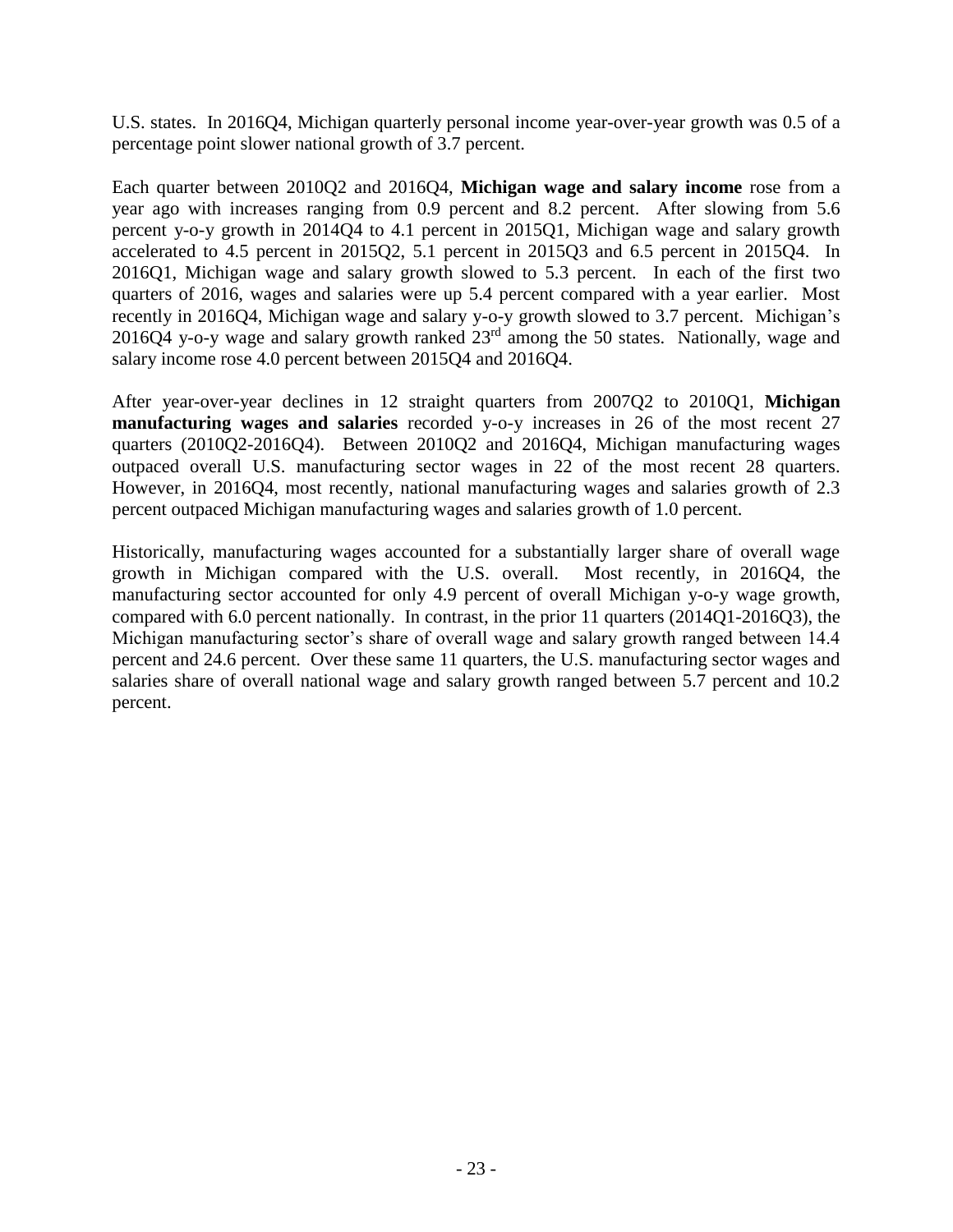# **SECTION III**

# **Administration Economic Forecast**

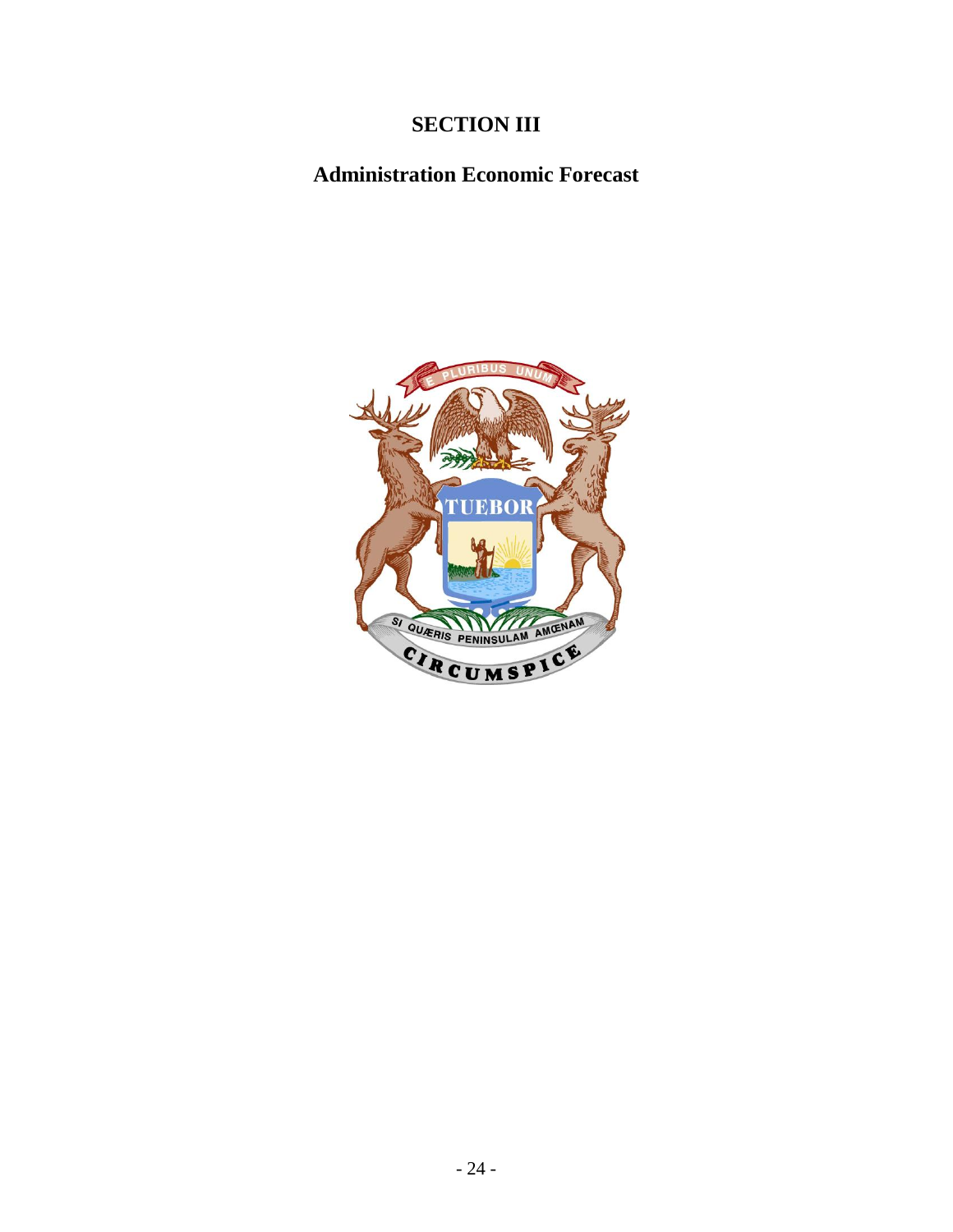### **Administration Economic Forecast Summary**

**Table 1** (next page) provides a one-page summary table of the Administration forecast of the U.S. and Michigan economies.

#### **2017, 2018 and 2019 U.S. Economic Outlook**

#### **Summary**

Inflation adjusted GDP rose 1.6 percent in 2016, marking the seventh straight year of annual growth. Real GDP is expected to increase 2.3 percent in 2017, 2.3 percent in 2018 and 2.1 percent in 2019.



Source: Bureau of Economic Analysis, U.S. Department of Commerce, and Administration Forecast, May 2017.

 In 2016, annual **light vehicle sales** rose – although slightly – to a new record high of 17.46 million units. Light vehicle sales are expected to fall over the forecast, but remain at historically high levels of 17.0 million units in 2017, 16.7 million units in 2018 and 16.6 million units in 2019.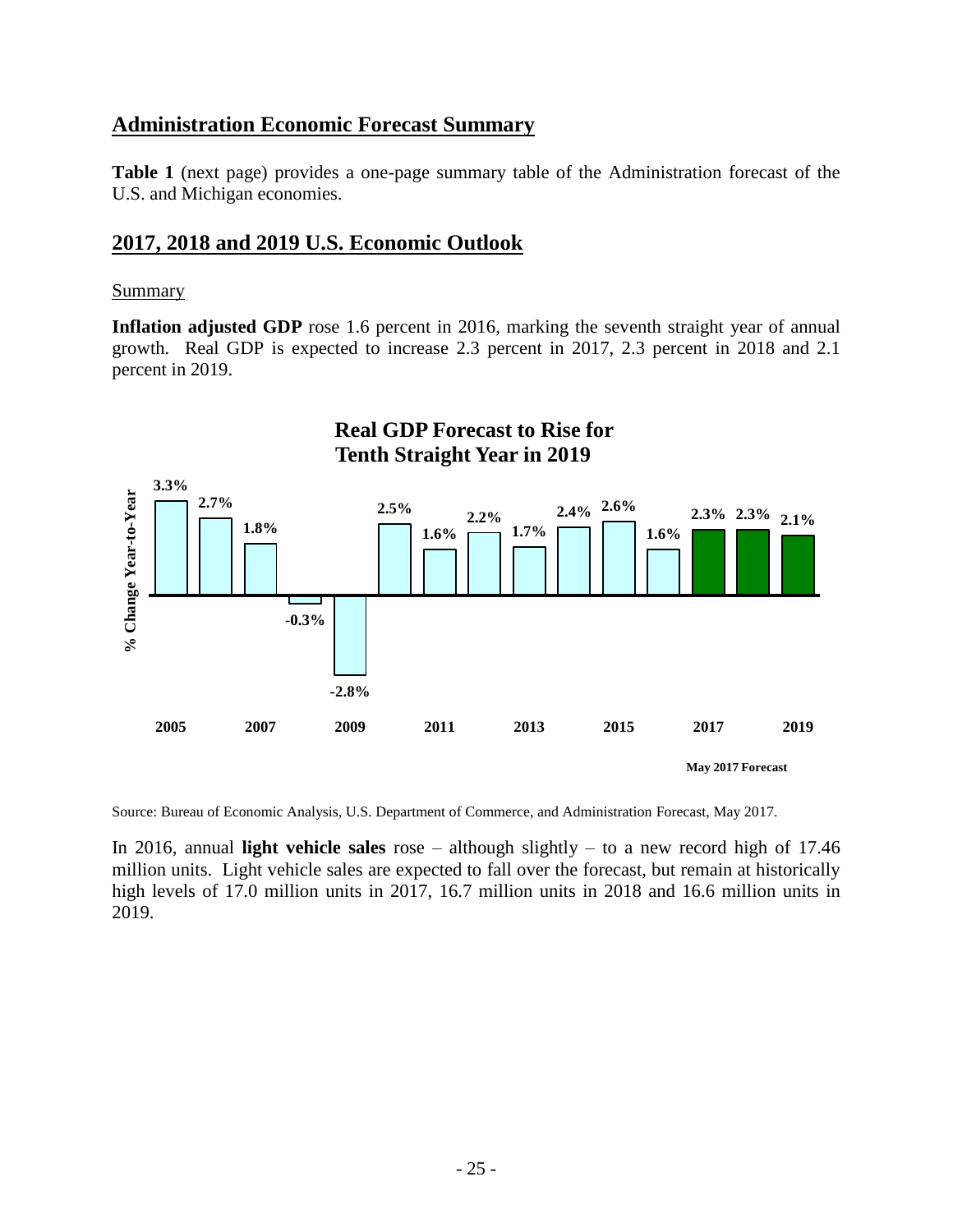| <b>Adminstration Economic Forecast</b>                                   |                            |                            |                                         |                              |                                         |                              |                                         |                              |                                         |
|--------------------------------------------------------------------------|----------------------------|----------------------------|-----------------------------------------|------------------------------|-----------------------------------------|------------------------------|-----------------------------------------|------------------------------|-----------------------------------------|
|                                                                          |                            |                            | May 2017                                |                              |                                         |                              |                                         |                              |                                         |
|                                                                          | Calendar<br>2015<br>Actual | Calendar<br>2016<br>Actual | Percent<br>Change<br>from Prior<br>Year | Calendar<br>2017<br>Forecast | Percent<br>Change<br>from Prior<br>Year | Calendar<br>2018<br>Forecast | Percent<br>Change<br>from Prior<br>Year | Calendar<br>2019<br>Forecast | Percent<br>Change<br>from Prior<br>Year |
| <b>United States</b>                                                     |                            |                            |                                         |                              |                                         |                              |                                         |                              |                                         |
| <b>Real Gross Domestic Product</b><br>(Billions of Chained 2009 Dollars) | \$16,397                   | \$16,662                   | 1.6%                                    | \$17,045                     | 2.3%                                    | \$17,437                     | 2.3%                                    | \$17,803                     | 2.1%                                    |
| Implicit Price Deflator GDP<br>$(2009 = 100)$                            | 110.0                      | 111.4                      | 1.3%                                    | 113.7                        | 2.0%                                    | 116.1                        | 2.1%                                    | 118.7                        | 2.2%                                    |
| Consumer Price Index<br>$(1982 - 84 = 100)$                              | 237.017                    | 240.007                    | 1.3%                                    | 246.046                      | 2.5%                                    | 250.684                      | 1.9%                                    | 256.043                      | 2.1%                                    |
| Consumer Price Index - Fiscal Year<br>$(1982 - 84 = 100)$                | 236.742                    | 238.939                    | 0.9%                                    | 244.677                      | 2.4%                                    | 249.478                      | 2.0%                                    | 254.652                      | 2.1%                                    |
| Personal Consumption Deflator<br>$(2009 = 100)$                          | 109.5                      | 110.7                      | 1.1%                                    | 112.8                        | 1.9%                                    | 114.9                        | 1.9%                                    | 117.2                        | 2.0%                                    |
| 3-month Treasury Bills<br>Interest Rate (percent)                        | 0.05                       | 0.3                        |                                         | 0.9                          |                                         | 1.6                          |                                         | 2.1                          |                                         |
| Aaa Corporate Bonds<br>Interest Rate (percent)                           | 3.9                        | 3.7                        |                                         | 4.2                          |                                         | 4.4                          |                                         | 4.5                          |                                         |
| Unemployment Rate - Civilian<br>(percent)                                | 5.3                        | 4.9                        |                                         | 4.6                          |                                         | 4.4                          |                                         | 4.4                          |                                         |
| Wage and Salary Employment<br>(millions)                                 | 141.843                    | 144.306                    | 1.7%                                    | 146.760                      | 1.7%                                    | 148.520                      | 1.2%                                    | 150.010                      | 1.0%                                    |
| <b>Housing Starts</b><br>(millions of starts)                            | 1.112                      | 1.174                      | 5.6%                                    | 1.272                        | 8.4%                                    | 1.339                        | 5.3%                                    | 1.356                        | 1.3%                                    |
| <b>Light Vehicle Sales</b><br>(millions of units)                        | 17.4                       | 17.5                       | 0.4%                                    | 17.0                         | $-2.7%$                                 | 16.7                         | $-1.8%$                                 | 16.6                         | $-0.6%$                                 |
| Passenger Car Sales<br>(millions of units)                               | 7.5                        | 6.9                        | $-8.2%$                                 | 6.2                          | $-10.1%$                                | 6.0                          | $-3.2%$                                 | 5.9                          | $-1.7%$                                 |
| <b>Light Truck Sales</b><br>(millions of units)                          | 9.9                        | 10.6                       | 6.9%                                    | 10.8                         | 2.2%                                    | 10.7                         | $-0.9%$                                 | 10.7                         | 0.0%                                    |
| Big 3 Share of Light Vehicles<br>(percent)                               | 43.6                       | 42.7                       |                                         | 43.6                         |                                         | 43.8                         |                                         | 44.1                         |                                         |
| <b>Michigan</b>                                                          |                            |                            |                                         |                              |                                         |                              |                                         |                              |                                         |
| Wage and Salary Employment<br>(thousands)                                | 4,244                      | 4,326                      | 1.9%                                    | 4,390                        | 1.5%                                    | 4,430                        | 0.9%                                    | 4,474                        | 1.0%                                    |
| Unemployment Rate<br>(percent)                                           | 5.4                        | 4.9                        |                                         | 5.1                          |                                         | 5.1                          |                                         | 4.9                          |                                         |
| Personal Income<br>(millions of dollars)                                 | \$424,807                  | \$440,292                  | 3.6%                                    | \$456,583                    | 3.7%                                    | \$477,586                    | 4.6%                                    | \$500,032                    | 4.7%                                    |
| Real Personal Income<br>(millions of 1982-84 dollars)                    | \$194,237                  | \$198,181                  | 2.0%                                    | \$201,043                    | 1.4%                                    | \$206,607                    | 2.8%                                    | \$211,562                    | 2.4%                                    |
| Wages and Salaries<br>(millions of dollars)                              | \$214,703                  | \$225,281                  | 4.9%                                    | \$233,391                    | 3.6%                                    | \$242,960                    | 4.1%                                    | \$253,164                    | 4.2%                                    |
| Detroit Consumer Price Index<br>$(1982 - 84 = 100)$                      | 218.706                    | 222.167                    | 1.6%                                    | 227.107                      | 2.2%                                    | 231.157                      | 1.8%                                    | 236.352                      | 2.2%                                    |

# **Table 1**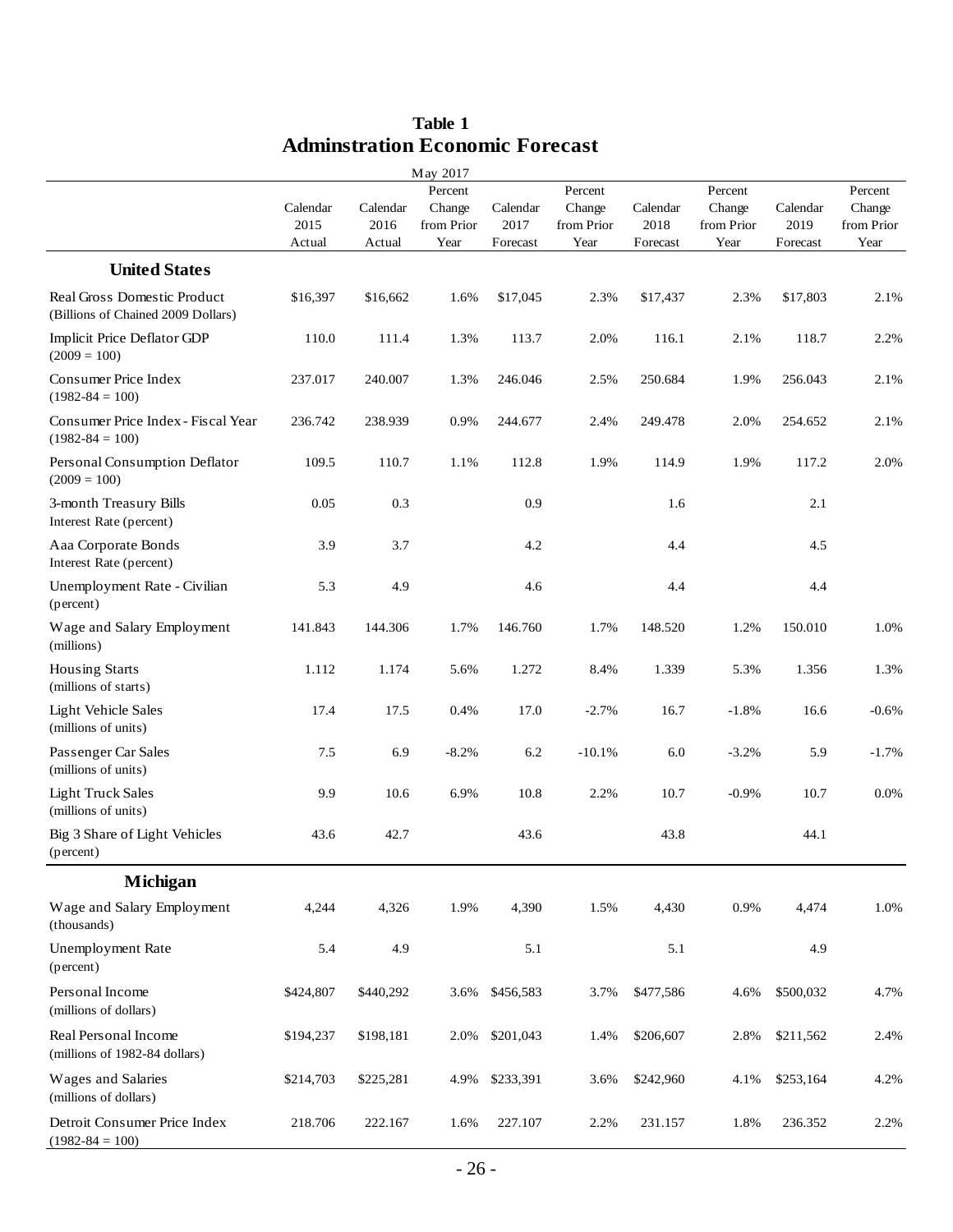

## **Vehicle Sales Fall Slightly Over Forecast**

Source: Bureau of Economic Analysis, U.S. Department of Commerce, and Administration Forecast, May 2017.

 rate dropping from a near post-World War II record high 9.6 percent in 2010 to 4.9 percent in 2016. The U.S. rate is forecast to fall to 4.6 percent in 2017 and to decline to 4.4 percent in 2018. In 2019, the national unemployment rate is expected to remain unchanged at 4.4 percent. The **U.S. unemployment rate** has fallen in each of the past six years with the unemployment

**U.S. wage and salary employment** rose 1.7 percent in 2016. U.S. employment is forecast to increase 1.7 percent in 2017, 1.2 percent in 2018 and 1.0 percent in 2019. U.S. wage and salary employment in 2014 rose above the previous national peak employment level set in 2007. The U.S. employment level then rose to a new record annual high in 2015 and again in 2016. With forecasted increases in 2017, 2018 and 2019, calendar year 2019 national employment is expected to be 8.7 percent above the pre-2014 peak employment level.

**U.S. consumer price inflation** slowed sharply to 0.1 percent in 2015 and then accelerated to a 1.3 percent rate in 2016. In 2017, the overall price level inflation is forecast to accelerate to 2.5 percent before slowing to 1.9 percent in 2018 and then accelerating slightly to 2.1 percent in 2019. The personal consumption price deflator inflation rate is projected to accelerate from 1.1 percent in 2016 to 2.0 percent in 2019.

 In 2016, the **short-term Treasury bill rate** rose to 0.3 percent. As a result of increases in the federal funds rate, the short-term Treasury bill rate is forecast to average 0.9 percent in 2017, 1.6 percent in 2018 and 2.1 percent in 2019 – which would be the highest short-term Treasury bill rate since 2007, when the rate stood at 4.4 percent.

 **Corporate interest rates** fell to 3.7 percent in 2016 from 3.9 percent in 2015. In 2017, the Aaa bond rate is forecast to rise to 4.2 percent. After rising to 4.4 percent in 2018, the corporate rate is projected to increase to 4.5 percent in 2019.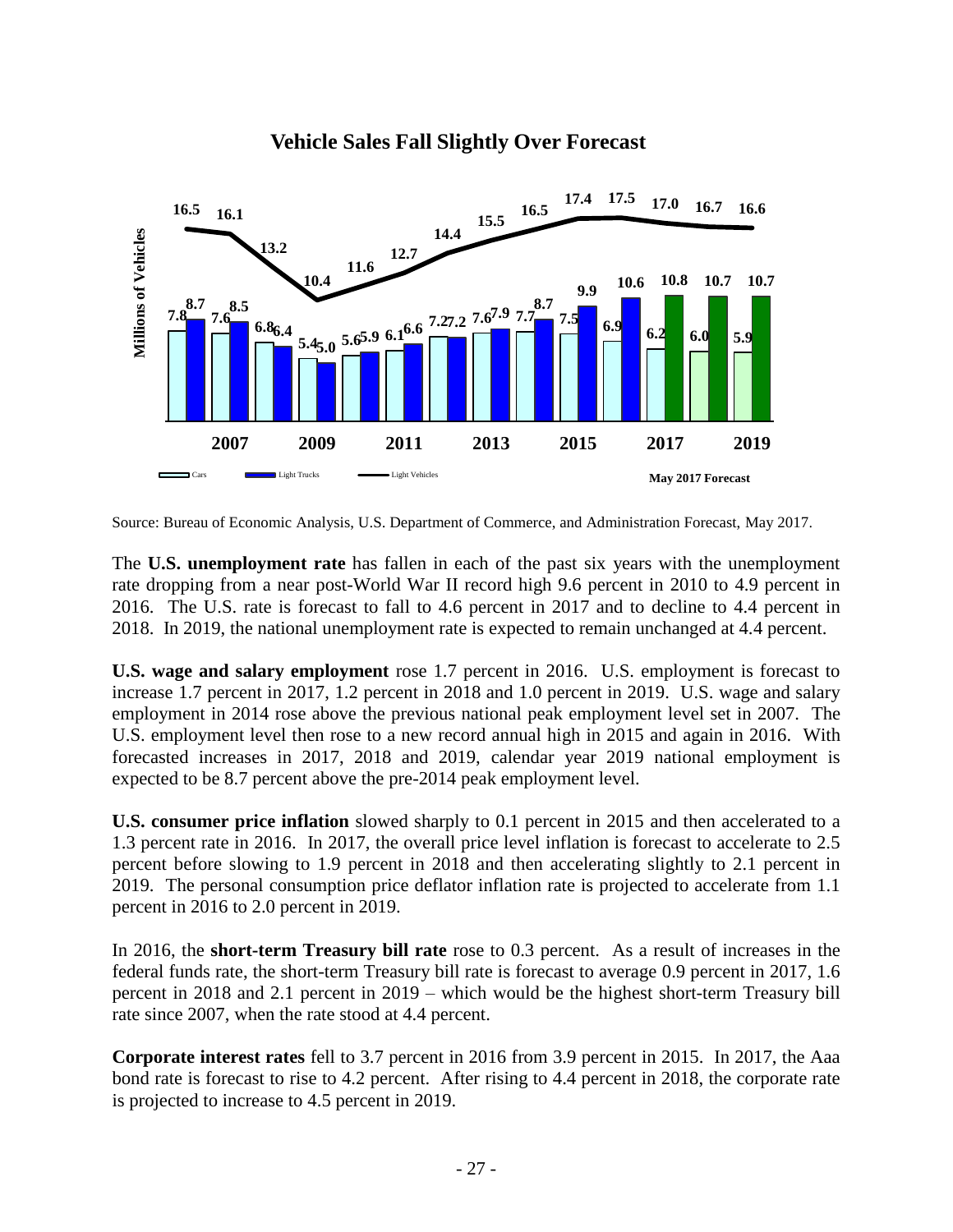The **30-year fixed mortgage rate** dropped to 3.9 percent in 2015 and fell to 3.65 percent in 2016. Mortgage rates are forecast to rise to 4.4 percent in 2017, 4.8 percent in 2018 and 5.0 percent in 2019.

 are forecast to increase each year. Consequently, **housing starts** in 2019 (1.36 million units) are expected to be 15.5 percent higher than starts in 2016. Nevertheless, 2019 starts will remain well Throughout the forecast horizon, the housing market is expected to strengthen and housing starts below the average 1.7 million annual starts in the ten years before the housing bust.

#### **Assumptions**

The forecast expects **real (inflation-adjusted) federal government expenditures** to increase 0.8 percent in calendar year (CY) 2017, rise 1.3 percent in CY 2018 and then grow 1.3 percent in CY 2019.

 In 2016, **oil prices** per barrel averaged \$43 per barrel – down more than 50 percent from average oil prices just two years earlier in 2014. Oil prices are expected to rise to an average of \$55 per barrel in 2017 and increase to an average of \$57 per barrel in 2018. In 2019, oil prices are projected to rise to \$59 per barrel.

 After having held the **federal funds rate** near zero since December 2008, the Fed raised the federal funds rate 25 basis points in late 2015. The Fed next increased the federal fund rate an rate another 25 basis points. The Fed left the federal funds rate unchanged in May 2017. However, the Fed is assumed to raise the target rate an additional 25 basis points twice over the second half of 2017. The Fed is then expected to raise the federal funds rate an additional 25 basis points twice in 2018 and three times in 2019. As a result, the federal funds rate is assumed to rise from 0.75 percent in early 2017 to 2.50 percent in late 2019. additional 25 basis points in December 2016. In March 2017, the Fed increased the federal funds

 The level of **real state and local government expenditures** is expected to increase in each year of the three-year forecast horizon. Real state and local government expenditures are expected to rise 0.5 percent in 2017, 0.7 percent in 2018 and 1.4 percent in 2019.

 The **savings rate** is assumed to fall from 5.9 percent in 2016 to 5.6 percent in 201. However, the savings rate is then assumed to rise to 6.1 percent in 2018 and 6.9 percent in 2019.

 **Rest-of-world growth** is projected to equal 1.9 percent in 2017. The growth rate is then expected to accelerate to 2.0 percent in 2018 and 2.2 percent in 2019.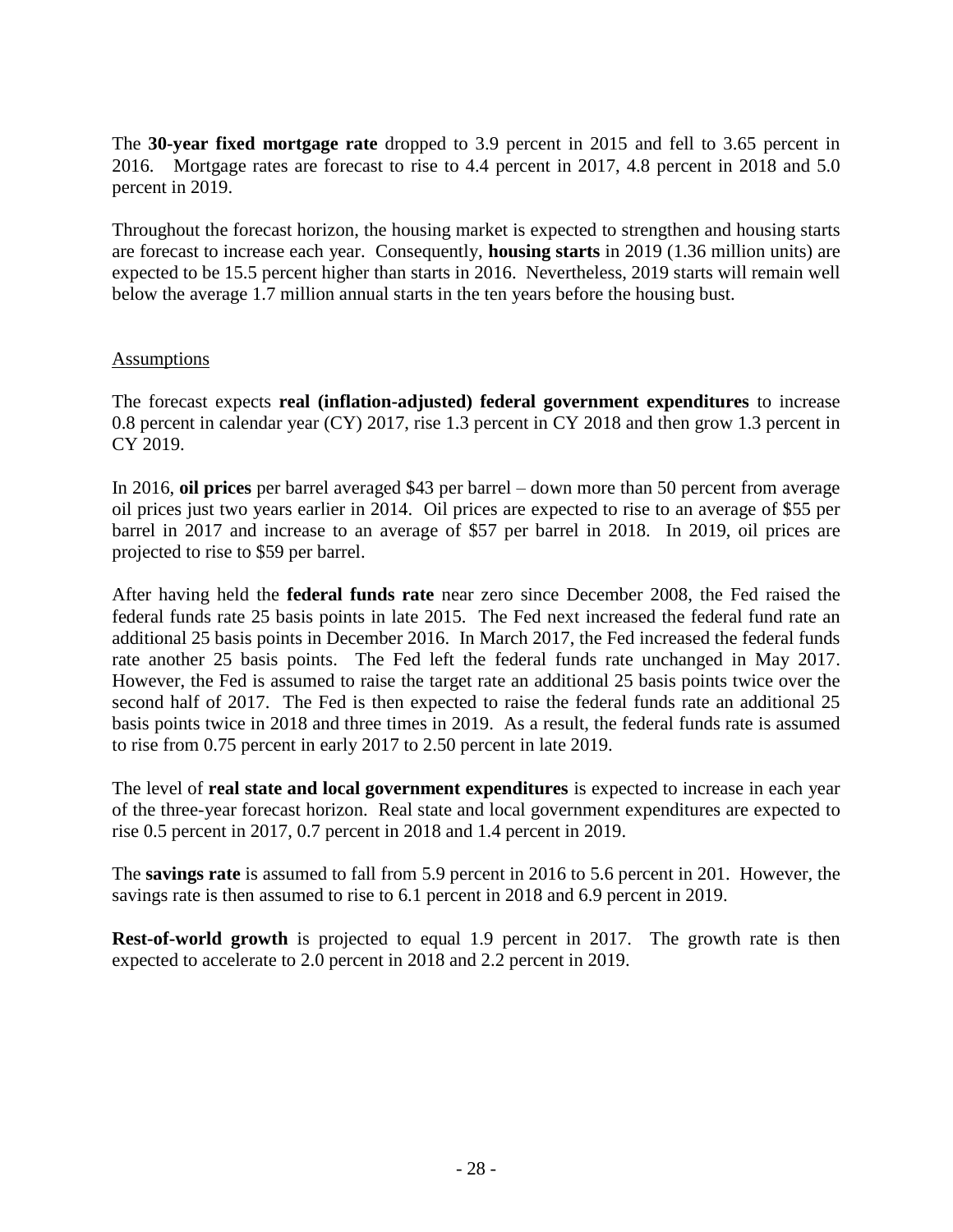## **2017, 2018 and 2019 Michigan Economic Outlook**

 Following ten straight annual declines between 2001 and 2010, inclusive, **Michigan wage and salary employment** reported its sixth straight annual employment increase in 2016. In 2016, Michigan employment increased 1.9 percent. State employment is forecast to grow (although more slowly) in each of the next three years: 1.5 percent in 2017, 0.9 percent in 2018 and 1.0 percent in 2019. At 4.5 million jobs, the forecasted Michigan wage and salary employment level in 2019 would represent the State's highest employment level since 2002. However, forecasted 2019 Michigan employment would remain 201,400 jobs (4.3 percent) below the State's peak annual employment set in 2000 (4.7 million jobs).

 In 2015, **Michigan private non-manufacturing employment** rose 47,000 jobs. Private non- manufacturing employment gained a net 65,600 jobs in 2016 and is forecast to gain 59,300 jobs in 2017, 42,600 jobs in 2018 and 45,400 jobs in 2019.

 In 2015, **State manufacturing employment** rose 2.8 percent. Michigan manufacturing employment growth slowed to 2.1 percent in 2016. State manufacturing employment is projected to decline 0.3 percent in 2017, fall 0.9 percent in 2018 and drop 0.4 percent in 2019. Consequently, Michigan manufacturing employment is forecast to decline a cumulative 9,700 jobs over three years of the forecast.



## **Michigan Wage and Salary Employment Continues to Rise**

Source: Administration Forecast. Michigan Department of Labor and Economic Growth, U.S. Bureau of Labor Statistics and May 2017

**Michigan transportation equipment employment** increased 4.4 percent in 2015. The sector's employment grew 3.4 percent in 2016. In 2017, transportation equipment employment is forecast to rise 1.0 percent. The sector's employment is then projected to decrease 0.8 percent in 2018 before rising 0.1 percent in 2019. Forecasted 2019 transportation equipment employment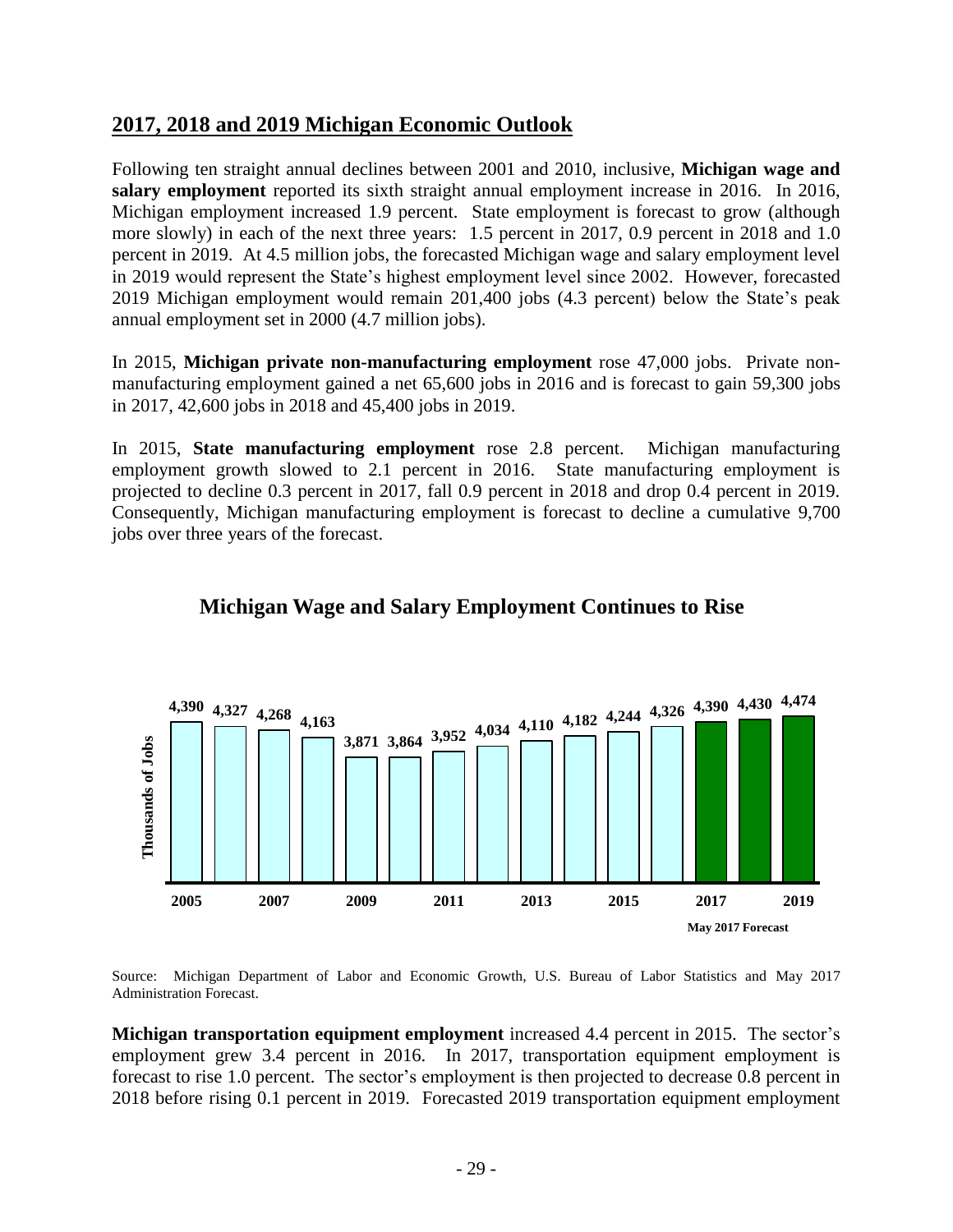of 180,100 jobs remains down 46.3 percent from the sector's CY 2000 peak employment of 335,300 jobs.

 percent in 2014. In 2016, the State's rate fell to 4.9 percent in 2016. In 2017, the rate is projected to rise slightly to 5.1 percent. The Michigan unemployment rate is then forecast to remain unchanged at 5.1 percent in 2018. In 2019, the State rate is projected to fall to 4.9 The **Michigan unemployment rate** dropped substantially to 5.4 percent in 2015 from 7.3 percent.

 In 2015, **Michigan wages and salaries** rose 5.1 percent. Wages and salaries growth slowed slightly to 4.9 percent in 2016. Wages and salaries are forecast to rise each year of the forecast with increases of 3.6 percent in 2017, 4.1 percent in 2018 and 4.2 percent in 2019.

 In 2015, **Michigan personal income** rose 4.6 percent and increased 3.6 percent in 2016. State personal income is forecast to rise 3.7 percent in 2017, 4.6 percent in 2018 and 4.7 percent in 2019.

 The overall price level, as measured by the **Detroit CPI**, increased 1.0 percent in 2014, but annual Detroit CPI index percent decline since 1939. The overall price level rose 1.6 percent in 2016. Over the forecast horizon, the overall price level is projected to rise each year with increases of 2.2 percent in 2017, 1.8 percent in 2018 and 2.2 percent in 2019. declined 1.4 percent in 2015, marking the first year of annual deflation since 2009 and the largest

 In 2016, **real (inflation adjusted) Michigan personal income** grew 2.0 percent in 2016. Real Michigan personal income growth is forecast to slow to 1.4 percent in 2017, accelerate to 2.8 percent in 2018 and then slow to 2.4 percent in 2019.

Source: Bureau of Economic Analysis, U.S. Department of Commerce, and Administration Forecast, May 2017.



## **Michigan Personal Income Reports Solid Growth**

**May 2017 Forecast**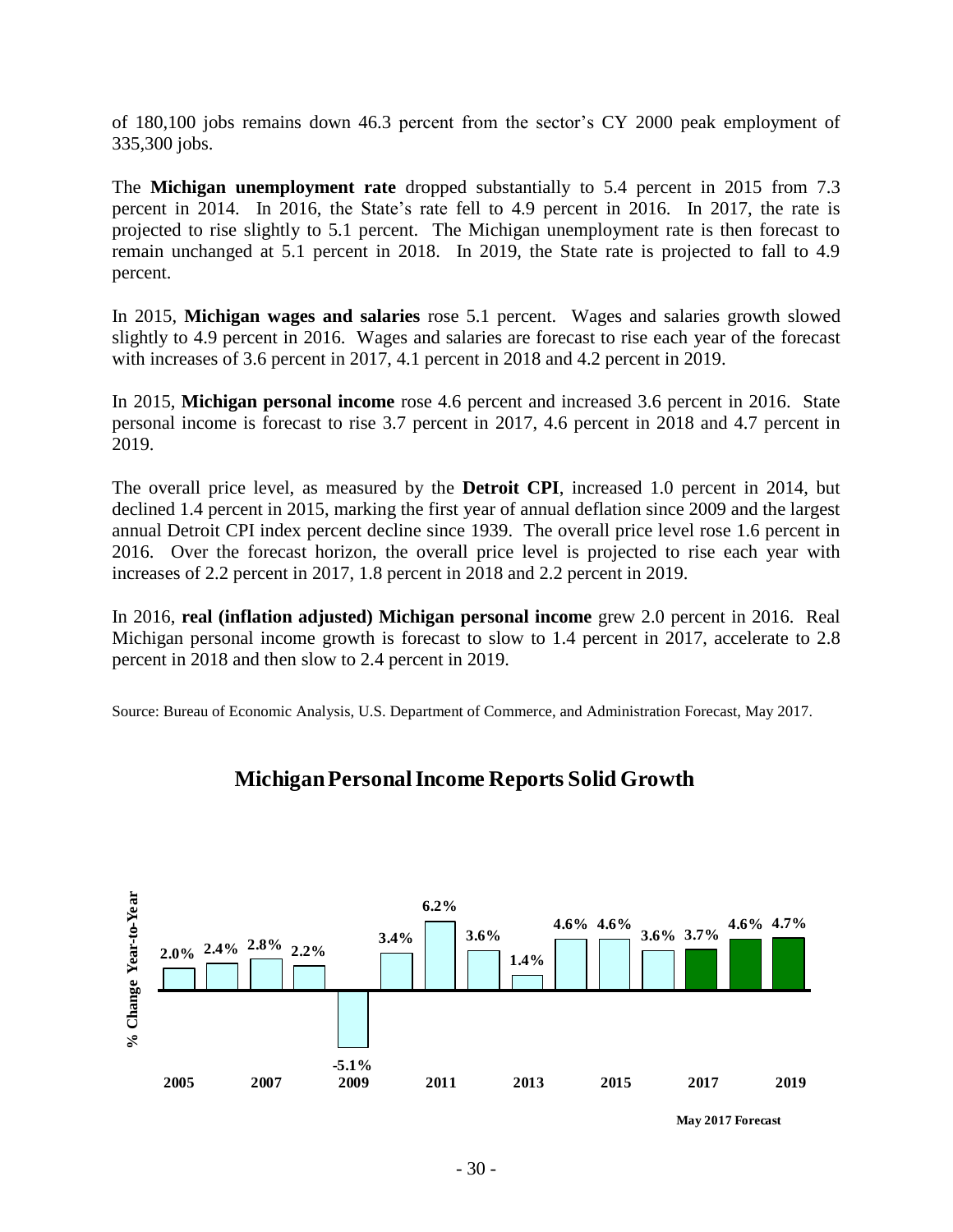#### **% Change Year-to-Year 3.3%** % Change Year-to-Year **2.9% 3.0% 2.3% 2.2% 2.2% 2.0% 1.6% 1.8% 1.8% 1.6% 1.0% 0.8% -0.6% -1.4% 2005 2007 2009 2011 2013 2015 2017 2019 May 2017 Forecast**

## **Consumer Prices Forecast to Record Faster Growth Detroit CPI**

Source: U.S. Bureau of Labor Statistics and Administration Forecast, May 2017.

## **Fiscal Year Economics**

 Michigan's largest taxes are the individual income tax (\$11.2 billion in FY 2016) and sales and use taxes (\$8.8 billion). Income tax withholding is the largest income tax component of the income tax. Withholding (\$9.3 billion) is most affected by growth in wages and salaries.  **Michigan wages and salaries** rose 3.9 percent in FY 2014, increased 4.8 percent in FY 2015 and rose 5.6 percent in FY 2016. State wages and salaries are forecast to increase 3.8 percent in FY 2017, 3.8 percent in FY 2018 and 4.2 percent in FY 2019.

 Sales and use taxes depend primarily on **Michigan disposable (after tax) income** and inflation. Having risen 4.3 percent in fiscal year 2015, disposable income increased 4.1 percent in FY 2016. Disposable income is projected to increase 3.6 percent in FY 2017, 4.7 percent in FY 2018 and 4.9 percent in FY 2019. Prices, as measured by the **Detroit CPI**, fell 1.2 percent in FY 2015 and then increased 1.0 percent in FY 2016. The Detroit CPI is forecast to rise 2.2 percent in FY 2017, to increase 1.8 percent in FY 2018 and to rise 2.1 percent in FY 2019.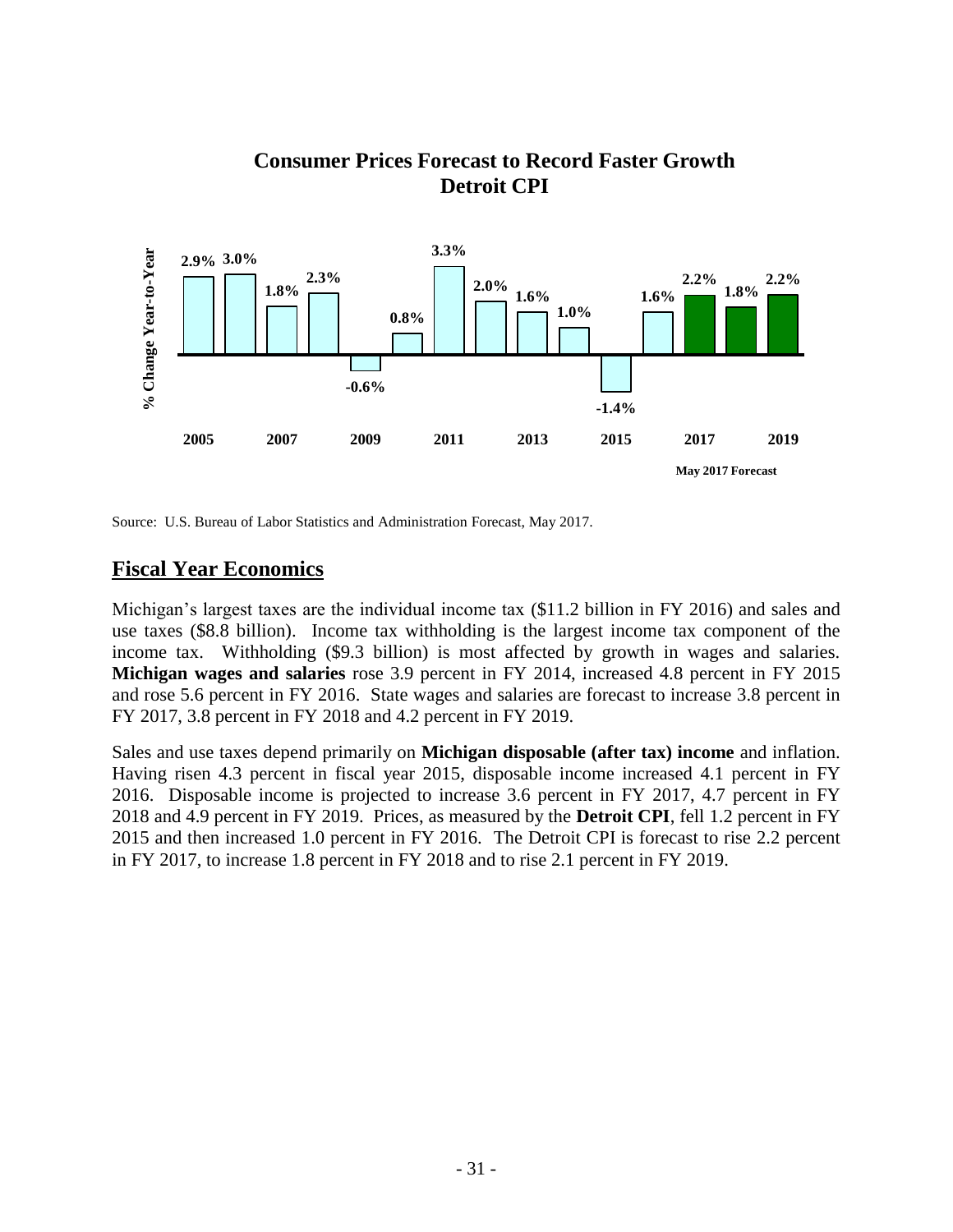#### **Michigan Wages and Salaries to Report Moderate Growth Basis for Income Tax Withholding Collections**



**May 2017 Forecast**

Source: Bureau of Economic Analysis, U.S. Department of Commerce, and Administration Forecast, May 2017.



**Michigan Disposable Income Increases Basis for Sales and Use Tax Collections**

Source: Research Seminar in Quantitative Economics, University of Michigan, and Administration Forecast, May 2017.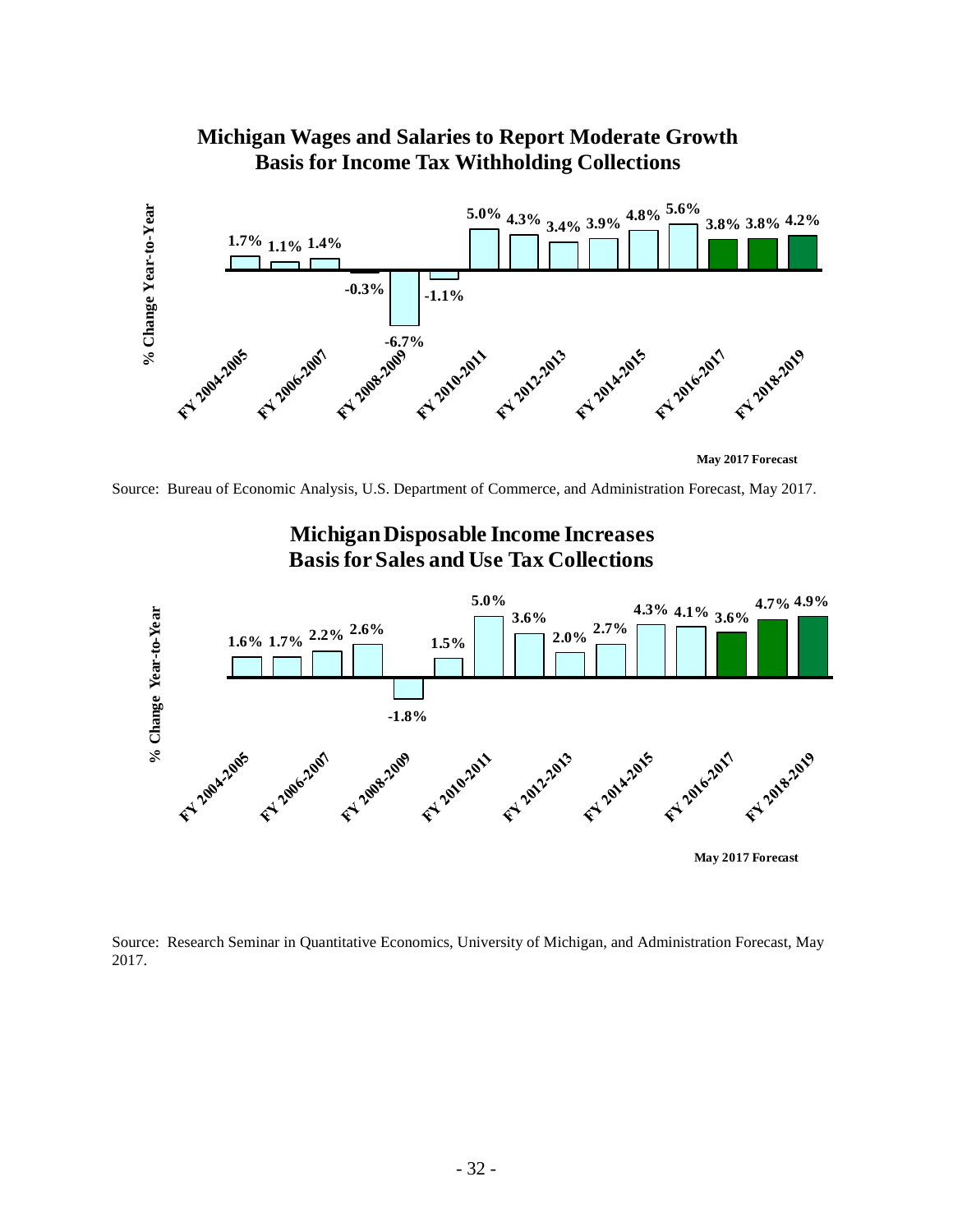## **Forecast Risks**

As with any economic forecast, the current recovery faces some risks.

**Consumer and Economic Sentiment.** Compared with pre-November election levels, consumer sentiment and business sentiment are up considerably. Higher sentiment is the result of higher expectations for U.S. macroeconomy and increased expectations of the enactment of federal government fiscal legislation that will substantially improve economic and financial conditions. To the extent to which these higher expectations are disappointed, sentiment could drop sharply and, in turn, weaken the macroeconomy.

**International Economies and Geopolitical Tensions.** Europe's ongoing economic recovery may weaken unexpectedly. In addition, Chinese economic growth may slow substantially. International geopolitical and military tensions have broadened and continue to heighten -- along with concerns about those tensions' impact on the U.S. economy.

**Fiscal Policy.** Substantial uncertainty surrounds the composition and timing of any fiscal legislation that might be enacted over the forecast horizon – including legislation to repeal and replace the Affordable Care Act, legislation to reform corporate and individual income tax reform and legislation to enact major infrastructure spending. In addition, risk surrounds the economic impact of possible international trade actions (including possible major changes to current international trade agreements or the imposition of new tariffs on U.S. imports – which might lead to retaliatory trade actions by other nations against the U.S).

**Oil Prices.** Two major uncertainties surround oil price's impact on the U.S. and Michigan economies:

- The direction and magnitude of changes in oil prices. Over the forecast horizon, oil prices are projected to rise gradually from the mid \$40 per barrel range to the mid \$60 per barrel range. Geopolitical concerns, increased demand, or a major supply disruption could raise oil prices well above the assumed range. addition, stronger/weaker foreign economies than predicted will raise/lower oil prices from the assumed price levels.
- The net impact of oil price's more immediate impact on capital investment and financial markets and oil price's impact on consumer spending and household investment. Lower oil prices have increased household discretionary income and consumer sentiment, but in general have not boosted consumer spending. As oil prices remain low, consumers are expected to spend more of their gasoline savings. If this does not occur, economic growth will be slower than expected.

**Monetary Policy.** In December 2016, the Fed raised the federal funds rate by 0.25 of a percentage point -- a full year after the Fed's first rate increase since the Great Recession. At its following meeting in January 2017, the Fed left the federal funds rate target unchanged. However, the Fed did raise the target range by 25 basis points at its March 2017 meeting. The Fed then left the target range unchanged at its May 2017 meeting.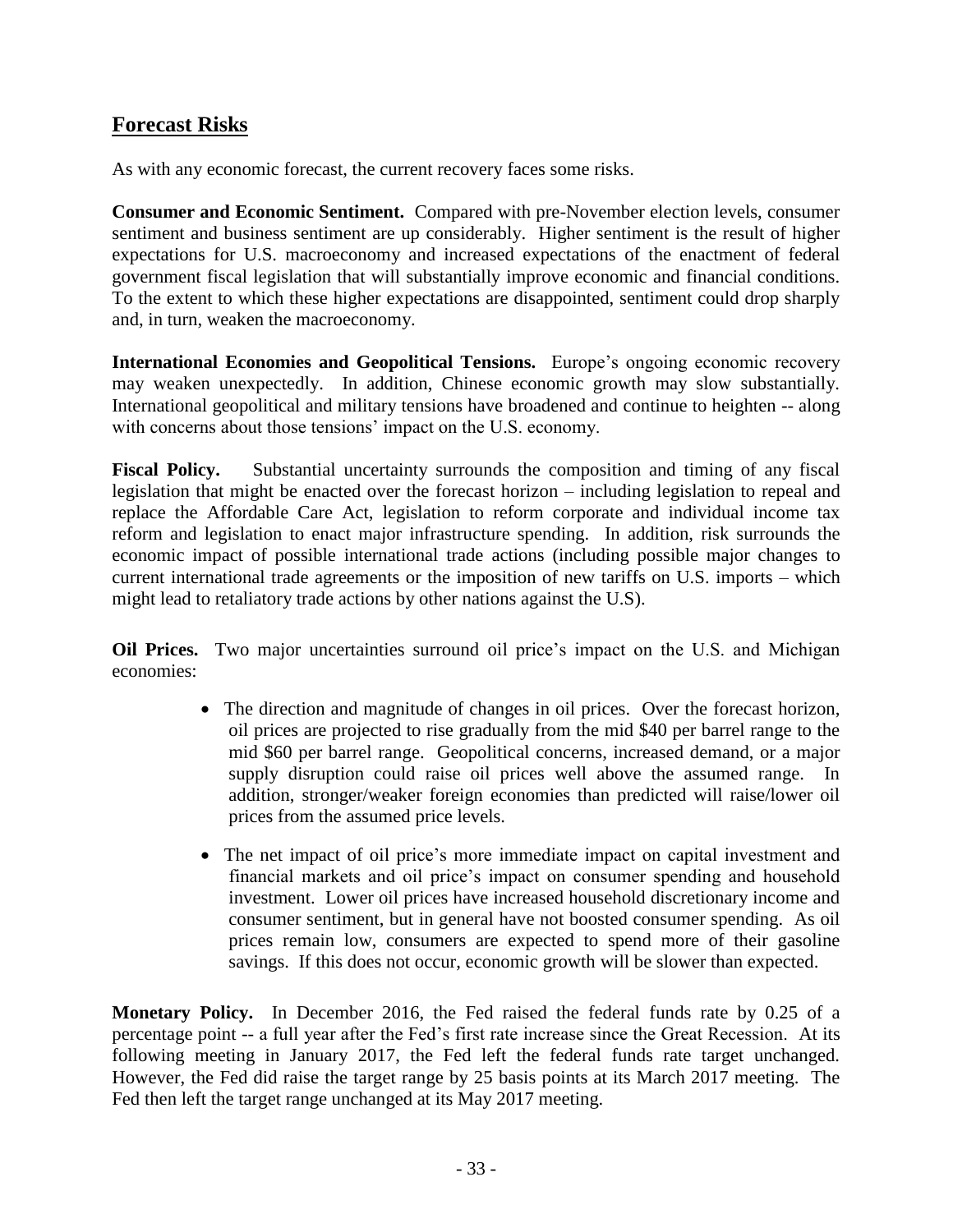While indicating that only gradual rate increases will be warranted, the Fed has indicated that its future actions will be highly data dependent and thus uncertainty surrounds the timing and size of future rate increases. On the one hand, there is concern that the Fed will raise rates too quickly and risk stalling economic growth. To the extent to which inflation remains below the Fed's target 2.0 percent rate, deflation and its contractionary impacts remain a concern. There is also some concern that the Fed will raise rates too slowly and risk "overheating" financial/economic markets. Finally, uncertainty surrounds households' and businesses' reactions to future Fed actions -- especially given the great length of time over which interest rates have been extremely low.

The FOMC continues to reinvest principal payments from its holdings of agency debt and agency mortgage-backed securities in agency mortgage-backed securities and continues to roll over maturing Treasury securities at auction. Given the FOMC's most recent statement, the Committee is unlikely to make any substantial changes in its level of holdings over the forecast horizon. Nevertheless, uncertainty surrounds the magnitude, timing and macroeconomic impact of Fed's reduction in its holdings.

**Housing Market.** Projected 2019 starts are 16 percent higher than 2016 housing starts. If the housing market fails to grow as forecasted, the U.S. and Michigan economies would be weaker than expected. Higher than expected mortgage rates could severely curtail housing market growth. However, despite the projected increases, forecasted 2019 starts total 1.4 million units – significantly below average starts in the ten years prior to the housing bust (1.7 million units). A stronger than forecasted housing market would boost the overall economy.

**Great Recession.** The Great Recession did serious damage to household balance sheets and psyches, and significantly tightened credit conditions. In particular, the after effects could lead businesses and consumers to react more negatively to an economic slowdown or mild decline than before the Great Recession.

Light Vehicle Sales. According to the forecast, light vehicle sales remain at historically high levels in 2017, 2018 and 2019. As a result, there is likely more downside risk to the vehicle forecast than upside risk. In addition, light trucks' historically large share of light vehicle sales likely heightens the severity of the negative impact higher oil prices and a weaker economy will have on light vehicle sales. In addition, the recent accelerating decline in used car prices has reduced used car prices to their lowest level since 2010. Lower used car prices make leases less profitable.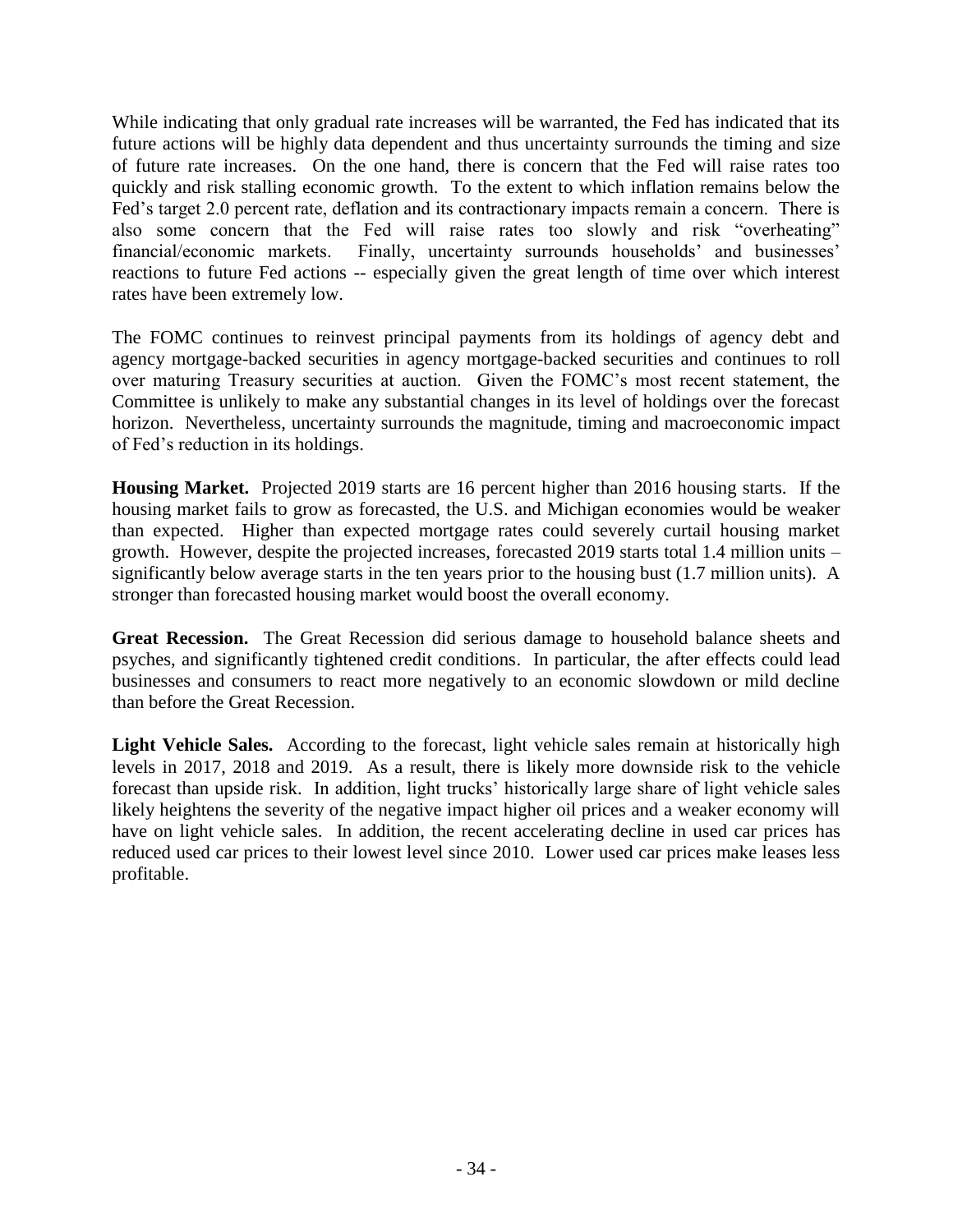# **SECTION IV**

## **Administration Revenue Estimates**

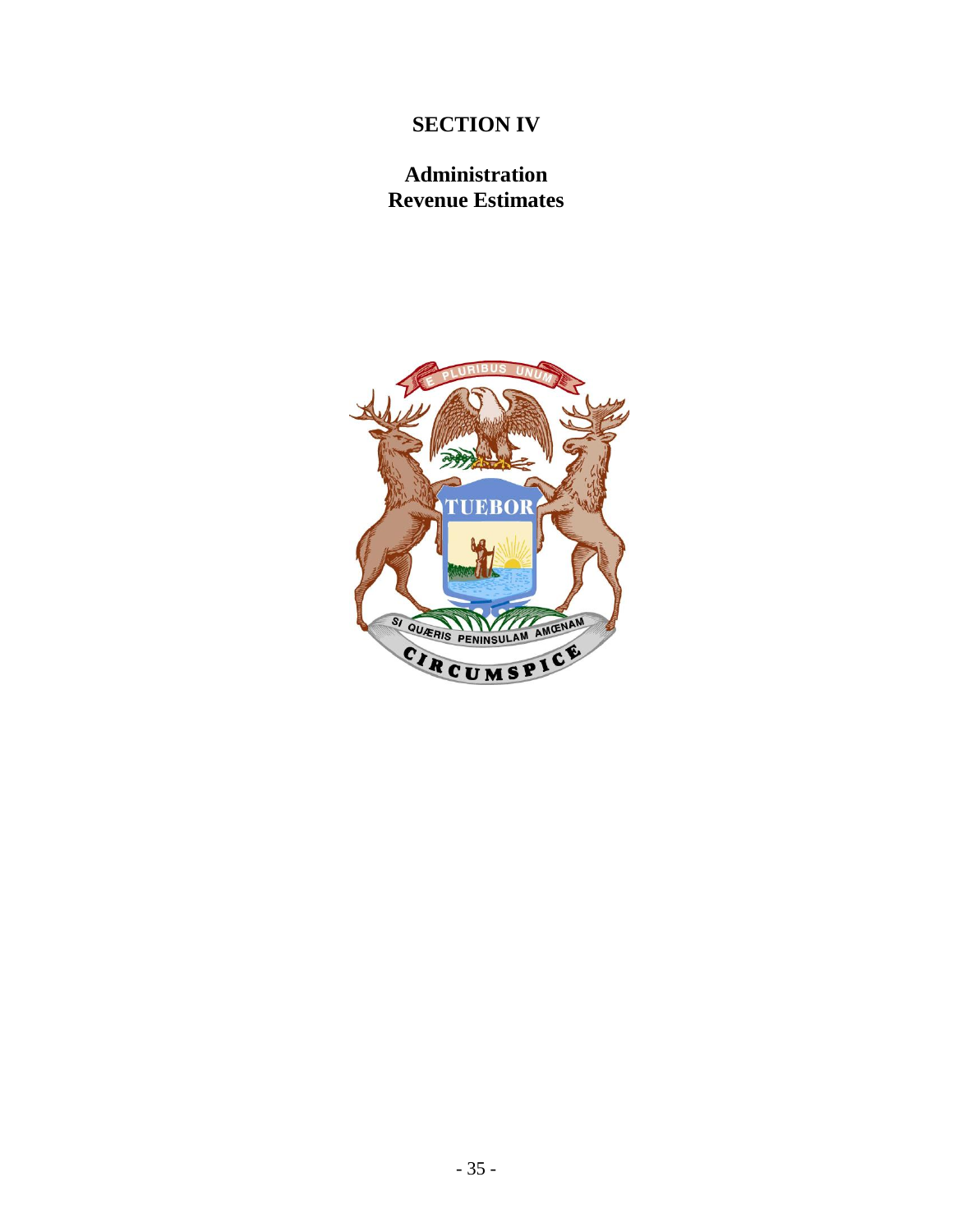#### **Administration Revenue Estimates May 17, 2017**

#### **Revenue Estimate Overview**

 The revenue estimates presented in this section consist of baseline revenues, revenue adjustments, and net revenues. Baseline revenues provide an estimate of the effects of the economy on tax revenues. For these estimates, FY 2016 is the base year. Any non-economic changes to the taxes occurring in FY 2017, FY 2018 and FY 2019 are not included in the baseline estimates. Non-economic changes are referred to in the tables as "tax adjustments". The net revenue estimates are the baseline revenues adjusted for tax adjustments.

 This treatment of revenue is best illustrated with an example. Suppose tax revenues are \$10.0 billion in a given year, and that based on the economic forecast, revenues are expected to grow by 5.0 percent per year. Baseline revenue would be \$10.0 billion in Year 1, \$10.5 billion in Year 2, and \$11.0 billion in Year 3. Assume a tax rate cut is in place that would reduce revenues by \$100 million in Year 1, \$200 million in Year 2, and \$300 million in Year 3. If Year 1 is the base year, the revenue adjustments for Year 1 would be \$0 since the tax cut for this year is included in the base. The revenue adjustments for Year 2 would be \$100 million, and the revenue adjustments for Year 3 would be \$200 million, since the revenue adjustments are compared to the base year.

 In the example above, the baseline revenues would be \$10.0 billion, \$10.5 billion, and \$11.0 billion, for Years 1 through 3, respectively. The revenue adjustments would be \$0 in Year 1, \$100 million in Year 2, and \$200 million in Year 3. The \$200 million in Year 3 represents the tax cuts since Year 1. Net revenue would be \$10.0 billion in Year 1, \$10.4 billion in Year 2, and \$10.8 billion in Year 3.

 The following revenue figures are presented on a Consensus basis. Generally speaking, the Consensus estimates do not include certain one-time budget measures, such as withdrawals from the Budget Stabilization Fund, the sale of buildings, and so on. The figures also do not include estimates only include enacted legislation and do not include the effects of any proposed changes. The School Aid Fund estimates consist of taxes plus the transfer from the State Lottery constitutional revenue sharing payments to local governments from the sales tax. In addition, the Fund.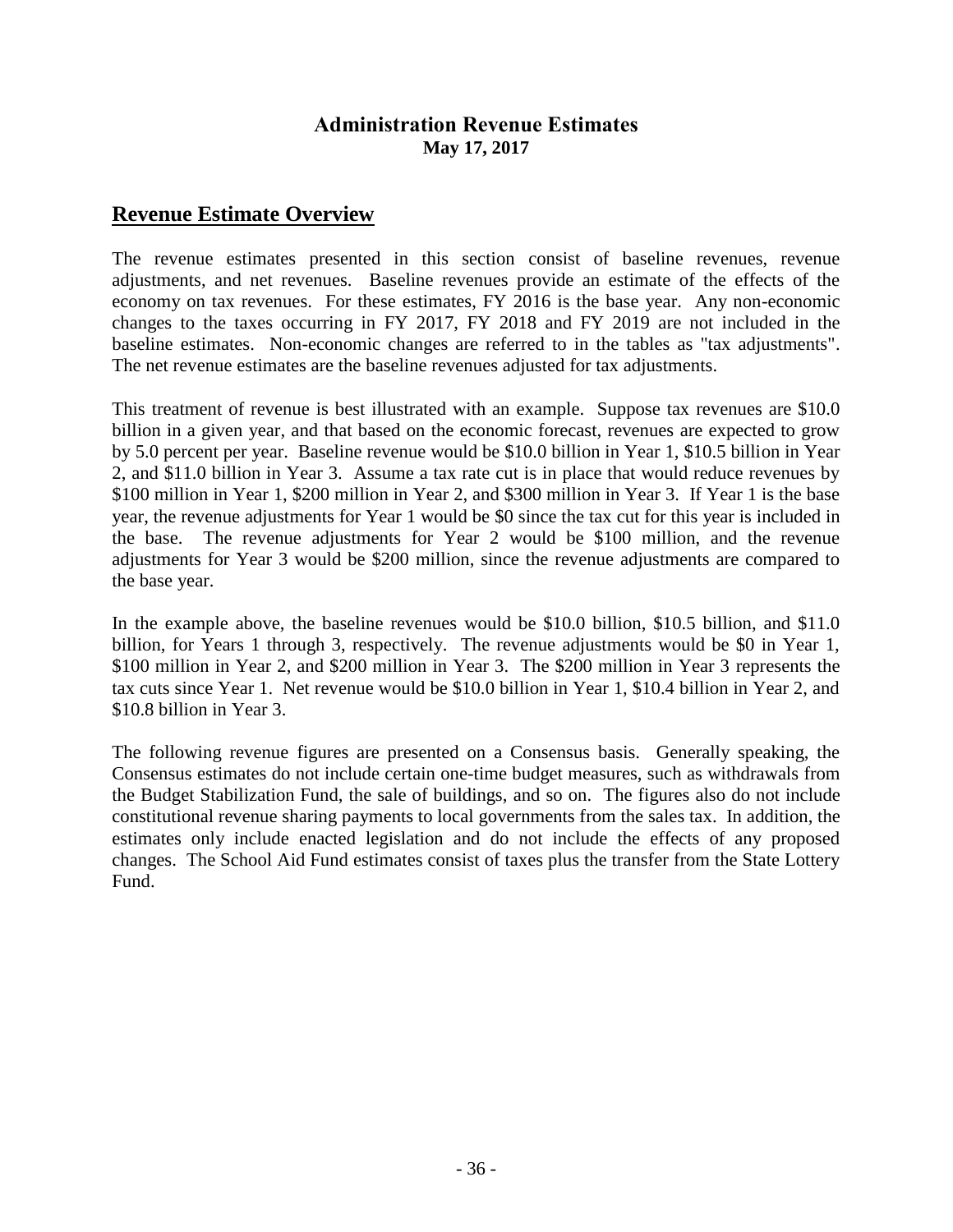#### **FY 2017 Revenue Outlook**

 FY 2017 GF-GP revenue is estimated to be \$10,178.1 million, a 1.6 percent increase compared to FY 2016. The FY 2017 GF-GP revenue estimate is \$112.0 million below the January 2017 Consensus estimate. SAF revenue is forecast to be \$12,611.3 million; representing a 4.1 percent increase compared to FY 2016. The FY 2017 SAF estimate is \$154.3 million above the January 2017 Consensus estimate (see Table 2).

| г т 2010-17 жинншы айын кетенис езишак э                                                     |                                         |                                       |           |  |  |  |  |
|----------------------------------------------------------------------------------------------|-----------------------------------------|---------------------------------------|-----------|--|--|--|--|
|                                                                                              | (millions)                              |                                       |           |  |  |  |  |
|                                                                                              | <b>Administration</b><br>May 17, 2017   | <b>Change fron</b><br><b>Jan 2017</b> |           |  |  |  |  |
|                                                                                              | <b>Amount</b>                           | <b>Consensus</b>                      |           |  |  |  |  |
| General Fund - General Purpose                                                               |                                         | Growth                                |           |  |  |  |  |
| <b>Baseline Revenue</b>                                                                      | \$11,236.9                              | 2.4%                                  |           |  |  |  |  |
| <b>Tax Policy Adjustments</b>                                                                | (\$1,058.8)                             |                                       |           |  |  |  |  |
| <b>Net Resources</b>                                                                         | \$10,178.1                              | 1.6%                                  | (\$112.0) |  |  |  |  |
| School Aid Fund<br><b>Baseline Revenue</b><br><b>Tax Policy Adjustments</b>                  | \$12,610.4<br>\$0.9                     | 3.5%                                  |           |  |  |  |  |
| <b>Net Resources</b>                                                                         | \$12,611.3                              | 4.1%                                  | \$154.3   |  |  |  |  |
| Combined<br><b>Baseline Revenue</b><br><b>Tax Policy Adjustments</b><br><b>Net Resources</b> | \$23,847.3<br>(\$1,057.9)<br>\$22,789.4 | 3.0%<br>3.0%                          | \$42.3    |  |  |  |  |

#### **Table 2 FY 2016-17 Administration Revenue Estimates (millions)**

Prepared By: Office of Revenue and Tax Analysis, Michigan Department of Treasury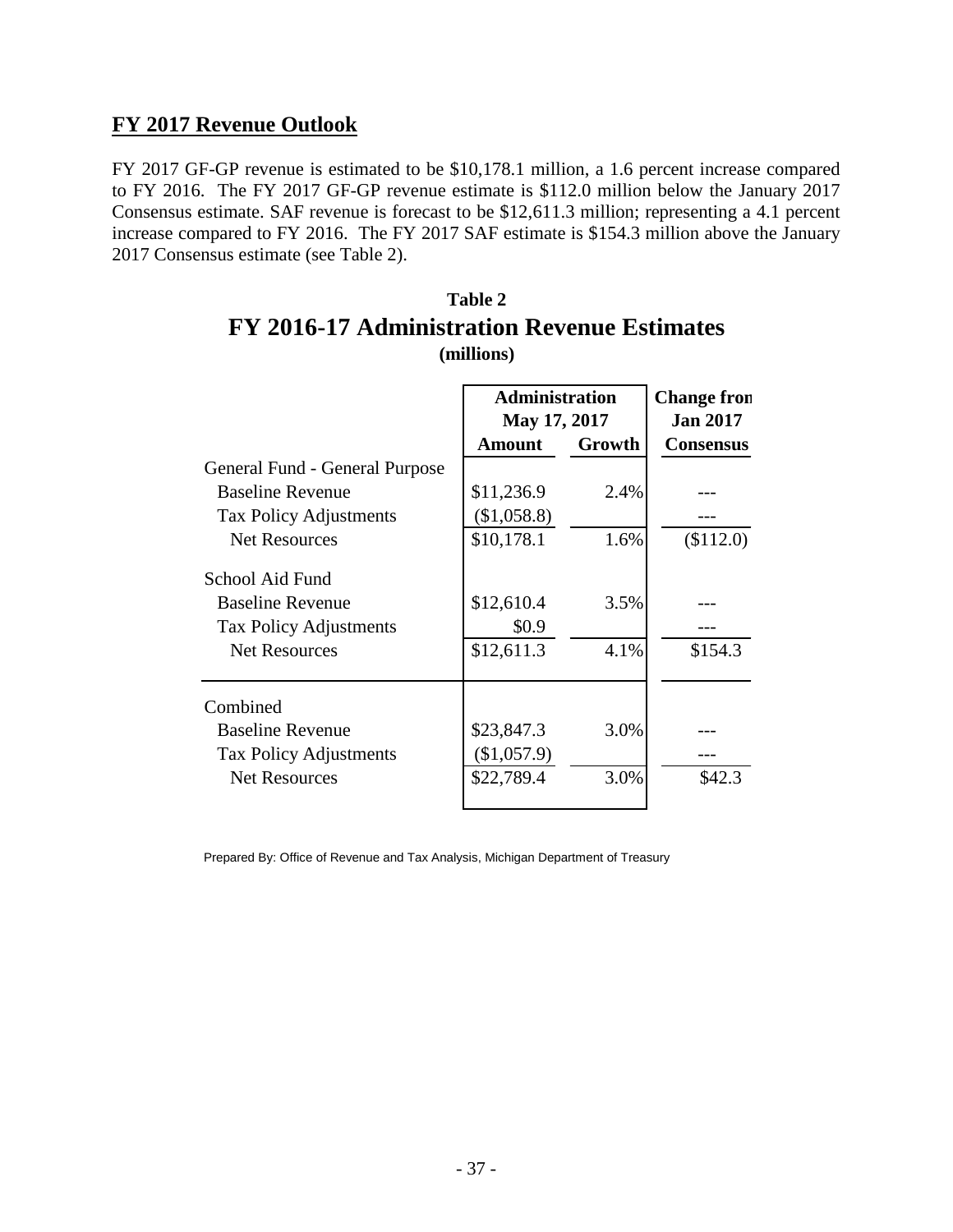#### **FY 2018 Revenue Outlook**

 FY 2018 GF-GP revenue is estimated to be \$10,443.2 million, a 2.6 percent increase compared to FY 2017. The FY 2018 GF-GP revenue estimate is \$79.5 million below the January 2017 Consensus estimate. SAF revenue is forecast to be \$12,966.9 million; representing a 2.8 percent increase compared to FY 2017. The FY 2018 SAF estimate is \$183.8 million above the January 2017 Consensus estimate (see Table 3).

| т т 2017-10 жинними айми кетение еминане<br>(millions) |                                       |                                       |            |  |  |  |  |  |
|--------------------------------------------------------|---------------------------------------|---------------------------------------|------------|--|--|--|--|--|
|                                                        | <b>Administration</b><br>May 17, 2017 | <b>Change fron</b><br><b>Jan 2017</b> |            |  |  |  |  |  |
|                                                        | <b>Amount</b>                         | Growth                                |            |  |  |  |  |  |
| General Fund - General Purpose                         |                                       |                                       |            |  |  |  |  |  |
| <b>Baseline Revenue</b>                                | \$11,608.1                            | 3.3%                                  |            |  |  |  |  |  |
| <b>Tax Policy Adjustments</b>                          | (\$1,164.9)                           |                                       |            |  |  |  |  |  |
| <b>Net Resources</b>                                   | \$10,443.2                            | 2.6%                                  | $(\$79.5)$ |  |  |  |  |  |
| School Aid Fund                                        |                                       |                                       |            |  |  |  |  |  |
| <b>Baseline Revenue</b>                                | \$12,938.4                            | 2.6%                                  |            |  |  |  |  |  |
| <b>Tax Policy Adjustments</b>                          | \$28.5                                |                                       |            |  |  |  |  |  |
| <b>Net Resources</b>                                   | \$12,966.9                            | 2.8%                                  | \$183.8    |  |  |  |  |  |
| Combined                                               |                                       |                                       |            |  |  |  |  |  |
| <b>Baseline Revenue</b>                                | \$24,546.5                            | 2.9%                                  |            |  |  |  |  |  |
| <b>Tax Policy Adjustments</b>                          | (\$1,136.4)                           |                                       |            |  |  |  |  |  |
| <b>Net Resources</b>                                   | \$23,410.1                            | 2.7%                                  | \$104.3    |  |  |  |  |  |

## **Table 3 FY 2017-18 Administration Revenue Estimates (millions)**

Prepared By: Office of Revenue and Tax Analysis, Michigan Department of Treasury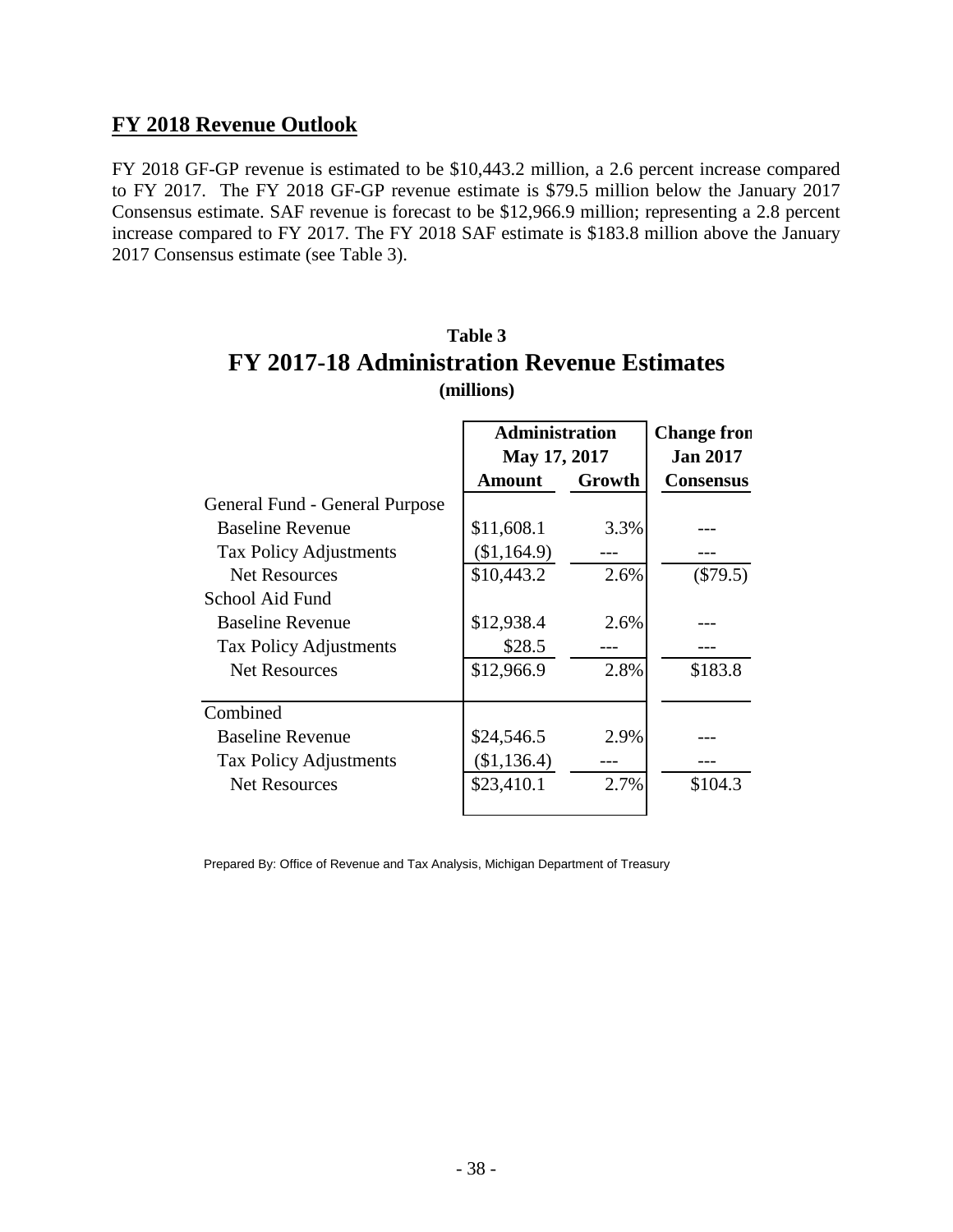#### **FY 2019 Revenue Outlook**

 FY 2019 GF-GP revenue is estimated to be \$10,736.9 million, a 1.3 percent increase compared to FY 2018. The FY 2019 GF-GP revenue estimate is \$79.5 million below the January 2017 Consensus estimate. SAF revenue is forecast to be \$13,159.1 million; representing a 2.8 percent increase compared to FY 2018. The FY 2019 SAF estimate is \$183.8 million above the January 2017 Consensus estimate (see Table 4).

| т т <i>д</i> уто-ту жинними айон кетение езишанся<br>(millions) |                                       |                                       |                  |  |  |  |  |
|-----------------------------------------------------------------|---------------------------------------|---------------------------------------|------------------|--|--|--|--|
|                                                                 | <b>Administration</b><br>May 17, 2017 | <b>Change fron</b><br><b>Jan 2017</b> |                  |  |  |  |  |
|                                                                 | <b>Amount</b>                         | Growth                                | <b>Consensus</b> |  |  |  |  |
| General Fund - General Purpose                                  |                                       |                                       |                  |  |  |  |  |
| <b>Baseline Revenue</b>                                         | \$11,963.4                            | 3.1%                                  |                  |  |  |  |  |
| Tax Policy Adjustments                                          | (\$1,455.8)                           |                                       |                  |  |  |  |  |
| <b>Net Resources</b>                                            | \$10,507.6                            | 0.6%                                  | (\$81.7)         |  |  |  |  |
| School Aid Fund                                                 |                                       |                                       |                  |  |  |  |  |
| <b>Baseline Revenue</b>                                         | \$13,234.4                            | 2.3%                                  |                  |  |  |  |  |
| <b>Tax Policy Adjustments</b>                                   | \$60.2                                |                                       |                  |  |  |  |  |
| <b>Net Resources</b>                                            | \$13,294.6                            | 2.5%                                  | \$163.1          |  |  |  |  |
| Combined                                                        |                                       |                                       |                  |  |  |  |  |
| <b>Baseline Revenue</b>                                         | \$25,197.8                            | 2.7%                                  |                  |  |  |  |  |
| <b>Tax Policy Adjustments</b>                                   | (\$1,395.6)                           |                                       |                  |  |  |  |  |
| <b>Net Resources</b>                                            | \$23,802.2                            | 1.7%                                  | \$81.4           |  |  |  |  |

# **Table 4 FY 2018-19 Administration Revenue Estimates (millions)**

Prepared By: Office of Revenue and Tax Analysis, Michigan Department of Treasury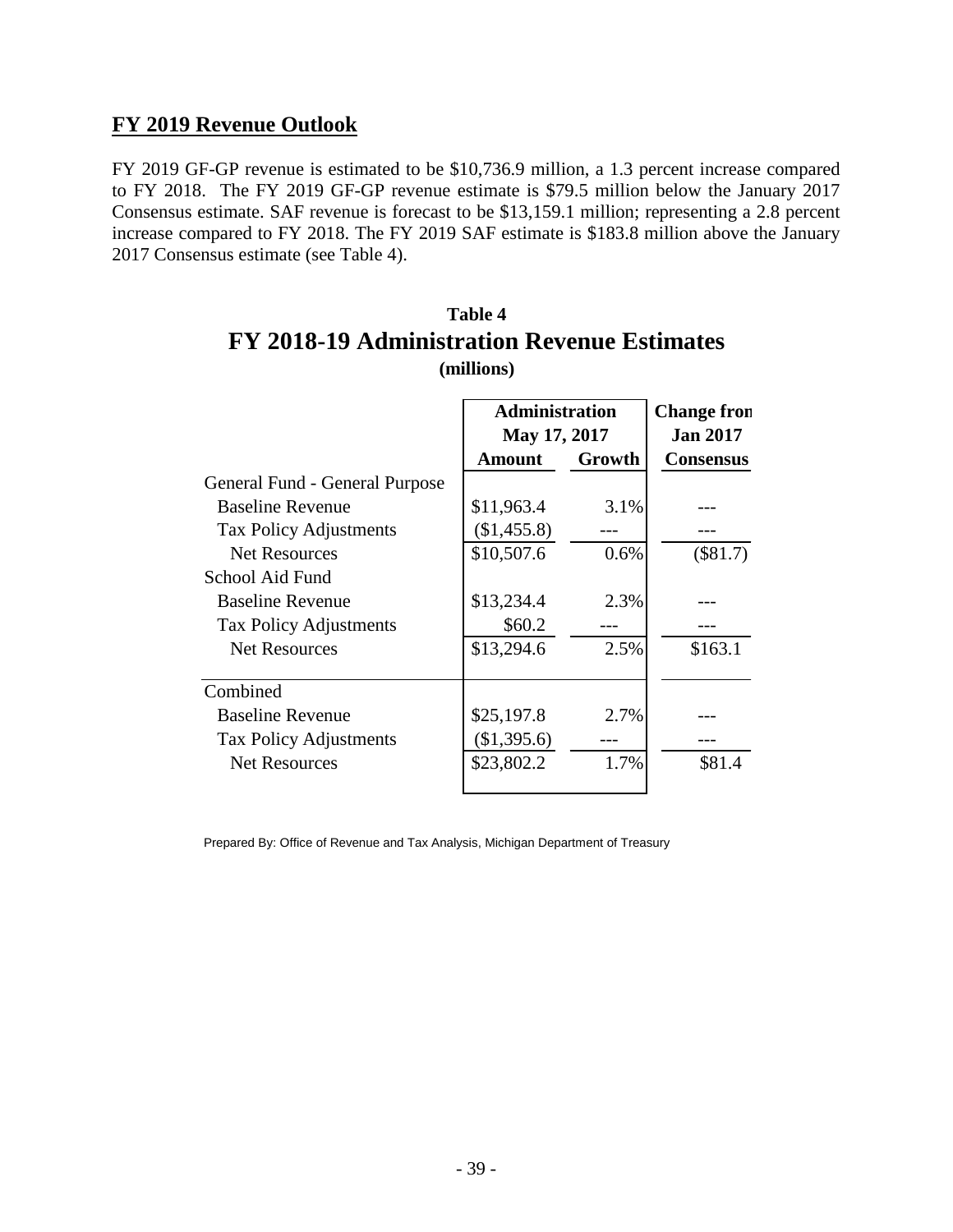## **Constitutional Revenue Limit**

Article IX, Section 26, of the Michigan Constitution establishes a limit on the amount of revenue State government can collect in any given fiscal year. The revenue limit for a given fiscal year is equal to 9.49 percent of the State's personal income for the calendar year prior to the year in which the fiscal year begins. For example, FY 2014 revenue is compared to CY 2012 personal income. If revenues exceed the limit by less than 1 percent, the State may deposit the excess into the Budget Stabilization Fund (BSF). If the revenues exceed the limit by more than 1 percent, the excess revenue is refunded to taxpayers.

 FY 2015 revenues were \$7.4 billion below the revenue limit. State revenues will also be well below the limit for FY 2016 through FY 2019. FY 2016 revenues are expected to be \$8.4 billion below the limit, FY 2017 revenues \$9.2 billion below the limit, FY 2018 revenues \$9.4 billion below the limit, and FY 2019 revenues \$10.0 billion below the limit (See Table 5).

## **Table 5 Administration Revenue Limit Calculation**

**(millions)**

|                                  | <b>FY 2015</b><br><b>Final</b><br><b>June 2016</b> | <b>FY 2016</b><br><b>Admin</b><br><b>May 2017</b> | <b>FY 2017</b><br>Admin<br><b>May 2017</b> | <b>FY 2018</b><br>Admin<br><b>May 2017</b> | <b>FY 2019</b><br><b>Admin</b><br><b>May 2017</b> |
|----------------------------------|----------------------------------------------------|---------------------------------------------------|--------------------------------------------|--------------------------------------------|---------------------------------------------------|
| <b>Revenue Subject to Limit</b>  | \$29,277.6                                         | \$29,939.7                                        | \$31,097.6                                 | \$32,393.9                                 | \$33,293.4                                        |
| <b>Revenue Limit</b>             | <b>CY 2013</b>                                     | <b>CY 2014</b>                                    | <b>CY 2015</b>                             | CY 2016                                    | <b>CY 2017</b>                                    |
| Personal Income                  | \$386,471                                          | \$403,726                                         | \$424,807                                  | \$440,292                                  | \$456,583                                         |
| Ratio                            | 9.49%                                              | 9.49%                                             | 9.49%                                      | 9.49%                                      | 9.49%                                             |
| Revenue Limit                    | \$36,676.1                                         | \$38,313.6                                        | \$40,314.2                                 | \$41,783.7                                 | \$43,329.7                                        |
| <b>Amount Under (Over) Limit</b> | \$7,398.5                                          | \$8,373.9                                         | \$9,216.6                                  | \$9,389.8                                  | \$10,036.3                                        |

#### **Budget Stabilization Fund Calculation**

 The Management and Budget Act contains provisions for calculating a recommended deposit or withdrawal from the BSF. The calculation looks at personal income net of transfer payments. The net personal income figure is adjusted for inflation. The change in this figure for the calendar year determines whether a pay-in or pay-out is recommended. If the formula calls for a deposit into the BSF, the deposit is made in the next fiscal year. If the formula calls for a withdrawal, the withdrawal is made during the current fiscal year.

If real personal income grows by more than 2 percent in a given calendar year, the fraction of income growth over 2 percent is multiplied by the current fiscal year's GF-GP revenue to determine the pay-in for the next fiscal year. If real personal income declines, the percentage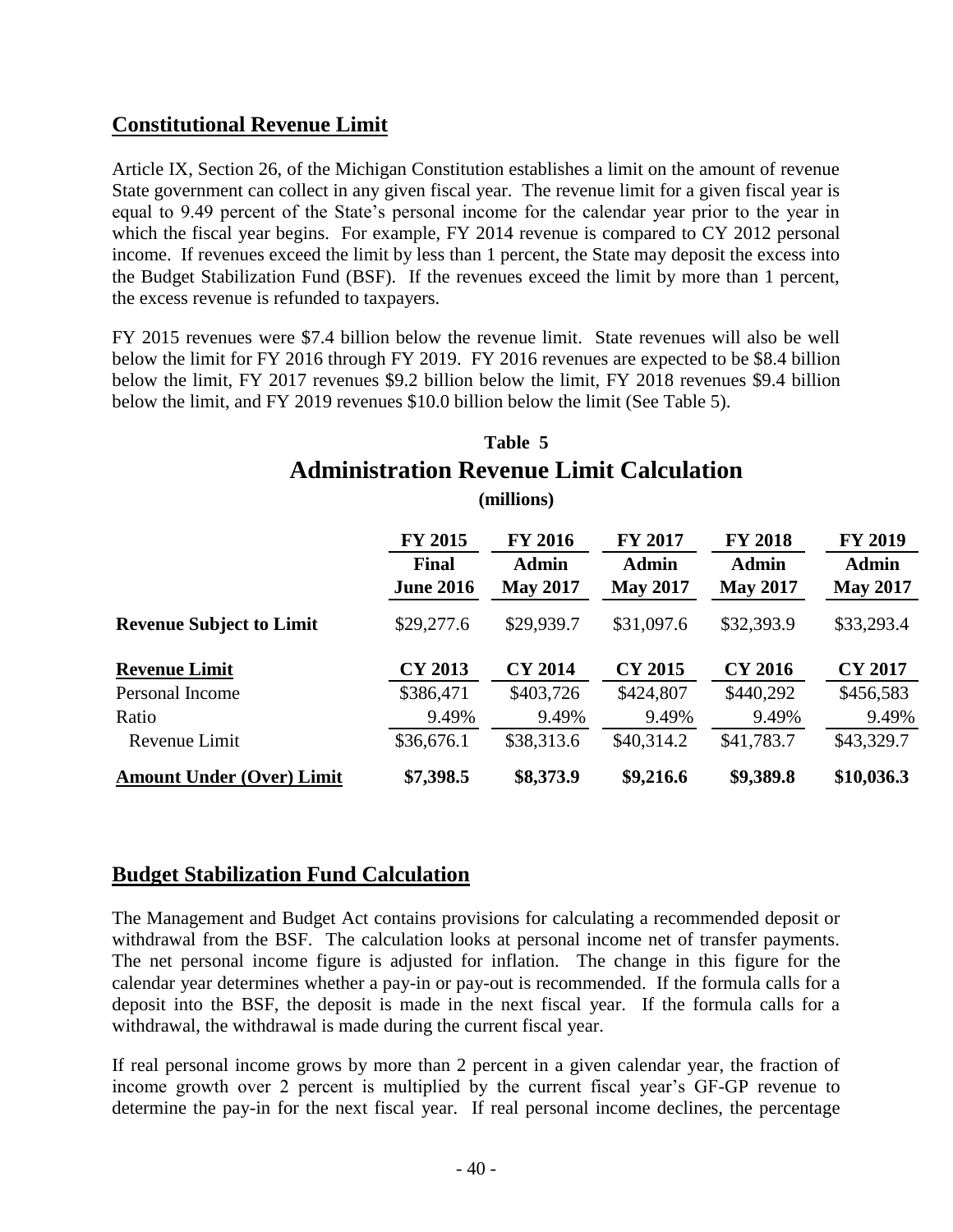deficiency under zero is multiplied by the current fiscal year's GF-GP revenue to determine the withdrawal available for the current fiscal year. If the change in real personal income is between 0 and 2 percent, no pay-in or withdrawal is indicated.

 Real calendar year personal income for Michigan is expected to increase 3.5 percent in 2016. Thus, the formula has a pay-in for FY 2017 of \$150.2 million (See Table 6). In 2017, real calendar year personal income for Michigan is forecast to increase 1.7 percent, so the formula calls for no pay-in for FY 2018 or pay-out in FY 2017 (See Table 7). In 2018, real calendar year personal income for Michigan is forecast to increase 2.5 percent, so the formula calls for a pay-in of \$52.2 million in FY 2019 (See Table 8). Based on the personal income numbers, there is no pay-out in FY 2019 (See Table 9).

# **Table 6 Budget and Economic Stabilization Fund Calculation Based on CY 2016 Personal Income Growth Administration Calculation**

|                                         |                           | <b>CY 2015</b> |               | <b>CY 2016</b>         |
|-----------------------------------------|---------------------------|----------------|---------------|------------------------|
| Michigan Personal Income                | \$                        | (1)<br>424,807 | $\mathcal{S}$ | 440,292 <sup>(1)</sup> |
| less Transfer Payments                  | $\boldsymbol{\mathsf{S}}$ | (1)<br>91,439  | \$            | (1)<br>94,033          |
| Income Net of Transfers                 | \$                        | 333,369        | \$            | 346,259                |
| Detroit CPI                             |                           | $2.195^{(2)}$  |               | $2.202^{(2)}$          |
| for 12 months ending                    |                           | (June 2015)    |               | (June 2016)            |
| Real Adjusted Michigan Personal Income  | \$                        | 151,890        | $\mathbb{S}$  | 157,247                |
| Change in Real Adjusted Personal Income |                           |                |               | 3.5%                   |
| Excess over 2%                          |                           |                |               | 1.5%                   |
| GF-GP Revenue Fiscal Year 2015-2016     |                           |                | $\mathcal{S}$ | 10,015.4               |
|                                         |                           |                |               | FY 2016-2017           |
| BSF Pay-In Calculated for FY 2017       |                           |                | \$            | 150.2                  |
|                                         |                           |                |               | FY 2015-2016           |
| BSF Pay-Out Calculated for FY 2016      |                           |                |               | NO PAY-OUT             |

#### Notes:

(1) Personal Income and Transfer Payments, Administration Forecast, May 2017.

 $(2)$  Detroit Consumer Price Index, Administration Forecast, May 2017.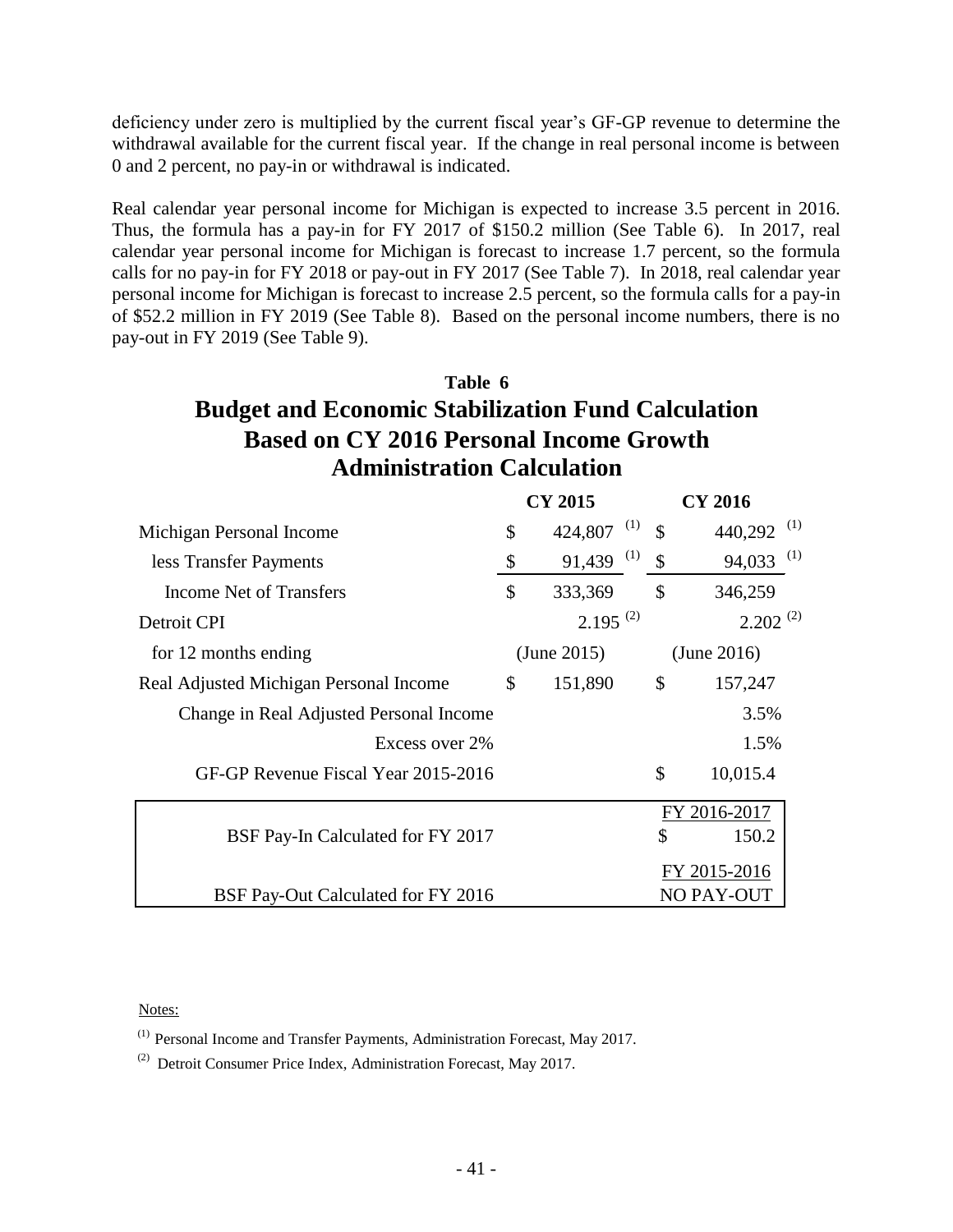# **Table 7 Budget and Economic Stabilization Fund Calculation Based on CY 2017 Personal Income Growth Administration Calculation**

|                                         |                           | <b>CY 2016</b> | <b>CY 2017</b>       |
|-----------------------------------------|---------------------------|----------------|----------------------|
| Michigan Personal Income                | \$                        | (1)<br>440,292 | \$<br>(1)<br>456,583 |
| less Transfer Payments                  | $\boldsymbol{\mathsf{S}}$ | (1)<br>94,033  | \$<br>(1)<br>97,997  |
| Income Net of Transfers                 | \$                        | 346,259        | \$<br>358,586        |
| Detroit CPI                             |                           | $2.202^{(2)}$  | $2.242^{(2)}$        |
| for 12 months ending                    |                           | (June 2016)    | (June 2017)          |
| Real Adjusted Michigan Personal Income  | \$                        | 157,247        | \$<br>159,966        |
| Change in Real Adjusted Personal Income |                           |                | 1.7%                 |
| Between 0 and 2%                        |                           |                | 0.0%                 |
| GF-GP Revenue Fiscal Year 2016-2017     |                           |                | \$<br>10,178.1       |
|                                         |                           |                | FY 2017-2018         |
| BSF Pay-In Calculated for FY 2018       |                           |                | NO PAY-IN            |
|                                         |                           |                | FY 2016-2017         |
| BSF Pay-Out Calculated for FY 2017      |                           |                | NO PAY-OUT           |

#### Notes:

(1) Personal Income and Transfer Payments, Administration Forecast, May 2017.

(2) Detroit Consumer Price Index, Administration Forecast, May 2017.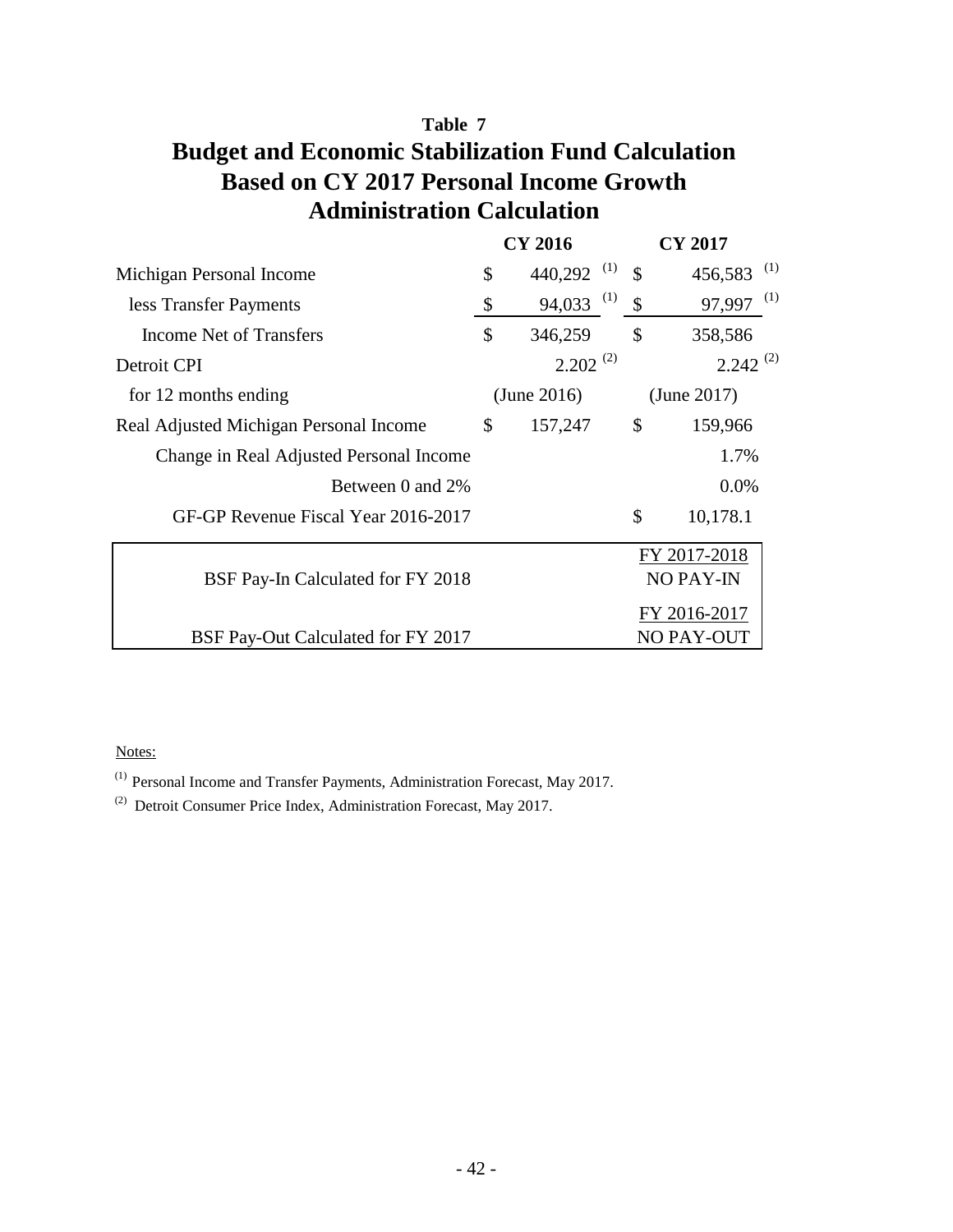# **Table 8 Budget and Economic Stabilization Fund Calculation Based on CY 2018 Personal Income Growth Administration Calculation**

|                                         |               | <b>CY 2017</b> |               | <b>CY 2018</b>    |
|-----------------------------------------|---------------|----------------|---------------|-------------------|
| Michigan Personal Income                | \$            | (1)<br>456,583 | $\mathcal{S}$ | (1)<br>477,586    |
| less Transfer Payments                  | \$            | (1)<br>97,997  | \$            | (1)<br>103,515    |
| Income Net of Transfers                 | \$            | 358,586        | \$            | 374,071           |
| Detroit CPI                             |               | $2.242^{(2)}$  |               | $2.282^{(2)}$     |
| for 12 months ending                    |               | (June 2017)    |               | (June 2018)       |
| Real Adjusted Michigan Personal Income  | $\mathcal{S}$ | 159,966        | \$            | 163,908           |
| Change in Real Adjusted Personal Income |               |                |               | 2.5%              |
| Excess over 2%                          |               |                |               | 0.5%              |
| GF-GP Revenue Fiscal Year 2017-2018     |               |                | \$            | 10,443.2          |
|                                         |               |                |               | FY 2018-2019      |
| BSF Pay-In Calculated for FY 2019       |               |                | \$            | 52.2              |
|                                         |               |                |               | FY 2017-2018      |
| BSF Pay-Out Calculated for FY 2018      |               |                |               | <b>NO PAY-OUT</b> |

#### Notes:

(1) Personal Income and Transfer Payments, Administration Forecast, May 2017.

(2) Detroit Consumer Price Index, Administration Forecast, May 2017.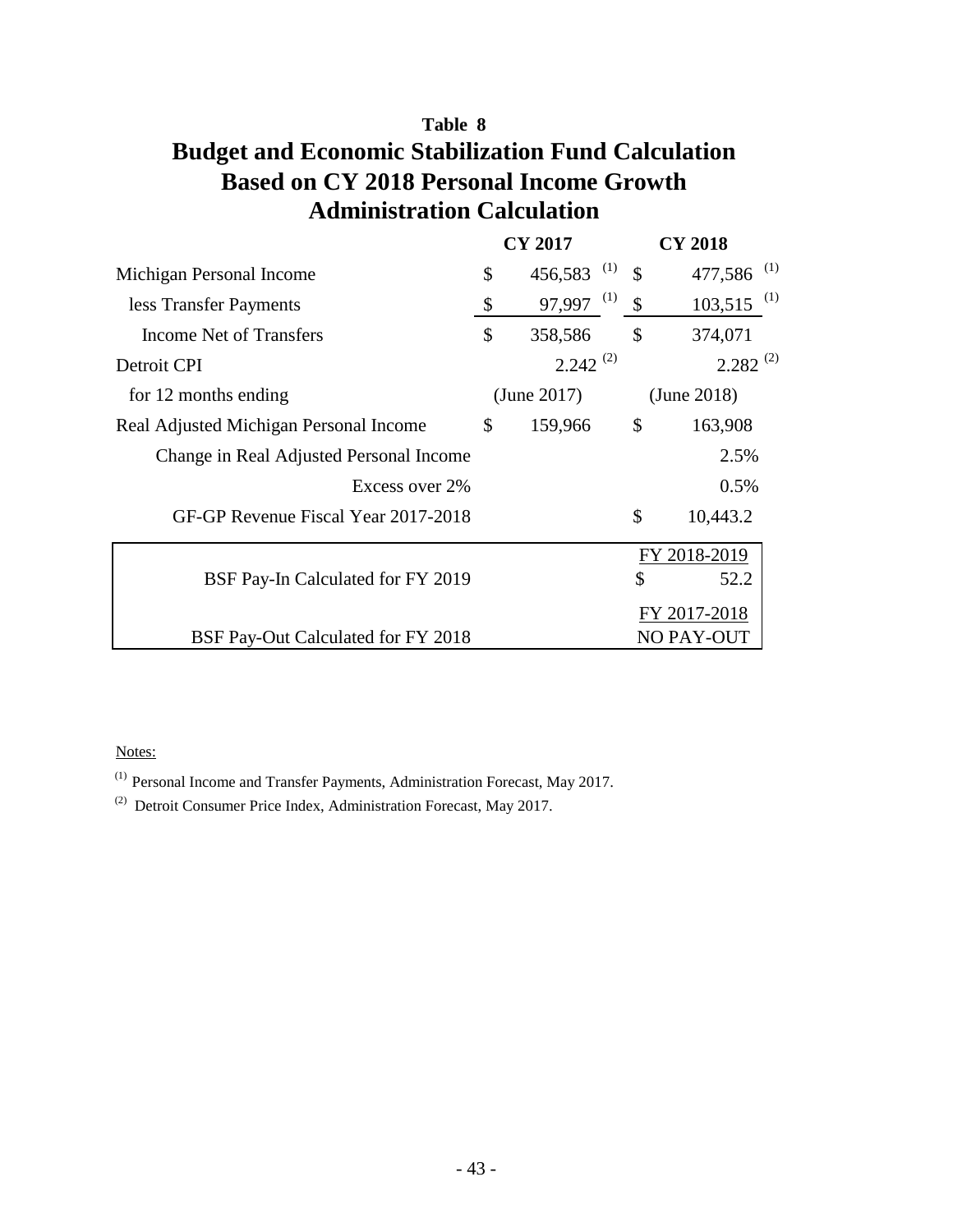# **Table 9 Budget and Economic Stabilization Fund Calculation Based on CY 2019 Personal Income Growth Administration Calculation**

|                                         | <b>CY 2018</b> |                          | <b>CY 2019</b> |                |
|-----------------------------------------|----------------|--------------------------|----------------|----------------|
| Michigan Personal Income                | \$             | (1)<br>477,586           | $\mathcal{S}$  | (1)<br>500,032 |
| less Transfer Payments                  | \$             | $103,515$ <sup>(1)</sup> | \$             | (1)<br>109,055 |
| <b>Income Net of Transfers</b>          | \$             | 374,071                  | \$             | 390,977        |
| Detroit CPI                             |                | $2.282^{(2)}$            |                | $2.327^{(2)}$  |
| for 12 months ending                    |                | (June 2018)              |                | (June 2019)    |
| Real Adjusted Michigan Personal Income  |                | 163,908                  | \$             | 167,989        |
| Change in Real Adjusted Personal Income |                |                          |                | 2.5%           |
| Excess over 2%                          |                |                          |                | $0.5\%$        |
| GF-GP Revenue Fiscal Year 2018-2019     |                |                          | \$             | 10,507.6       |
|                                         |                |                          |                | FY 2018-2019   |
| BSF Pay-Out Calculated for FY 2019      |                |                          |                | NO PAY-OUT     |

#### Notes:

(1) Personal Income and Transfer Payments, Administration Forecast, May 2017.

 $(2)$  Detroit Consumer Price Index, Administration Forecast, May 2017.

#### **School Aid Fund Revenue Adjustment Factor**

 The School Aid Fund (SAF) revenue adjustment factor for the next fiscal year is calculated by dividing the sum of current year and subsequent year SAF revenue by the sum of current year and prior year SAF revenue. For example, the FY 2018 SAF revenue adjustment factor is calculated by dividing the sum of FY 2017 and FY 2018 SAF revenue by the sum of FY 2016 and FY 2017 SAF revenue. The SAF revenue totals are adjusted for any change in the rate and base of the SAF taxes. The year for which the adjustment factor is being calculated is used as the base year for any tax adjustments. For FY 2018, the SAF revenue adjustment factor is calculated to be 1.0305 (See Table 10). For FY 2019, the SAF revenue adjustment factor is calculated to be 1.0243 (See Table 11).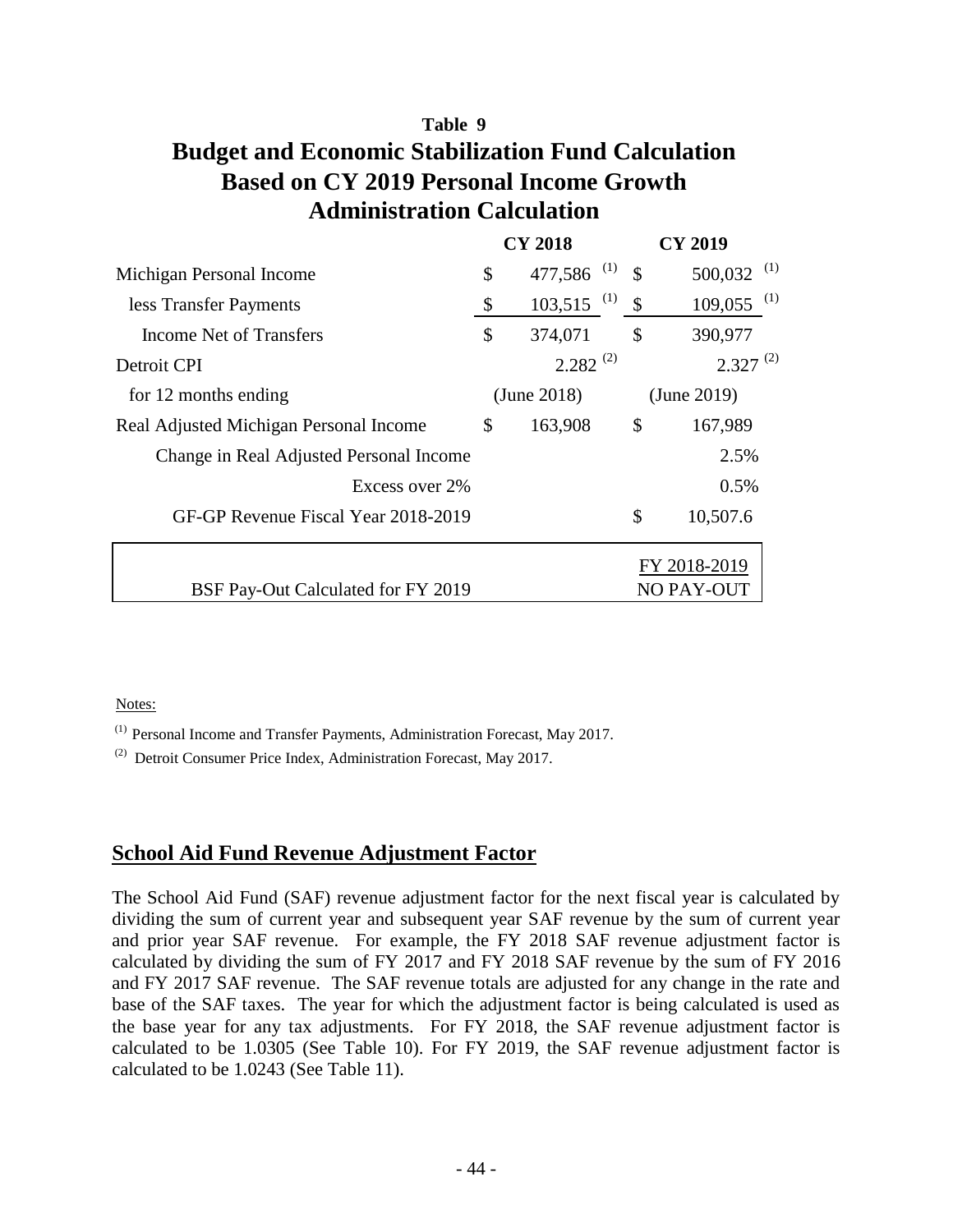# **Table 10 Administration School Aid Revenue Adjustment Factor**<br> **FY 2018**<br>
FY 2016 FY 2017 FY 2018 **For Fiscal Year 2018**

| 1 VI 1 150ai 10ai 2010                                     |                |                             |                |  |  |  |  |  |
|------------------------------------------------------------|----------------|-----------------------------|----------------|--|--|--|--|--|
|                                                            | <b>FY 2016</b> | <b>FY 2017</b>              | <b>FY 2018</b> |  |  |  |  |  |
| <b>Baseline SAF Revenue</b>                                | \$12,181.6     | \$12,610.4                  | \$12,938.4     |  |  |  |  |  |
| <b>Balance Sheet Adjustments</b>                           | $(\$62.9)$     | $(\$62.9)$                  | \$28.5         |  |  |  |  |  |
| <b>Net SAF Estimates</b>                                   | \$12,118.7     | \$12,547.5                  | \$12,966.9     |  |  |  |  |  |
| Subtotal Adjustments to FY 2018 Base                       | \$91.4         | \$27.6                      | \$0.0          |  |  |  |  |  |
| Baseline Revenue on a FY 2018 Base                         | \$12,210.1     | \$12,575.1                  | \$12,966.9     |  |  |  |  |  |
| School Aid Fund Revenue Adjustment Calculation for FY 2018 |                |                             |                |  |  |  |  |  |
| Sum of FY 2016 & FY 2017                                   | \$12,210.1     | $+$ \$12,575.1 = \$24,785.2 |                |  |  |  |  |  |
| Sum of FY 2017 & FY 2018                                   | \$12,575.1     | $+$ \$12,966.9 = \$25,542.0 |                |  |  |  |  |  |
| <b>FY 2018 Revenue Adjustment Factor</b>                   |                |                             | 1.0305         |  |  |  |  |  |
| Note: Factor is calculated off a FY 2018 base year.        |                |                             |                |  |  |  |  |  |

# **Table 11 Administration School Aid Revenue Adjustment Factor**<br> **FOR Fiscal Year 2019**<br>
<u>FY 2017 FY 2018</u> FY 2019 **For Fiscal Year 2019**

|                                                            | 1 01 1 150ai 10ai 2012 |                |                             |
|------------------------------------------------------------|------------------------|----------------|-----------------------------|
|                                                            | <b>FY 2017</b>         | <b>FY 2018</b> | <b>FY 2019</b>              |
| <b>Baseline SAF Revenue</b>                                | \$12,610.4             | \$12,938.4     | \$13,234.4                  |
| <b>Balance Sheet Adjustments</b>                           | \$0.9\$                | \$28.5         | \$60.2\$                    |
| <b>Net SAF Estimates</b>                                   | \$12,611.3             | \$12,966.9     | \$13,294.6                  |
| Subtotal Adjustments to FY 2019 Base                       | \$59.3                 | \$31.7         | \$0.0                       |
| Baseline Revenue on a FY 2019 Base                         | \$12,670.6             | \$12,998.6     | \$13,294.6                  |
| School Aid Fund Revenue Adjustment Calculation for FY 2019 |                        |                |                             |
| Sum of FY 2017 & FY 2018                                   | \$12,670.6             |                | $+$ \$12,998.6 = \$25,669.2 |
| Sum of FY 2018 & FY 2019                                   | \$12,998.6             | $+$            | $$13,294.6 = $26,293.2$     |
| FY 2019 Revenue Adjustment Factor                          |                        |                | 1.0243                      |

Note: Factor is calculated off a FY 2019 base year.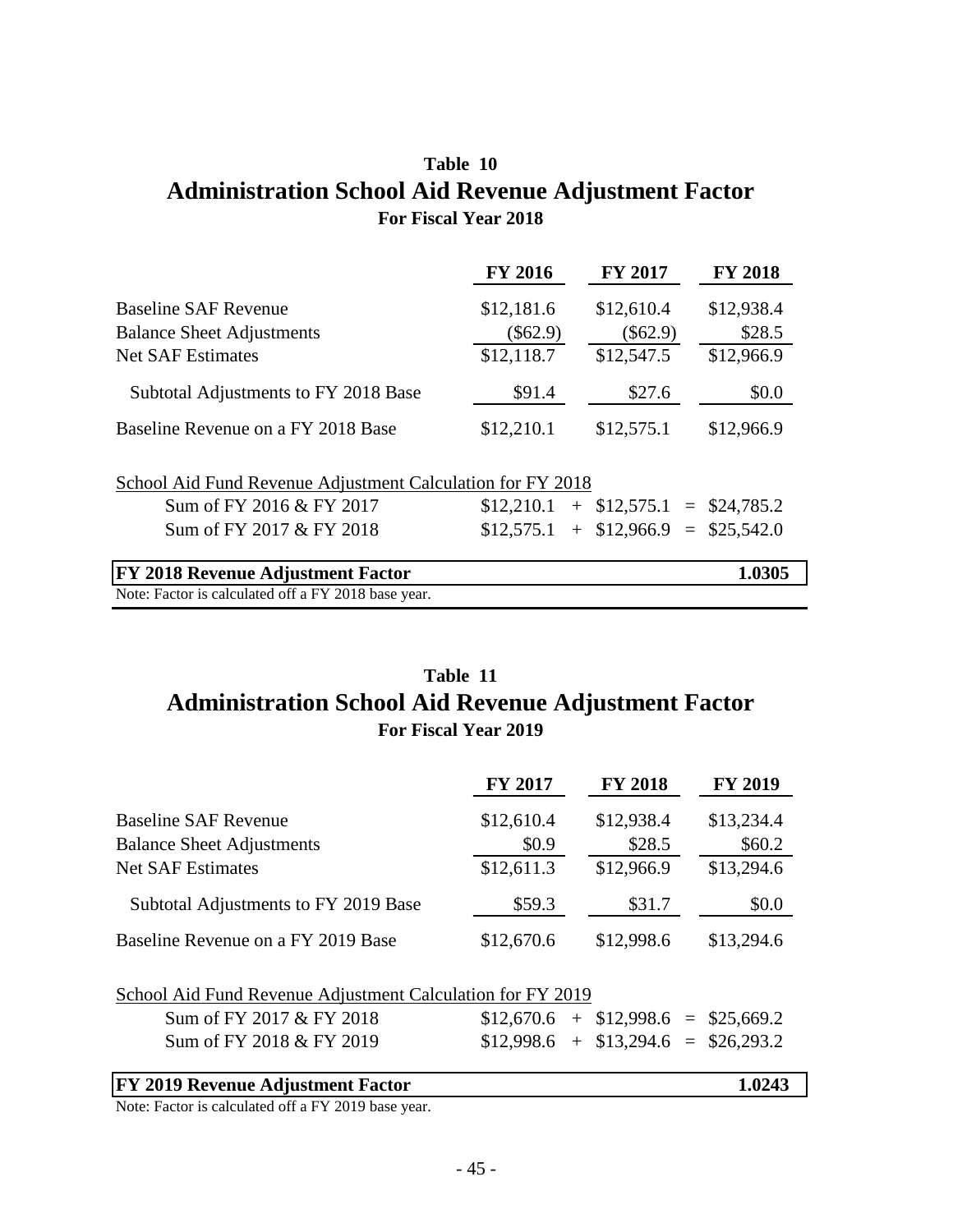## **Revenue Detail**

 The estimated tax and revenue totals include the effects of all enacted tax changes. The revenue totals by tax are presented separately for GF-GP and for the SAF (See Tables 12 and 13). Tax totals for the income, sales, use, CIT/MBT, tobacco and casino taxes for all funds are also included (See Table 14).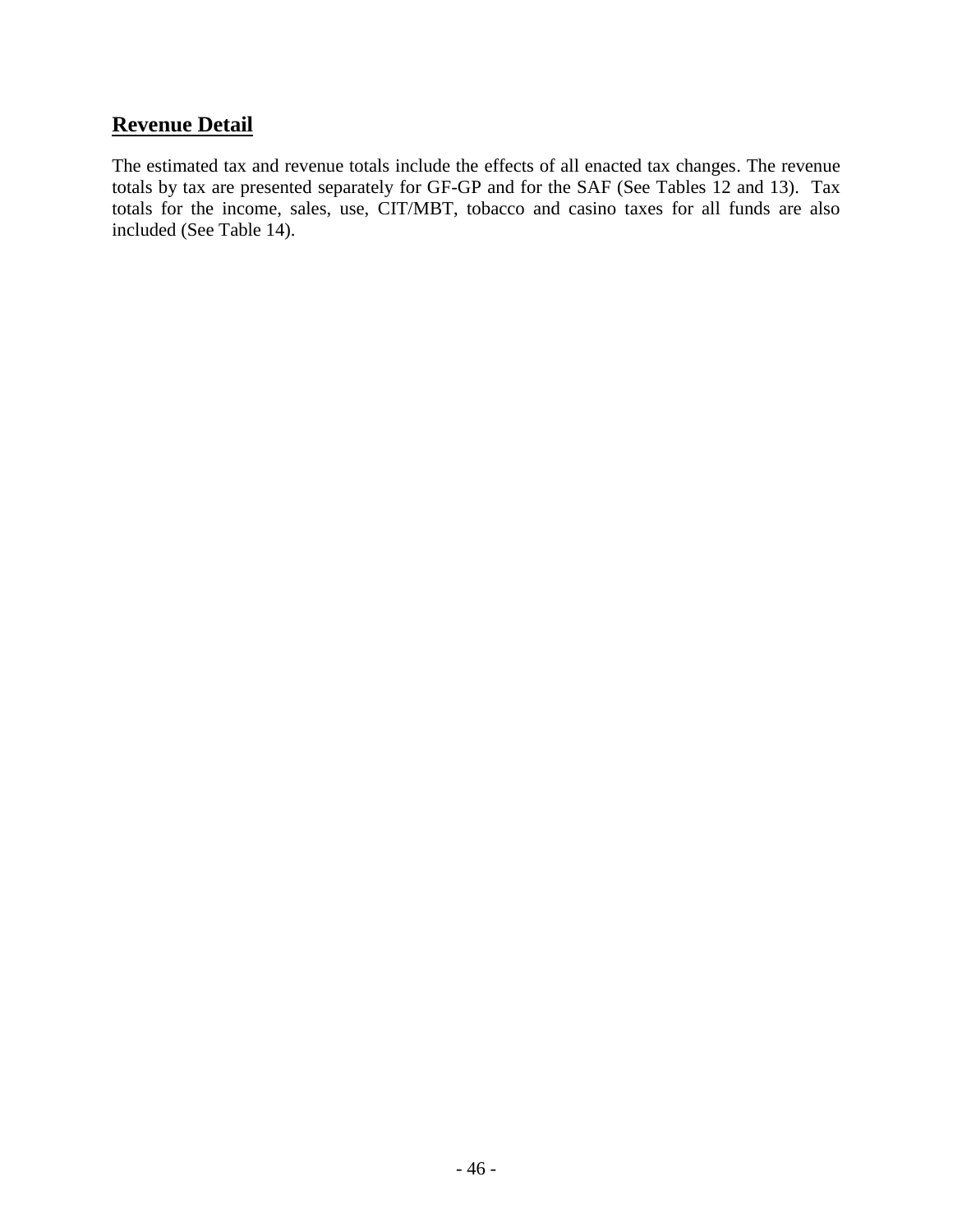# **Table 12 Administration General Fund General Purpose Revenue Detail** (millions)

|                                   | <b>FY 2017</b> |           | <b>FY 2018</b> |           | <b>FY 2019</b> |           |
|-----------------------------------|----------------|-----------|----------------|-----------|----------------|-----------|
|                                   | <b>Amount</b>  | Growth    | <b>Amount</b>  | Growth    | <b>Amount</b>  | Growth    |
| <b>GF-GP Tax Amounts</b>          |                |           |                |           |                |           |
| Income Tax                        | \$6,989.5      | 4.2%      | \$7,224.1      | 3.4%      | \$7,128.9      | $-1.3%$   |
| <b>Sales</b>                      | \$1,193.1      | 4.4%      | \$1,244.9      | 4.3%      | \$1,272.8      | 2.2%      |
| Use                               | \$672.1        | $-27.9%$  | \$583.6        | $-13.2%$  | \$613.9        | 5.2%      |
| Cigarette                         | \$186.0        | $-0.2%$   | \$184.4        | $-0.9\%$  | \$182.7        | $-0.9%$   |
| Beer & Wine                       | \$53.0         | 2.3%      | \$54.0         | 1.9%      | \$55.0         | 1.9%      |
| Liquor Specific                   | \$54.0         | 2.5%      | \$55.2         | 2.2%      | \$56.6         | 2.5%      |
| <b>Single Business Tax</b>        | (\$5.0)        | NA        | \$0.0          | NA        | \$0.0\$        | <b>NA</b> |
| Insurance Co. Premium             | \$390.6        | 18.7%     | \$419.4        | 7.4%      | \$420.5        | 0.3%      |
| CIT/MBT                           | \$143.7        | 221.5%    | \$188.2        | 31.0%     | \$294.9        | 56.7%     |
| Telephone & Telegraph             | \$36.6         | 5.5%      | \$36.0         | $-1.6%$   | \$36.0         | 0.0%      |
| Oil & Gas Severance               | \$25.1         | 32.8%     | \$27.2         | 8.4%      | \$29.1         | 7.0%      |
| <b>Essential Services Assess.</b> | \$0.0          | <b>NA</b> | \$0.0          | <b>NA</b> | \$0.0          | <b>NA</b> |
| <b>GF-GP Other Taxes</b>          | $(\$26.7)$     | <b>NA</b> | $(\$27.0)$     | 1.1%      | $(\$26.8)$     | $-0.7%$   |
| <b>Total GF-GP Taxes</b>          | \$9,790.0      | 2.5%      | \$10,070.1     | 2.9%      | \$10,147.5     | 0.8%      |
| <b>GF-GP Non-Tax Revenue</b>      |                |           |                |           |                |           |
| Federal Aid                       | \$25.0         | 33.0%     | \$25.0         | 0.0%      | \$25.0         | 0.0%      |
| From Local Agencies               | \$0.1          | NA        | \$0.1          | 0.0%      | \$0.1          | 0.0%      |
| <b>From Services</b>              | \$7.0          | 4.5%      | \$7.0          | 0.0%      | \$7.0          | 0.0%      |
| From Licenses & Permits           | \$12.5         | $-6.0\%$  | \$12.5         | 0.0%      | \$12.5         | 0.0%      |
| Miscellaneous                     | \$8.0          | $-79.7%$  | \$8.0          | 0.0%      | \$8.0          | 0.0%      |
| <b>Driver Responsibility Fees</b> | \$62.5         | $-11.6%$  | \$43.5         | $-30.4%$  | \$25.5         | $-41.4%$  |
| <b>Interfund Interest</b>         | (\$5.5)        | 323.1%    | $(\$6.5)$      | 18.2%     | (\$7.5)        | 15.4%     |
| <b>Liquor Purchase</b>            | \$215.0        | 2.6%      | \$220.0        | 2.3%      | \$225.0        | 2.3%      |
| <b>Charitable Games</b>           | \$5.0          | 66.7%     | \$5.0          | 0.0%      | \$5.0          | 0.0%      |
| <b>Transfer From Escheats</b>     | \$58.5         | $-45.4%$  | \$58.5         | 0.0%      | \$59.5         | 1.7%      |
| Other Non Tax                     | \$0.0          | 0.0%      | \$0.0          | 0.0%      | \$0.0          | 0.0%      |
| <b>Total Non Tax</b>              | \$388.1        | $-16.9%$  | \$373.1        | $-3.9%$   | \$360.1        | $-3.5%$   |
| <b>Total GF-GP Revenue</b>        | \$10,178.1     | 1.6%      | \$10,443.2     | 2.6%      | \$10,507.6     | 0.6%      |